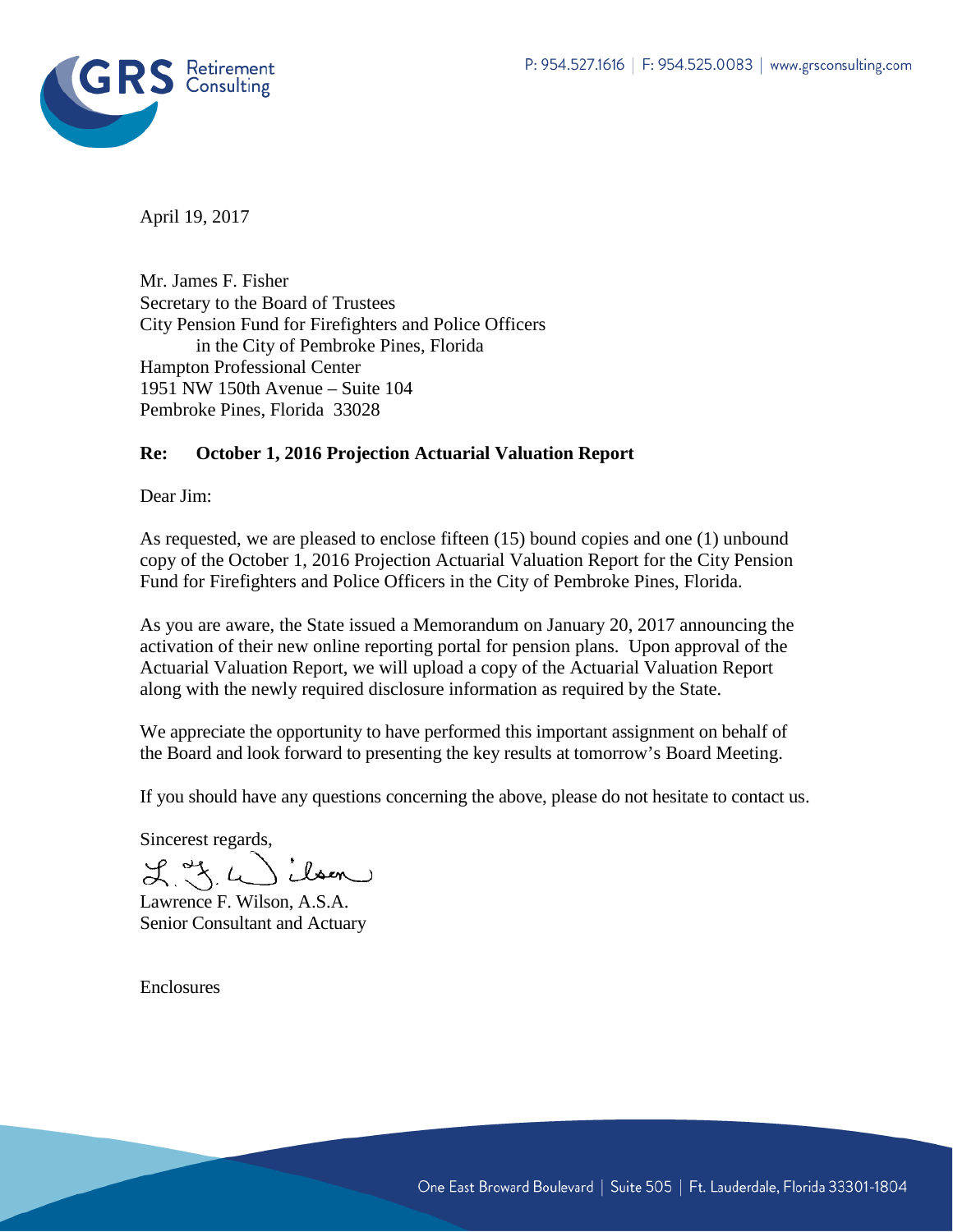



## **CITY PENSION FUND FOR FIREFIGHTER S AND POLICE OFFICER S** IN THE CITY OF PEMBROKE PINES, FLORIDA

*ACTUARIAL VALUATION AS OF OCTOBER 1, 20 1 6*

This Valuation Determines the Annual Contribution for the Fund Year October 1, 2017 through September 30, 2018 to be paid in Fiscal Year October 1, 2017 to September 30, 2018

April 19, 2017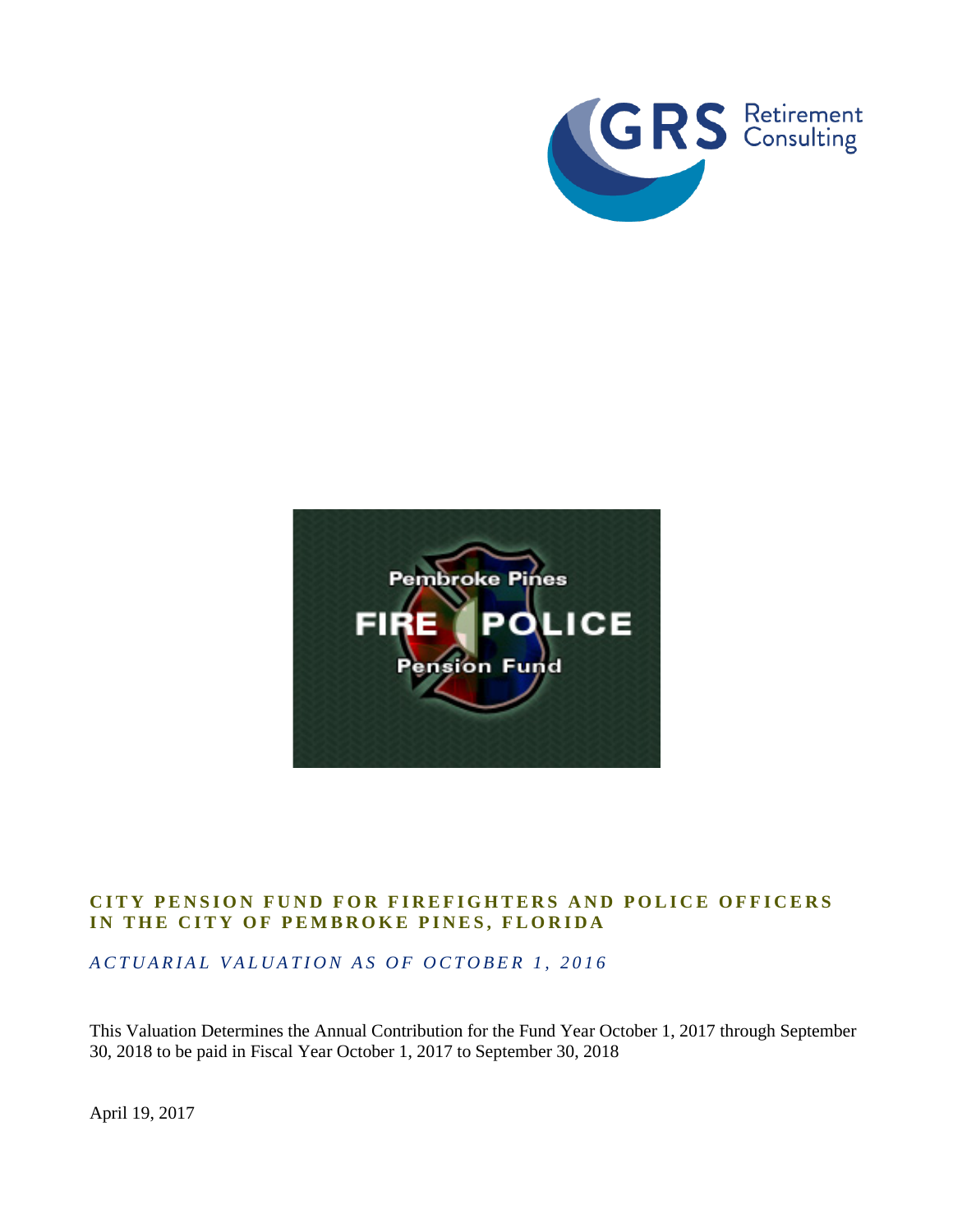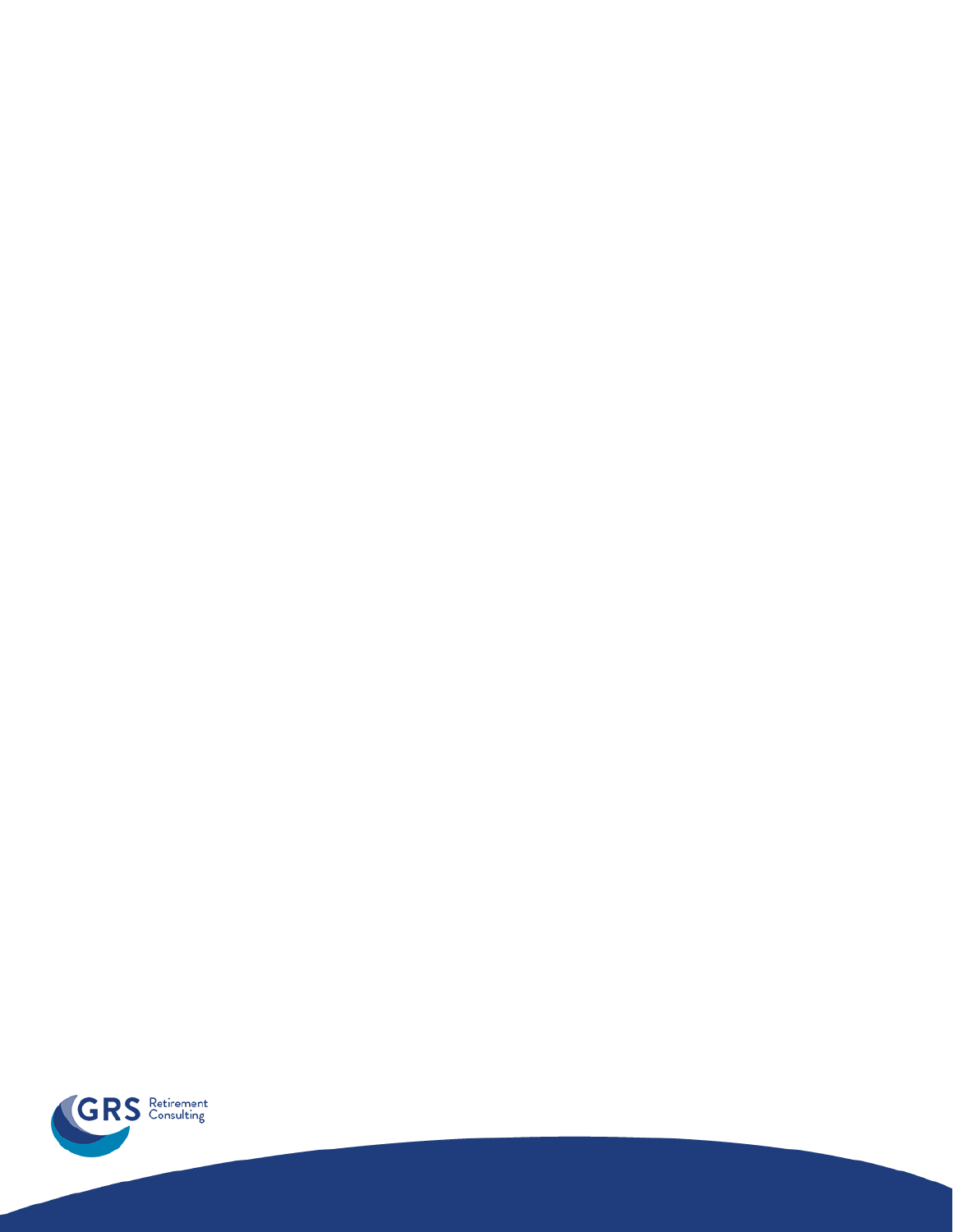# **TABLE OF CONTENTS**

|             | Commentary<br>1                                                                |  |  |  |  |  |  |  |  |  |  |
|-------------|--------------------------------------------------------------------------------|--|--|--|--|--|--|--|--|--|--|
| I.          |                                                                                |  |  |  |  |  |  |  |  |  |  |
| II.         |                                                                                |  |  |  |  |  |  |  |  |  |  |
| III.        |                                                                                |  |  |  |  |  |  |  |  |  |  |
| IV.         |                                                                                |  |  |  |  |  |  |  |  |  |  |
| V.          |                                                                                |  |  |  |  |  |  |  |  |  |  |
| VI.         |                                                                                |  |  |  |  |  |  |  |  |  |  |
| VII.        |                                                                                |  |  |  |  |  |  |  |  |  |  |
| VIII.       |                                                                                |  |  |  |  |  |  |  |  |  |  |
| IX.         |                                                                                |  |  |  |  |  |  |  |  |  |  |
| $X_{\cdot}$ |                                                                                |  |  |  |  |  |  |  |  |  |  |
| XI.         |                                                                                |  |  |  |  |  |  |  |  |  |  |
| XII.        | Distribution of Fund Participants by Attained Age Groups and Service Groups 43 |  |  |  |  |  |  |  |  |  |  |
| XIII.       | Statistics for Participants Entitled to Deferred Benefits and Participants     |  |  |  |  |  |  |  |  |  |  |
| XIV.        |                                                                                |  |  |  |  |  |  |  |  |  |  |
| XV.         |                                                                                |  |  |  |  |  |  |  |  |  |  |
| XVI.        |                                                                                |  |  |  |  |  |  |  |  |  |  |
| XVII.       |                                                                                |  |  |  |  |  |  |  |  |  |  |
|             |                                                                                |  |  |  |  |  |  |  |  |  |  |

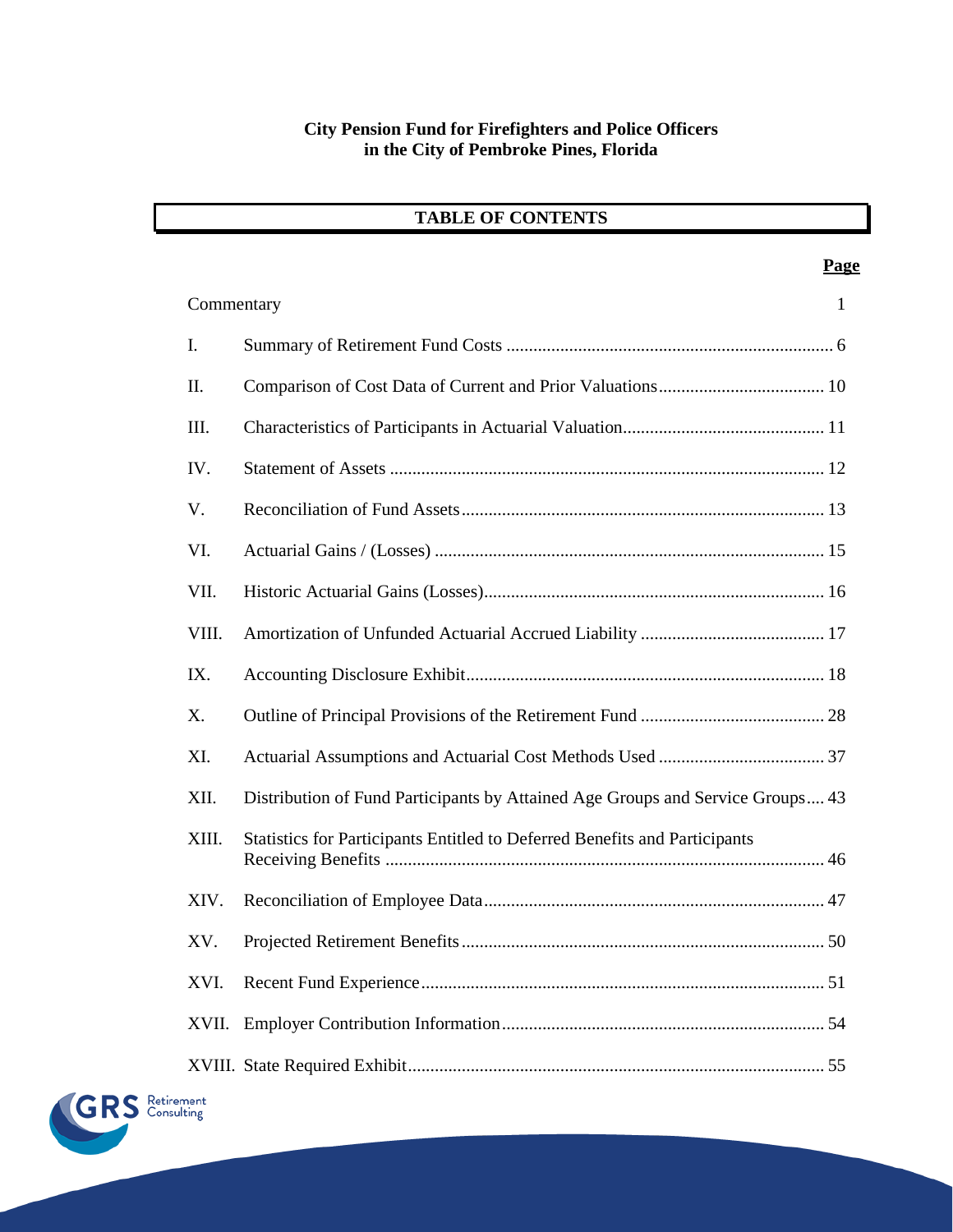

April 19, 2017

Board of Trustees c/o Mr. James F. Fisher Plan Administrator City Pension Fund for Firefighters and Police Officers in the City of Pembroke Pines, Florida Hampton Professional Center 1951 NW 150th Avenue – Suite 104 Pembroke Pines, Florida 33028

Dear Board Members:

#### **October 1, 2016 Actuarial Valuation**

We are pleased to present our October 1, 2016 Projection Actuarial Valuation for the City Pension Fund for Firefighters and Police Officers in the City of Pembroke Pines, Florida. The purpose of this report is to indicate appropriate contribution levels, comment on the actuarial stability of the Fund and to satisfy State requirements. The Board of Trustees has retained Gabriel, Roeder, Smith and Company (GRS) to prepare an annual actuarial valuation under Section 34.60 of the Fund Ordinance.

This report consists of this commentary, detailed Tables I through XVII and the State Required Exhibit on Table XVIII. The Tables contain basic Fund cost figures plus significant details on the benefits, liabilities and experience of the Fund. We suggest that you thoroughly review the report at your convenience and contact us with any questions that may arise.

#### **Retirement Fund Costs**

Our Projection Actuarial Valuation develops the required minimum Retirement Fund payment under the Florida Protection of Public Employee Retirement Benefits Act and for Fire and Police Retirement Chapters 175 and 185. The minimum payment consists of payment of annual normal costs including amortization of the components of the unfunded actuarial accrued liability over various periods as prescribed by law. The **minimum payment for fiscal year ending September 30, 2018 is \$31,718,417 (93.5% / 121.4%)**. The figures in parentheses are the minimum payment expressed as a percentage of projected covered annual payroll including DROP payroll (\$33,919,591) and projected covered annual payroll excluding DROP payroll (\$26,123,963), respectively as of October 1, 2017.

This total cost is to be met by member, City and State contributions. We anticipate that member contributions will be **\$2,522,412 (7.4% / 9.7%)**, the State will contribute **\$2,445,532 (7.2% /**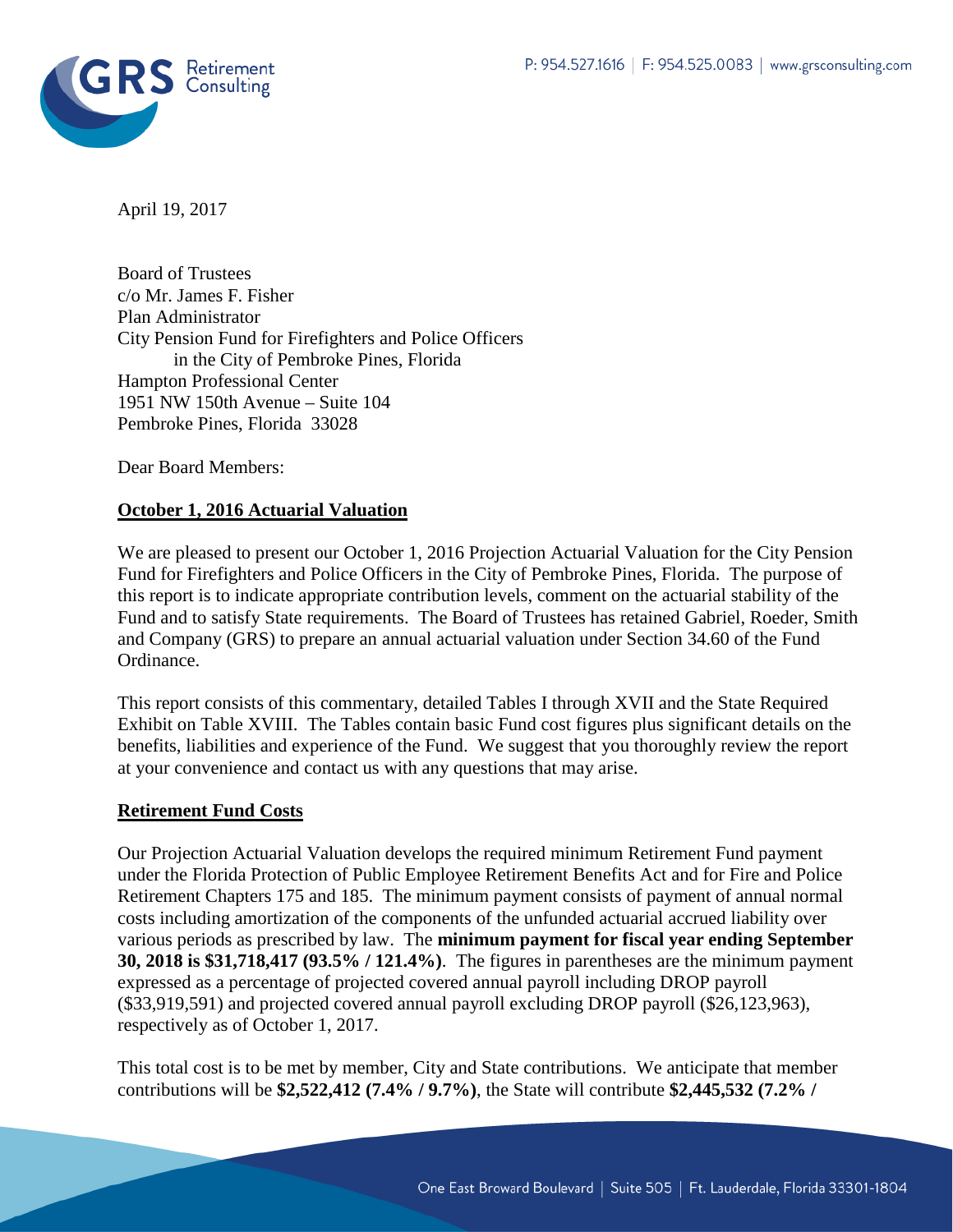Board of Trustees April 19, 2017 Page Two

**9.4%)** and the resulting minimum required City contribution will be **\$26,750,473 (78.9% / 102.4%)**. The City contribution includes an interest adjustment and must be increased if State contributions are less than \$2,445,532. **Please note allocation of the State contribution may require update in the absence of mutual consent under recent State legislation.**

#### **Changes in Actuarial Assumptions, Methods and Fund Benefits**

The Fund provisions are unchanged from the October 1, 2015 Actuarial Valuation. Fund benefits are summarized on Table X.

Assumed mortality rates and investment return were updated. The remaining actuarial assumptions and methods are unchanged from the October 1, 2015 Actuarial Valuation. The actuarial assumptions and methods are summarized on Table XI.

## **Comparison of October 1, 2015 and October 1, 2016 Valuation Results**

Table II of our report provides information of a comparative nature. The left columns of the Table indicate the costs as calculated for the October 1, 2015 Actuarial Valuation. The center columns indicate the costs as calculated for October 1, 2016 prior to the assumption changes. The right columns indicate the costs as calculated for October 1, 2016 after the assumption changes.

Comparing the left and center columns of Table II shows the effect of Fund experience during the year. The number of active participants decreased by approximately 1%. Covered payroll including DROP payroll increased by approximately 8%. Covered payroll net of DROP payroll decreased by approximately 2%. Total Fund membership increased by approximately 3%. Total normal cost decreased both as a dollar amount and as a percentage of covered payrolls. The unfunded actuarial accrued liability increased both as a dollar amount and as a percentage of covered payroll excluding DROP payroll but decreased as a percentage of covered payroll including DROP payroll. The net City minimum funding requirement also increased both as a dollar amount and as a percentage of covered payroll excluding DROP payroll but decreased as a percentage of covered payroll including DROP payroll.

Comparing the center and right columns of Table II shows the effect of the update of actuarial assumptions. Total normal cost, the unfunded actuarial accrued liability and the net City minimum funding requirement increased both as a dollar amount and as a percentage of covered payrolls.

The value of vested accrued benefits exceeds Fund assets, resulting in a Vested Benefit Security Ratio (VBSR) of 73.9% (74.5% prior to assumption changes) which is an increase from 72.9% as of the October 1, 2015 Actuarial Valuation. The VBSR is measured on a market value of assets basis.

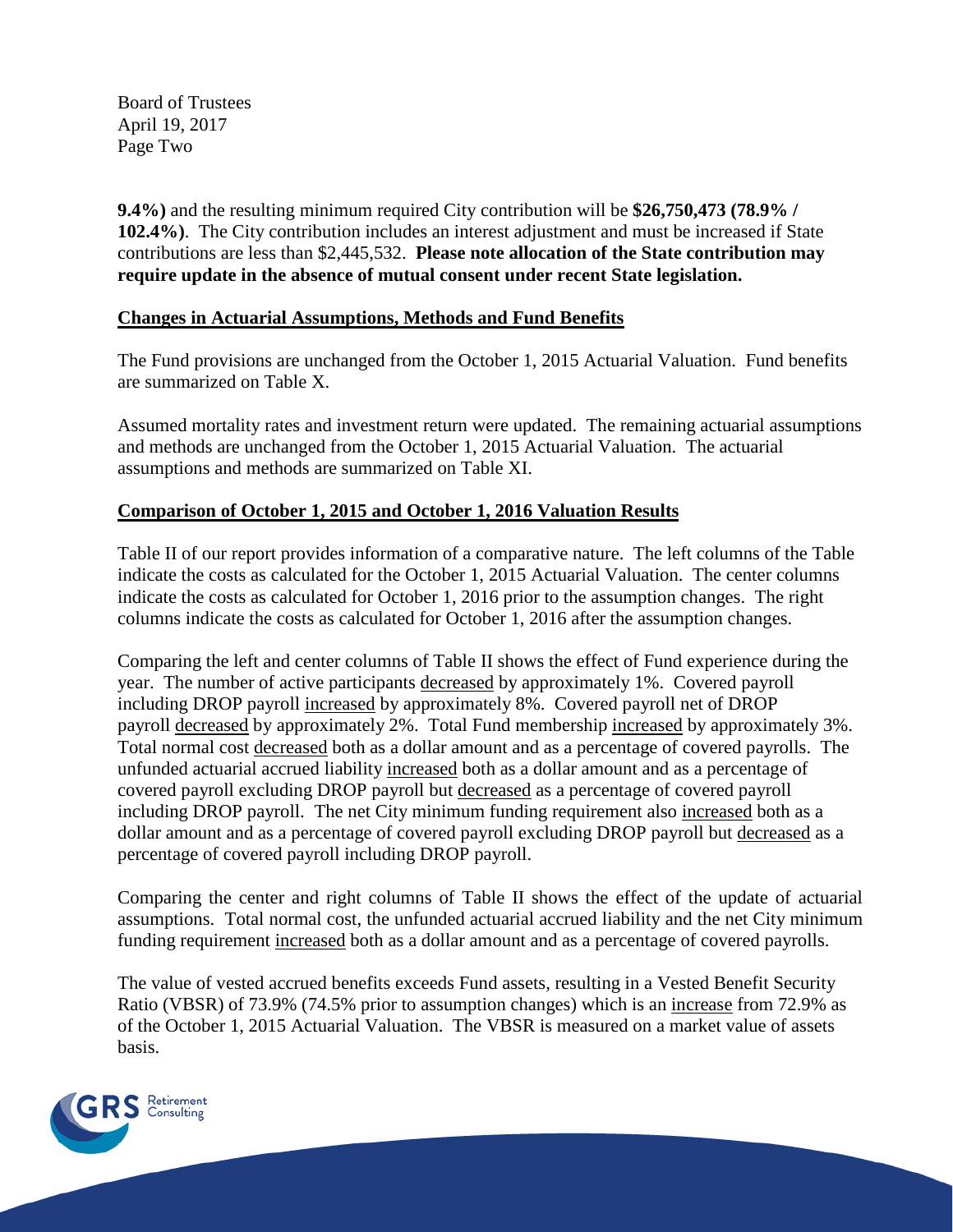Board of Trustees April 19, 2017 Page Three

## **Fund Experience**

The Fund experienced an actuarial loss in the amount of \$4,391,458 this year. This indicates net Fund experience was less favorable than expected based upon the actuarial assumptions.

Table XVI (salary, turnover and investment yield) provides figures on recent Fund experience. Salary experience indicates actual salary increases (excluding DROP payroll) averaged approximately 3.5% for Fund Year ended September 30, 2016. The average salary increase assumption was 3.6%. Salary increase experience was a minor offsetting source of actuarial gain. Three, five and ten year average annual salary increases are 2.6%, 3.1% and 3.9%, respectively.

Employee turnover this year was approximately 150% of the assumed and was an additional offsetting source of actuarial gain. Three, five and ten-year average annual turnover is 140%, 120% and 80% of assumed, respectively.

This year's smoothed value investment return of 7.38% was less than the Fund's investment return assumption of 7.95% (prior assumption). Investment return was a source of actuarial loss during the year. Three, five and ten-year average annual investment returns are 7.6%, 7.4% and 6.2%, respectively on a smoothed actuarial value basis. Average annual market value returns for the one, three, five and ten year periods have been 8.92%, 6.9%, 10.7% and 5.8%, respectively.

Table VIII provides figures on recent Fund payroll growth experience. Recent Fund covered payroll growth experience, excluding DROP payroll, indicates actual payroll growth averaged approximately 0.0% annually for the ten fiscal years ended September 30, 2016. The payroll growth assumption is 5.3%, not in excess of the ten (10) year average annual payroll growth assumption. The cap on payroll growth assumption is provided under Florida Statute. The decrease in payroll growth assumption from 0.9% to 0.0% increased current year amortization payment amounts.

## **Member Census and Financial Data**

The City submitted the Member census data as of October 1, 2016 used for this actuarial valuation to us. This information contains name, Social Security number, date of birth, date of hire, October 1, 2016 rate of pay, actual salary paid and member contributions for the previous year. Dates of termination and retirement are provided where applicable. The Board updated information on inactive participants including retirees, beneficiaries and vested terminees.

We received financial information as of September 30, 2016 concerning Fund assets from the Fund Auditors. We do not audit the Member census data and asset information that is provided to us; however, we perform certain reasonableness checks. The Fund is responsible for the accuracy of the data.

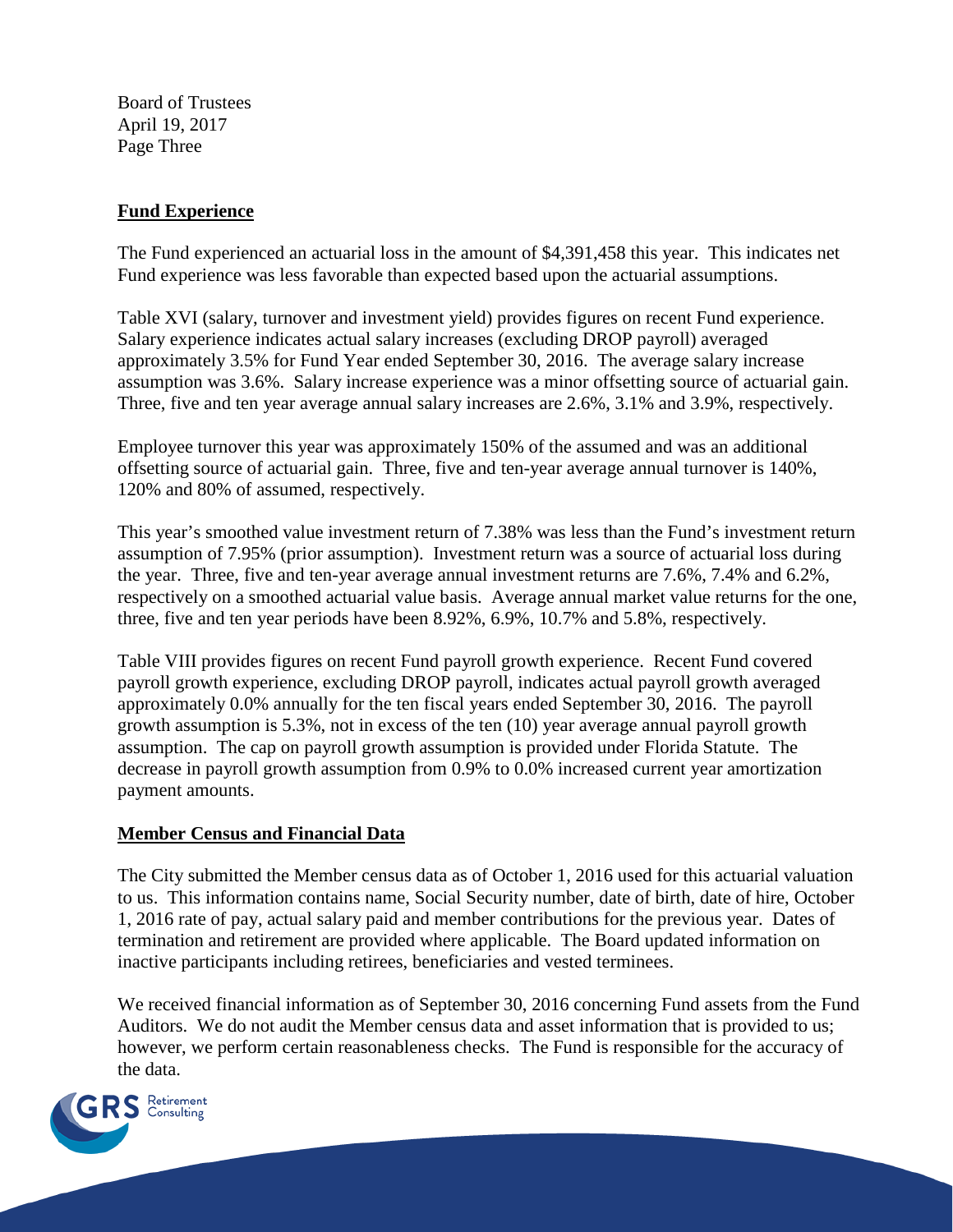Board of Trustees April 19, 2017 Page Four

#### **Summary**

In our opinion the benefits provided for under the current Fund will be sufficiently funded through the payment of the amount as indicated in this and future Actuarial Valuation reports. We will continue to update you on the future payment requirements for the Fund through our actuarial valuation reports. These reports will also continue to monitor emerging experience of the Fund.

The actuarial assumptions used in this Actuarial Valuation are as adopted by the Board of Trustees. The economic and demographic actuarial assumptions are based on the results of an actuarial experience study for the period October 1, 2009 – September 30, 2014. Each assumption represents an estimate of future Fund experience.

If all actuarial assumptions are met and if all future minimum required contributions are paid, Fund assets will be sufficient to pay all Fund benefits, future contributions are expected to remain relatively stable as a percent of payroll and the funded status is expected to improve. Fund minimum required contributions are determined in compliance with the requirements of the Florida Protection of Public Employee Retirement Benefits Act, Firefighters Retirement Chapter 175 and Police Officers Retirement Chapter 185 with normal cost determined as a level percent of covered payroll and a level percent amortization payment using an initial amortization period of 30 years.

The Unfunded Actuarial Accrued Liability (UAAL) may not be appropriate for assessing the sufficiency of Fund assets to meet the estimated cost of settling benefit obligations but may be appropriate for assessing the need for or the amount of future contributions. The UAAL would be different if it reflected the market value of assets rather than the actuarial value of assets.

The Unfunded Actuarial Present Value of Vested Accrued Benefits and the corresponding Vested Benefit Security Ratio may be appropriate for assessing the sufficiency of Fund assets to meet the estimated cost of settling benefit obligations but may not be appropriate for assessing the need for or the amount of future contributions.

The GASB Net Pension Liability and Fund Fiduciary Net Position as a Percentage of Total Pension Liability may not be appropriate for assessing the sufficiency of Fund assets to meet the estimated cost of settling benefit obligations but may be appropriate for assessing the need for or the amount of future contributions.

Future actuarial measurements may differ significantly from the current measurements presented in this report due to such factors as the following: Fund experience differing from anticipated under the economic or demographic assumptions; changes in economic or demographic assumptions; increases or decreases expected as part of the natural operation of the methodology used for these measurements (such as the end of an amortization period) and changes in Fund provisions or applicable law. Due to the limited scope of the actuary's assignment, the actuary did not perform

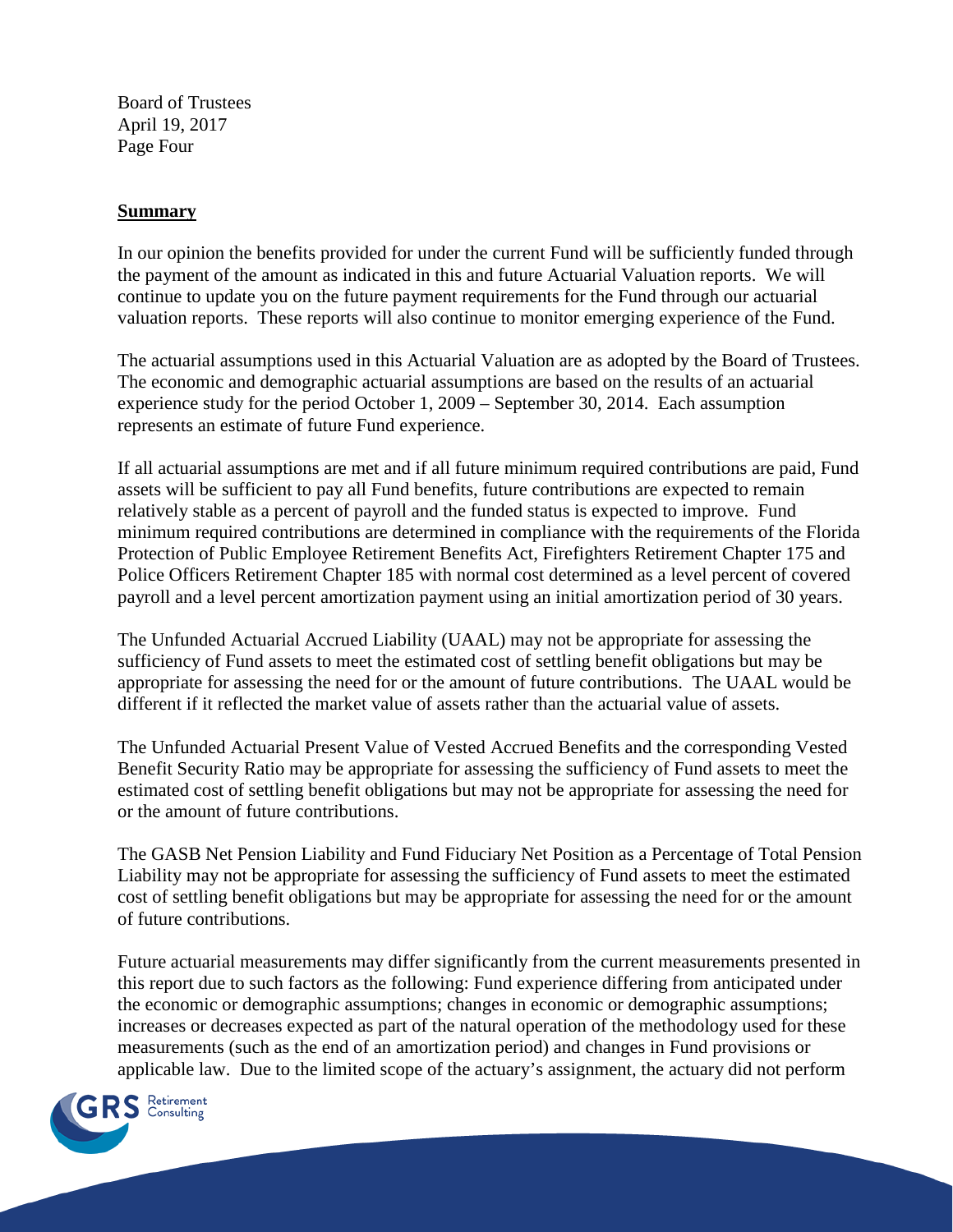Board of Trustees April 19, 2017 Page Five

an analysis of the potential range of such future measurements.

This report should not be relied upon for any purpose other than the purpose described in the primary communication. Determinations of the financial results associated with the benefits described in this report in a manner other than the intended purpose may produce significantly different results.

This report has been prepared by actuaries who have substantial experience valuing public employee retirement systems. To the best of our knowledge the information contained in this report is accurate and fairly presents the actuarial position of the Fund as of the valuation date. All calculations have been made in conformity with generally accepted actuarial principles and practices, with the Actuarial Standards of Practice issued by the Actuarial Standards Board and with applicable statutes.

This report may be provided to parties other than the Board only in its entirety and only with the permission of an approved representative of the Board.

The signing actuaries are independent of the Fund sponsor.

The undersigned are Members of the American Academy of Actuaries and meet the qualification standards of the American Academy of Actuaries to render the actuarial opinions contained in this report. We are available to respond to any questions with regards to matters covered in this report.

Very truly yours,

 $L_{\rm X} = L_{\rm max}$ 

Lawrence F. Wilson, A.S.A., E.A. Senior Consultant and Actuary

Jennifee Borregard

Jennifer M. Borregard, E.A. Consultant and Actuary

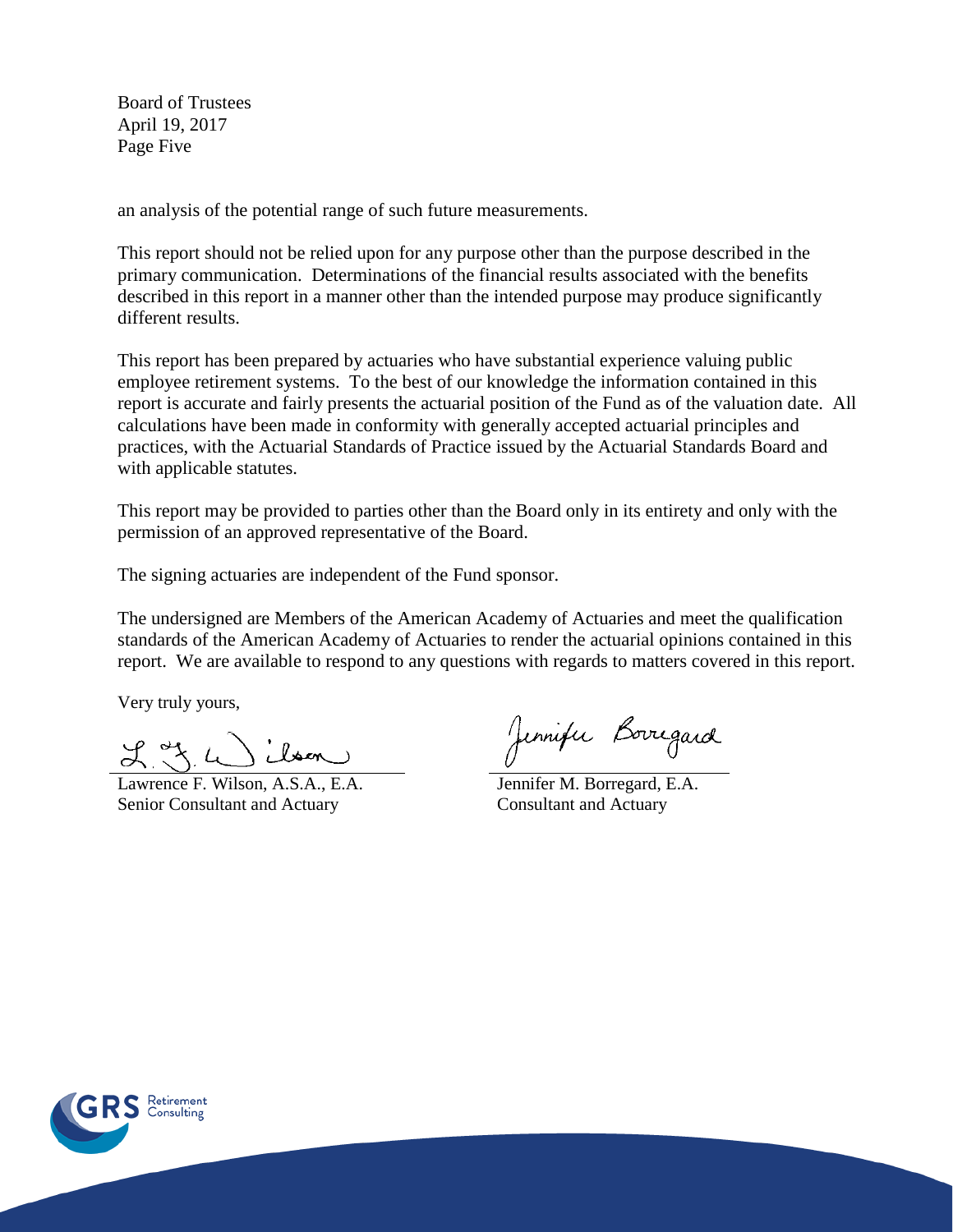#### **Summary of Retirement Plan Costs as of October 1, 2016**

|                                                                | <b>Prior Assumptions</b> |                       |             |                |    |                     |             |              |    |              |             |                |  |
|----------------------------------------------------------------|--------------------------|-----------------------|-------------|----------------|----|---------------------|-------------|--------------|----|--------------|-------------|----------------|--|
|                                                                |                          | <b>Hired after</b>    |             |                |    | <b>Hired before</b> |             |              |    |              |             |                |  |
|                                                                |                          | <b>April 30, 2010</b> |             |                |    | <b>May 1, 2010</b>  |             |              |    | <b>Total</b> |             |                |  |
|                                                                |                          |                       | $%$ of      | $%$ of         |    |                     | $%$ of      | $%$ of       |    |              | $%$ of      | $%$ of         |  |
|                                                                | Cost                     |                       | <b>Base</b> | <b>Total</b>   |    | Cost                | <b>Base</b> | <b>Total</b> |    | Cost         | <b>Base</b> | <b>Total</b>   |  |
|                                                                | Data                     |                       | Payroll     | <b>Payroll</b> |    | Data                | Payroll     | Payroll      |    | Data         | Payroll     | <b>Payroll</b> |  |
| A. Participant Data Summary (Table III)                        |                          |                       |             |                |    |                     |             |              |    |              |             |                |  |
| 1. Active Employees                                            |                          | 96                    | N/A         | N/A            |    | 245                 | N/A         | N/A          |    | 341          | N/A         | N/A            |  |
| 2. Terminated Vested                                           |                          | $\theta$              | N/A         | N/A            |    |                     | N/A         | N/A          |    |              | N/A         | N/A            |  |
| 3. Receiving Benefits (including DROPs)                        |                          | $\theta$              | N/A         | N/A            |    | 355                 | N/A         | N/A          |    | 355          | N/A         | N/A            |  |
| 4. Total Annual Payroll of Active Employees Excluding DROPs \$ |                          | 5,720,008             | 100.0%      | N/A            |    | \$20,403,955        | 100.0%      | N/A          | S. | 26,123,963   | 100.0%      | 77.0%          |  |
| 5. Total Annual Payroll of Active Employees Including DROPs    | N/A                      |                       | N/A         | N/A            |    | N/A                 | N/A         | N/A          | \$ | 33,919,591   | 129.8%      | 100.0%         |  |
| <b>B.</b> Total Normal Costs                                   |                          |                       |             |                |    |                     |             |              |    |              |             |                |  |
| 1. Age Retirement Benefits                                     | \$                       | ,192,194              | N/A         | N/A            | \$ | 6,961,527           | N/A         | N/A          | \$ | 8,153,721    | 31.2%       | 24.0%          |  |
| 2. Termination Benefits                                        |                          | 29,353                | N/A         | N/A            |    | 68,897              | N/A         | N/A          |    | 98,250       | 0.4%        | 0.3%           |  |
| 3. Death Benefits                                              |                          | 53,160                | N/A         | N/A            |    | 181,737             | N/A         | N/A          |    | 234,897      | 0.9%        | 0.7%           |  |
| 4. Disability Benefits                                         |                          | 143,790               | N/A         | N/A            |    | 456,960             | N/A         | N/A          |    | 600,750      | 2.3%        | 1.8%           |  |
| 5. Subtotal                                                    |                          | ,418,497              | 24.8%       | N/A            |    | 7,669,121           | 37.6%       | N/A          |    | 9,087,618    | 34.8%       | 26.8%          |  |
| 6. Estimated Expenses                                          |                          | N/A                   |             |                |    | N/A                 |             |              |    | 589,677      | 2.3%        | 1.7%           |  |
| 7. Total Annual Normal Costs                                   |                          | N/A                   |             |                |    | N/A                 |             |              | \$ | 9,677,295    | 37.0%       | 28.5%          |  |

**Table I**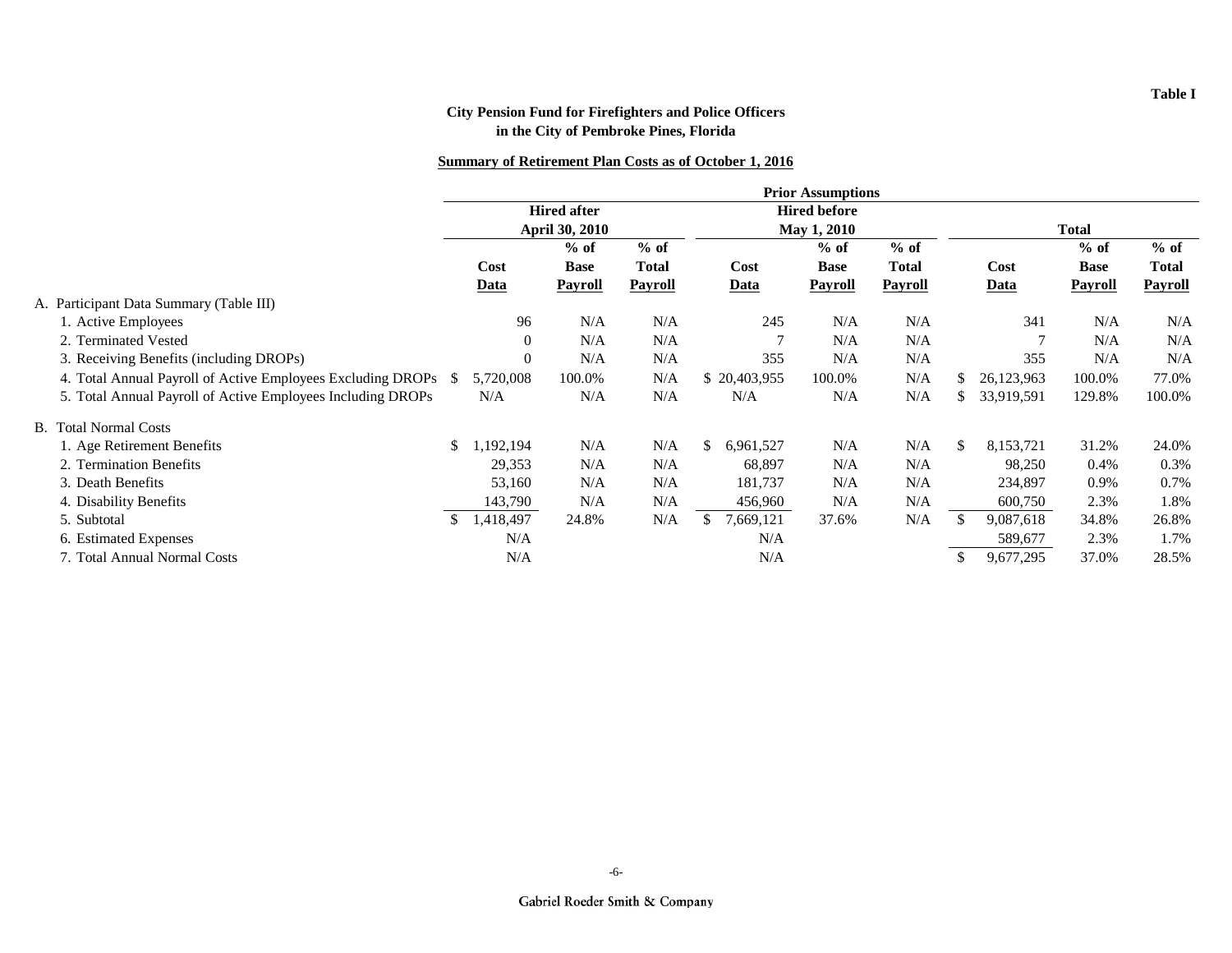#### **Summary of Retirement Plan Costs as of October 1, 2016**

|                                                                | <b>Current Assumptions</b> |                                             |                                  |                                   |  |              |                                    |                                   |                    |              |                                  |                                          |
|----------------------------------------------------------------|----------------------------|---------------------------------------------|----------------------------------|-----------------------------------|--|--------------|------------------------------------|-----------------------------------|--------------------|--------------|----------------------------------|------------------------------------------|
|                                                                |                            | <b>Hired after</b><br><b>April 30, 2010</b> |                                  |                                   |  |              | <b>Hired before</b><br>May 1, 2010 |                                   | <b>Total</b>       |              |                                  |                                          |
|                                                                |                            | Cost<br>Data                                | $%$ of<br><b>Base</b><br>Payroll | $%$ of<br><b>Total</b><br>Payroll |  | Cost<br>Data | $%$ of<br><b>Base</b><br>Payroll   | $%$ of<br><b>Total</b><br>Payroll |                    | Cost<br>Data | $%$ of<br><b>Base</b><br>Payroll | $%$ of<br><b>Total</b><br><b>Payroll</b> |
| A. Participant Data Summary (Table III)                        |                            |                                             |                                  |                                   |  |              |                                    |                                   |                    |              |                                  |                                          |
| 1. Active Employees                                            |                            | 96                                          | N/A                              | N/A                               |  | 245          | N/A                                | N/A                               |                    | 341          | N/A                              | N/A                                      |
| 2. Terminated Vested                                           |                            | $\overline{0}$                              | N/A                              | N/A                               |  |              | N/A                                | N/A                               |                    |              | N/A                              | N/A                                      |
| 3. Receiving Benefits (including DROPs)                        |                            | $\overline{0}$                              | N/A                              | N/A                               |  | 355          | N/A                                | N/A                               |                    | 355          | N/A                              | N/A                                      |
| 4. Total Annual Payroll of Active Employees Excluding DROPs \$ |                            | 5,720,008                                   | 100.0%                           | N/A                               |  | \$20,403,955 | 100.0%                             | N/A                               | S.                 | 26,123,963   | 100.0%                           | 77.0%                                    |
| 5. Total Annual Payroll of Active Employees Including DROPs    |                            | N/A                                         | N/A                              | N/A                               |  | N/A          | N/A                                | N/A                               | S                  | 33,919,591   | 129.8%                           | 100.0%                                   |
| <b>B.</b> Total Normal Costs                                   |                            |                                             |                                  |                                   |  |              |                                    |                                   |                    |              |                                  |                                          |
| 1. Age Retirement Benefits                                     | $\mathbb{S}$               | ,231,214                                    | N/A                              | N/A                               |  | 7,172,062    | N/A                                | N/A                               | $\mathbf{\hat{S}}$ | 8,403,276    | 32.2%                            | 24.8%                                    |
| 2. Termination Benefits                                        |                            | 29,304                                      | N/A                              | N/A                               |  | 66,794       | N/A                                | N/A                               |                    | 96,098       | 0.4%                             | 0.3%                                     |
| 3. Death Benefits                                              |                            | 24,938                                      | N/A                              | N/A                               |  | 80,535       | N/A                                | N/A                               |                    | 105,473      | 0.4%                             | 0.3%                                     |
| 4. Disability Benefits                                         |                            | 145,421                                     | N/A                              | N/A                               |  | 461,853      | N/A                                | N/A                               |                    | 607,274      | 2.3%                             | 1.8%                                     |
| 5. Subtotal                                                    |                            | 1,430,877                                   | 25.0%                            | N/A                               |  | 7,781,244    | 38.1%                              | N/A                               | Ж                  | 9,212,121    | 35.3%                            | 27.2%                                    |
| 6. Estimated Expenses                                          |                            | N/A                                         |                                  |                                   |  | N/A          |                                    |                                   |                    | 589,677      | 2.3%                             | 1.7%                                     |
| 7. Total Annual Normal Costs                                   |                            | N/A                                         |                                  |                                   |  | N/A          |                                    |                                   | \$                 | 9,801,798    | 37.5%                            | 28.9%                                    |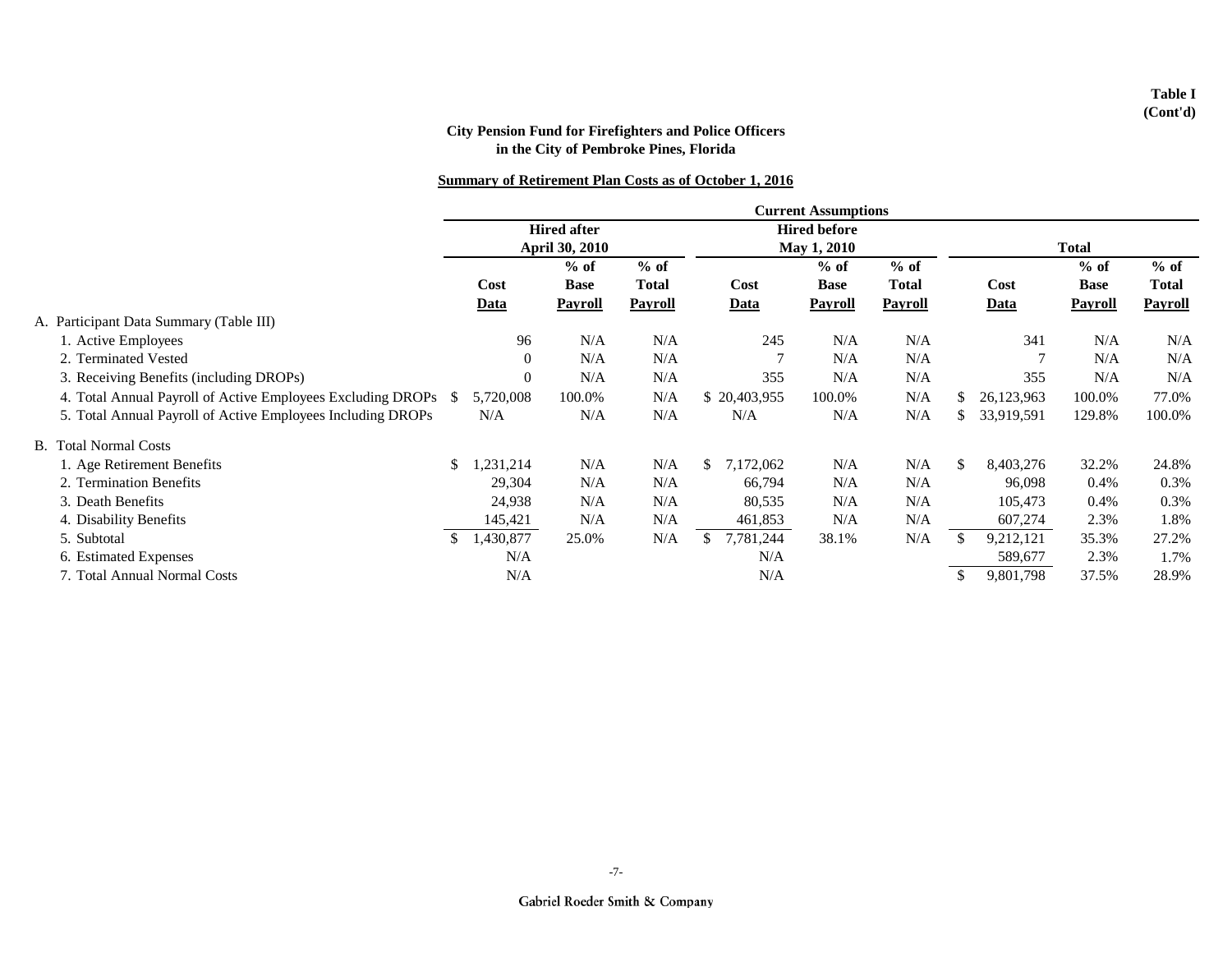#### **Summary of Retirement Plan Costs as of October 1, 2016**

|                                                       | <b>Prior Assumptions</b> |               |                |                |              | <b>Current Assumptions</b> |                |                |  |  |  |
|-------------------------------------------------------|--------------------------|---------------|----------------|----------------|--------------|----------------------------|----------------|----------------|--|--|--|
|                                                       |                          |               | <b>Total</b>   |                |              |                            | <b>Total</b>   |                |  |  |  |
|                                                       |                          |               | $%$ of         | $%$ of         |              |                            | $%$ of         | $%$ of         |  |  |  |
|                                                       |                          | Cost          | <b>Base</b>    | <b>Total</b>   |              | Cost                       | <b>Base</b>    | <b>Total</b>   |  |  |  |
|                                                       |                          | Data          | <b>Payroll</b> | <b>Payroll</b> |              | Data                       | <b>Payroll</b> | <b>Payroll</b> |  |  |  |
| C. Total Actuarial Accrued Liability                  |                          |               |                |                |              |                            |                |                |  |  |  |
| 1. Age Retirement Benefits Active Employees           |                          | \$161,711,196 | 619.0%         | 476.7%         | \$           | 164,072,749                | 628.1%         | 483.7%         |  |  |  |
| 2. Termination Benefits Active Employees              |                          | 539,323       | 2.1%           | 1.6%           |              | 541,441                    | 2.1%           | 1.6%           |  |  |  |
| 3. Death Benefits Active Employees                    |                          | 990,695       | 3.8%           | 2.9%           |              | 462,082                    | 1.8%           | 1.4%           |  |  |  |
| 4. Disability Benefits Active Employees               |                          | 2,544,022     | 9.7%           | 7.5%           |              | 2,562,574                  | 9.8%           | 7.6%           |  |  |  |
| 5. Retired or Terminated Vested Participants          |                          |               |                |                |              |                            |                |                |  |  |  |
| Receiving Benefits (including DROPs)                  |                          | 564,376,379   | 2160.4%        | 1663.9%        |              | 568,387,863                | 2175.7%        | 1675.7%        |  |  |  |
| 6. Terminated Vested Participants Entitled to         |                          |               |                |                |              |                            |                |                |  |  |  |
| <b>Future Benefits</b>                                |                          | 1,702,276     | 6.5%           | 5.0%           |              | 1,712,585                  | 6.6%           | 5.0%           |  |  |  |
| 7. Deceased Participants Whose Beneficiaries          |                          |               |                |                |              |                            |                |                |  |  |  |
| are Receiving Benefits                                |                          | 7,145,155     | 27.4%          | 21.1%          |              | 7,053,338                  | 27.0%          | 20.8%          |  |  |  |
| 8. Disabled Participants Receiving Benefits           |                          | 13,852,037    | 53.0%          | 40.8%          |              | 13,859,360                 | 53.1%          | 40.9%          |  |  |  |
| 9. Miscellaneous Liability (Refunds in Process)       |                          | 13,274        | 0.1%           | 0.0%           |              | 13,274                     | 0.1%           | 0.0%           |  |  |  |
| 10. Total Actuarial Accrued Liability                 |                          | \$752,874,357 | 2881.9%        | 2219.6%        | $\mathbb{S}$ | 758,665,266                | 2904.1%        | 2236.7%        |  |  |  |
| D. Net Assets (Table V)                               |                          |               |                |                |              |                            |                |                |  |  |  |
| 1. Smoothed Actuarial Value of Assets                 |                          | \$550,554,481 | 2107.5%        | 1623.1%        | \$           | 550, 554, 481              | 2107.5%        | 1623.1%        |  |  |  |
| 2. Market Value of Assets                             |                          | \$538,859,146 | 2062.7%        | 1588.6%        | \$           | 538,859,146                | 2062.7%        | 1588.6%        |  |  |  |
| E. Unfunded Actuarial Accrued Liability               |                          |               |                |                |              |                            |                |                |  |  |  |
| $(C. - D.1.)$                                         | \$                       | 202,319,876   | 774.5%         | 596.5%         | $\mathbb{S}$ | 208,110,785                | 796.6%         | 613.5%         |  |  |  |
| F. Preliminary Minimum Required Contribution          |                          |               |                |                |              |                            |                |                |  |  |  |
| 1. Total Normal Cost (including expenses)             | \$                       | 9,677,295     | 37.0%          | 28.5%          | \$           | 9,801,798                  | 37.5%          | 28.9%          |  |  |  |
| 2. Amortization of Unfunded Liability                 |                          | 20,054,485    | 76.8%          | 59.1%          |              | 20,465,889                 | 78.3%          | 60.3%          |  |  |  |
| 3. Interest Adjustment                                |                          | 1,433,789     | 5.5%           | 4.2%           |              | 1,450,730                  | 5.6%           | 4.3%           |  |  |  |
| 4. Total Preliminary Minimum Required Contribution \$ |                          | 31,165,569    | 119.3%         | 91.9%          | \$           | 31,718,417                 | 121.4%         | 93.5%          |  |  |  |

-8-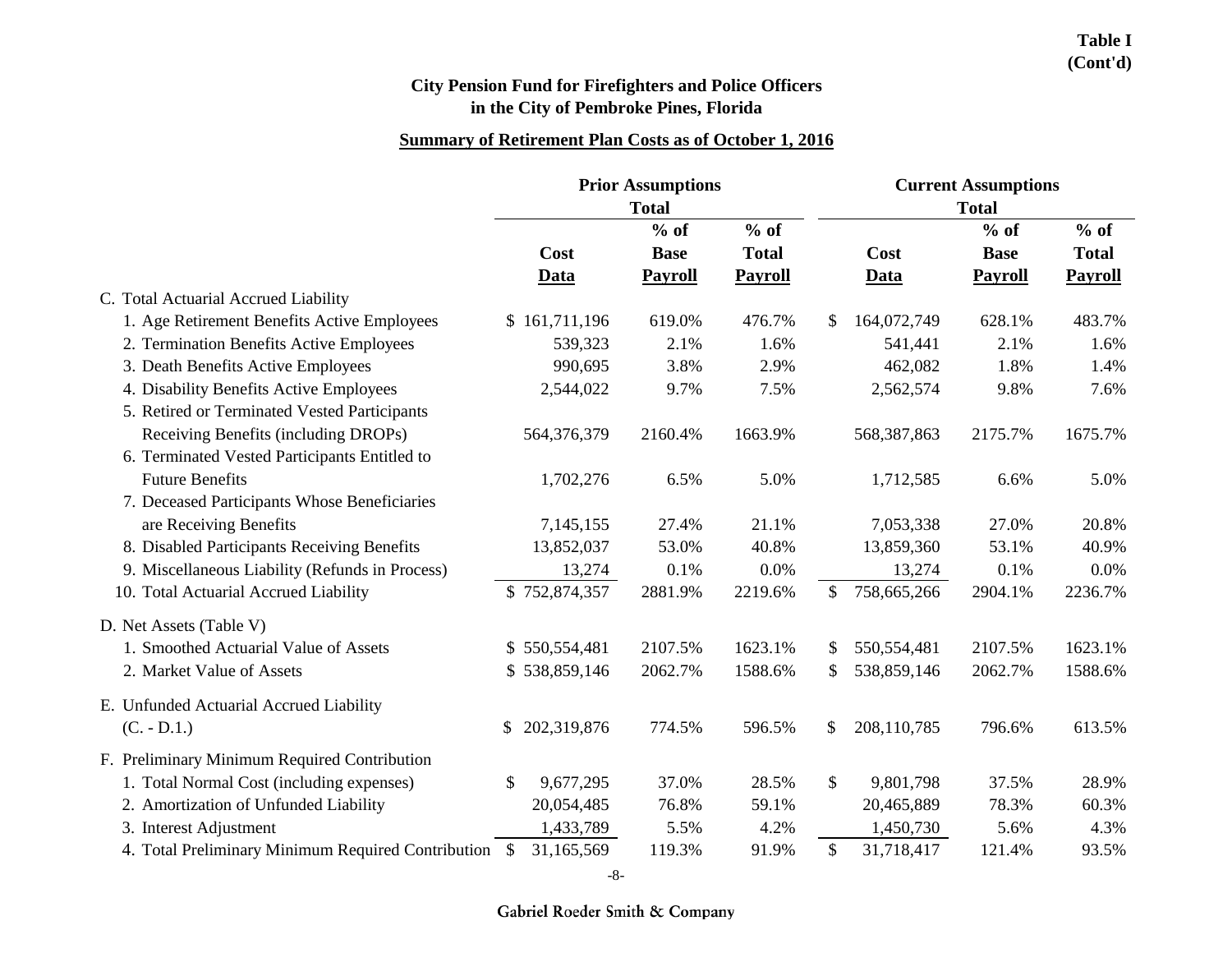#### **Summary of Retirement Plan Costs as of October 1, 2016**

|                                                                                                    | <b>Prior Assumptions</b> |               |                                         |                                          |    | <b>Current Assumptions</b> |                                         |                                          |  |  |
|----------------------------------------------------------------------------------------------------|--------------------------|---------------|-----------------------------------------|------------------------------------------|----|----------------------------|-----------------------------------------|------------------------------------------|--|--|
|                                                                                                    |                          | Cost<br>Data  | $%$ of<br><b>Base</b><br><b>Payroll</b> | $%$ of<br><b>Total</b><br><b>Payroll</b> |    | Cost<br>Data               | $%$ of<br><b>Base</b><br><b>Payroll</b> | $%$ of<br><b>Total</b><br><b>Payroll</b> |  |  |
| G. Expected Payroll of Active Employees for 2017-2018 Fund Year                                    |                          |               |                                         |                                          |    |                            |                                         |                                          |  |  |
| Excluding DROPs: \$26,123,963 x 1.000                                                              | \$                       | 26,123,963    | 100.0%                                  | 77.0%                                    | \$ | 26,123,963                 | 100.0%                                  | 77.0%                                    |  |  |
| Including DROPs: \$33,919,591 x 1.000                                                              | \$                       | 33,919,591    | 129.8%                                  | 100.0%                                   | \$ | 33,919,591                 | 129.8%                                  | 100.0%                                   |  |  |
| H. Contribution Sources for Fiscal Year Ending September 30, 2018                                  |                          |               |                                         |                                          |    |                            |                                         |                                          |  |  |
| 1. City                                                                                            | \$                       | 26,197,625    | 100.3%                                  | 77.2%                                    | \$ | 26,750,473                 | 102.4%                                  | 78.9%                                    |  |  |
| 2. State                                                                                           | \$                       | 2,445,532     | 9.4%                                    | 7.2%                                     | \$ | 2,445,532                  | 9.4%                                    | 7.2%                                     |  |  |
| 3. Member                                                                                          | \$                       | 2,522,412     | 9.7%                                    | 7.4%                                     | \$ | 2,522,412                  | 9.7%                                    | 7.4%                                     |  |  |
| I. Actuarial Gains / (Losses)                                                                      | \$                       | (4,391,458)   | $(16.8\%)$                              | $(12.9\%)$                               | \$ | (4,391,458)                | $(16.8\%)$                              | $(12.9\%)$                               |  |  |
| J. Actuarial Present Value of Vested Accrued Benefits                                              |                          |               |                                         |                                          |    |                            |                                         |                                          |  |  |
| 1. Retired, Terminated Vested, Beneficiaries                                                       |                          |               |                                         |                                          |    |                            |                                         |                                          |  |  |
| and Disabled Receiving Benefits (including DROPs)<br>2. Terminated Vested Participants Entitled to |                          | \$585,373,571 | 2240.8%                                 | 1725.8%                                  |    | \$589,300,561              | 2255.8%                                 | 1737.3%                                  |  |  |
| <b>Future Benefits and Miscellaneous</b>                                                           |                          | 1,715,550     | 6.6%                                    | 5.1%                                     |    | 1,725,859                  | 6.6%                                    | 5.1%                                     |  |  |
| 3. Active Participants Entitled to Future Benefits                                                 |                          | 136,434,330   | 522.3%                                  | 402.2%                                   |    | 137,726,424                | 527.2%                                  | 406.0%                                   |  |  |
| 4. Total Actuarial Present Value of Vested                                                         |                          |               |                                         |                                          |    |                            |                                         |                                          |  |  |
| <b>Accrued Benefits</b>                                                                            |                          | \$723,523,451 | 2769.6%                                 | 2133.1%                                  |    | \$728,752,844              | 2789.6%                                 | 2148.5%                                  |  |  |
| K. Unfunded Actuarial Present Value of Vested                                                      |                          |               |                                         |                                          |    |                            |                                         |                                          |  |  |
| Accrued Benefits (J. - D.2., not less than zero)                                                   |                          | \$184,664,305 | 706.9%                                  | 544.4%                                   |    | \$189,893,698              | 726.9%                                  | 559.8%                                   |  |  |
| L. Vested Benefit Security Ratio ( $D.2. \div J$ .)                                                |                          | 74.5%         | N/A                                     | N/A                                      |    | 73.9%                      | N/A                                     | N/A                                      |  |  |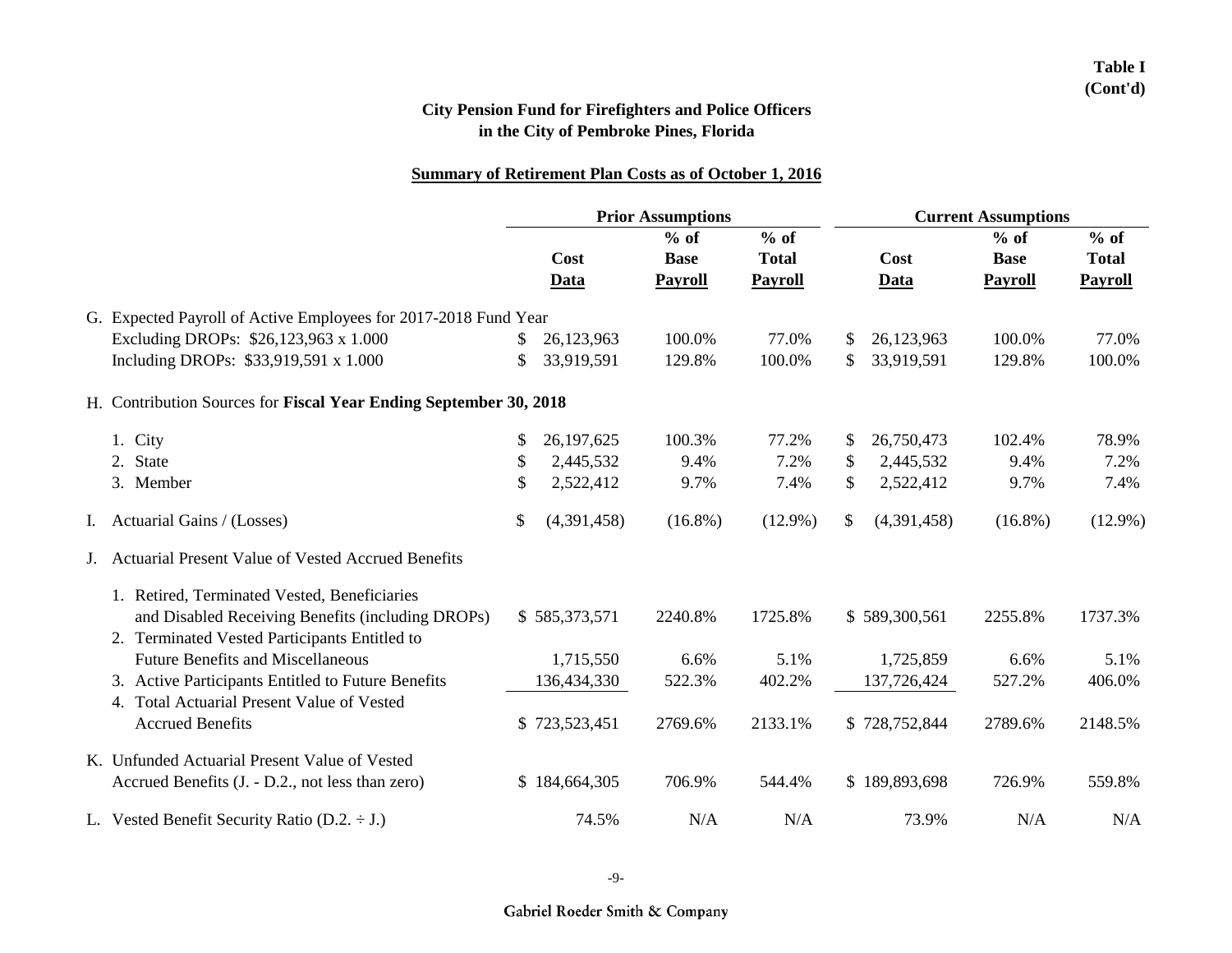#### **Comparison of Cost Data of October 1, 2015 and October 1, 2016 Valuations**

|                                                                                                                           | October 1, 2015 |                   |                                                 |                                                  | <b>Prior Assumptions</b><br><b>October 1, 2016</b> |                   |                                                 |                                                  |     | <b>Current Assumptions</b><br><b>October 1, 2016</b> |                                           |                                                  |  |
|---------------------------------------------------------------------------------------------------------------------------|-----------------|-------------------|-------------------------------------------------|--------------------------------------------------|----------------------------------------------------|-------------------|-------------------------------------------------|--------------------------------------------------|-----|------------------------------------------------------|-------------------------------------------|--------------------------------------------------|--|
|                                                                                                                           |                 |                   | $%$ of                                          | $%$ of                                           |                                                    |                   | $%$ of                                          | $%$ of                                           |     |                                                      | $%$ of                                    | $%$ of                                           |  |
|                                                                                                                           |                 | Cost<br>Data      | <b>Base Annual</b><br>Compensation <sup>1</sup> | <b>Total Annual</b><br>Compensation <sup>2</sup> |                                                    | Cost<br>Data      | <b>Base Annual</b><br>Compensation <sup>1</sup> | <b>Total Annual</b><br>Compensation <sup>2</sup> |     | Cost<br>Data                                         | <b>Base Annual</b><br><b>Compensation</b> | <b>Total Annual</b><br>Compensation <sup>2</sup> |  |
| A. Participants                                                                                                           |                 |                   |                                                 |                                                  |                                                    |                   |                                                 |                                                  |     |                                                      |                                           |                                                  |  |
| 1. Active Employees                                                                                                       |                 | 345               | N/A                                             | N/A                                              |                                                    | 341               | N/A                                             | N/A                                              |     | 341                                                  | N/A                                       | N/A                                              |  |
| 2. Terminated Vested                                                                                                      |                 | 5                 | N/A                                             | N/A                                              |                                                    | $7\phantom{.0}$   | N/A                                             | N/A                                              |     | $\overline{7}$                                       | N/A                                       | N/A                                              |  |
| 3. Receiving Benefits (including DROPs)<br>4. Annual Payroll of Active Employees                                          |                 | 332               | N/A                                             | N/A                                              |                                                    | 355               | N/A                                             | N/A                                              |     | 355                                                  | N/A                                       | N/A                                              |  |
| excluding DROPs<br>5. Annual Payroll of Active Employees                                                                  | \$              | 26,675,674        | 100.0%                                          | 84.9%                                            | \$.                                                | 26,123,963        | 100.0%                                          | 77.0%                                            |     | 26,123,963                                           | 100.0%                                    | 77.0%                                            |  |
| including DROPs                                                                                                           | S.              | 31,420,912        | 117.8%                                          | 100.0%                                           | \$.                                                | 33,919,591        | 129.8%                                          | 100.0%                                           |     | 33,919,591                                           | 129.8%                                    | 100.0%                                           |  |
| <b>B.</b> Total Normal Costs                                                                                              | <sup>\$</sup>   | 10,057,117        | 37.7%                                           | 32.0%                                            | \$.                                                | 9,677,295         | 37.0%                                           | 28.5%                                            | \$. | 9,801,798                                            | 37.5%                                     | 28.9%                                            |  |
| C. Actuarial Accrued Liability (EAN)                                                                                      |                 | \$ 714,252,977    | 2677.5%                                         | 2273.2%                                          |                                                    | \$752,874,357     | 2881.9%                                         | 2219.6%                                          |     | \$758,665,266                                        | 2904.1%                                   | 2236.7%                                          |  |
| D. Present Value of Future Benefits                                                                                       |                 | \$773,283,679     | 2898.8%                                         | 2461.0%                                          |                                                    | \$ 810,709,717    | 3103.3%                                         | 2390.1%                                          |     | \$ 817,754,916                                       | 3130.3%                                   | 2410.9%                                          |  |
| E. Smoothed Actuarial Value of Assets                                                                                     |                 | \$ 513,213,837    | 1923.9%                                         | 1633.4%                                          |                                                    | \$ 550,554,481    | 2107.5%                                         | 1623.1%                                          |     | \$ 550,554,481                                       | 2107.5%                                   | 1623.1%                                          |  |
| F. Unfunded Actuarial Accrued Liability (EAN)                                                                             |                 | \$ 201,039,140    | 753.6%                                          | 639.8%                                           |                                                    | \$ 202,319,876    | 774.5%                                          | 596.5%                                           | \$  | 208,110,785                                          | 796.6%                                    | 613.5%                                           |  |
| G. City Minimum Funding Payment<br>For Fiscal Year Ending September 30, 2017<br>For Fiscal Year Ending September 30, 2018 | -S              | 24,884,886<br>N/A | 3<br>92.5%<br>N/A                               | 78.5%<br>N/A                                     | <sup>\$</sup>                                      | N/A<br>26,197,625 | N/A<br>100.3%                                   | N/A<br>4<br>77.2%                                | £.  | N/A<br>26,750,473                                    | N/A<br>102.4%                             | N/A<br>78.9%                                     |  |
| H. Vested Benefit Security Ratio                                                                                          |                 | 72.9%             | N/A                                             | N/A                                              |                                                    | 74.5%             | N/A                                             | N/A                                              |     | 73.9%                                                | N/A                                       | N/A                                              |  |

 $^{\rm 1}$  Excludes DROP payroll

<sup>2</sup> Includes DROP payroll

<sup>3</sup> Percent of expected 2016-2017 covered payroll (\$26,915,755 / \$31,703,700)

 $4$  Percent of expected 2017-2018 covered payroll (\$26,123,963 / \$33,919,591)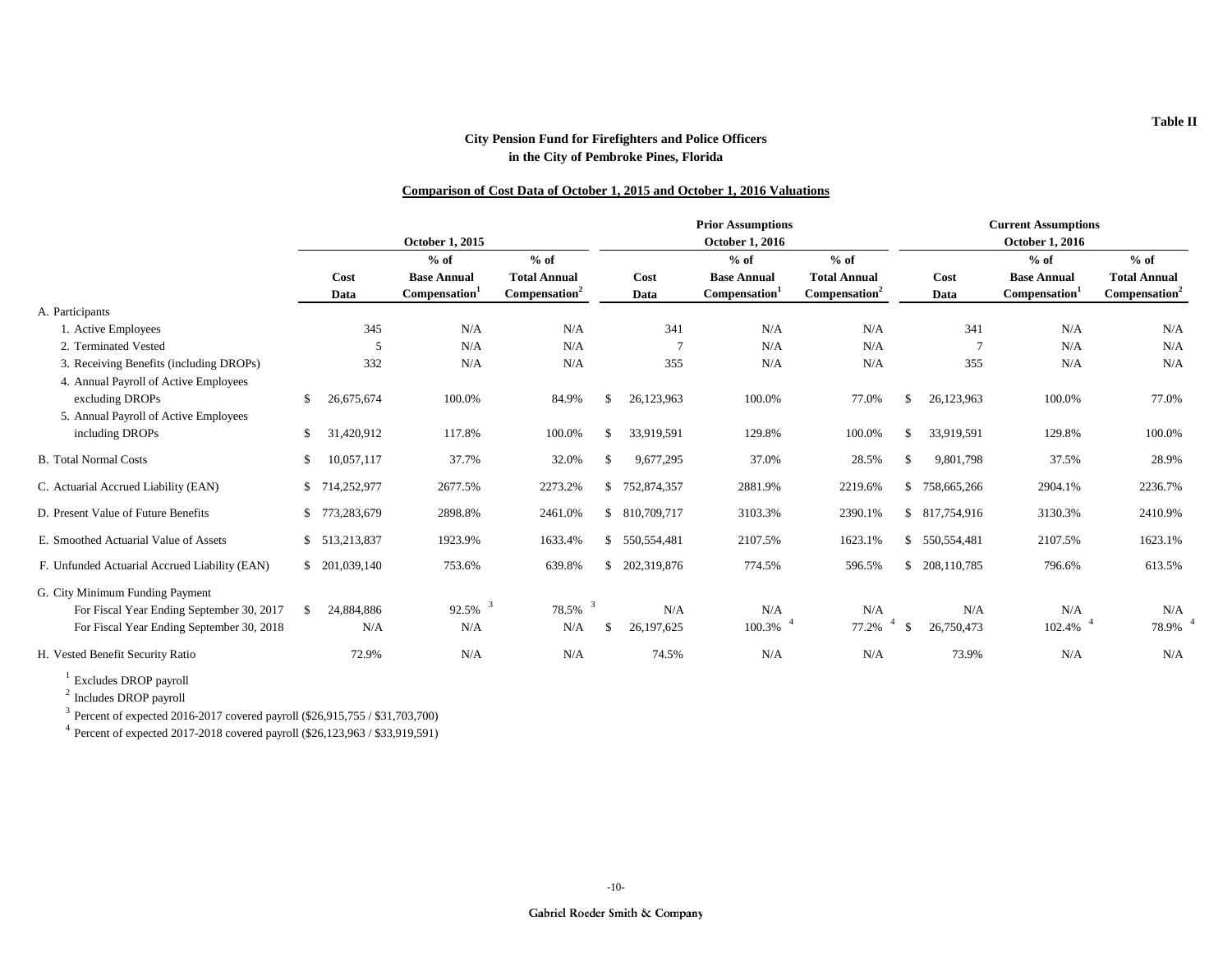# **Actuarial Valuation as of October 1, 2016 Characteristics of Participants in**

## A. Active Plan Participants Summary

|    | 1. Active participants fully vested                                  | 205              |
|----|----------------------------------------------------------------------|------------------|
|    | 2. Active participants partially vested                              | $\Omega$         |
|    | 3. Active participants non-vested                                    | 136              |
|    | 4. Total active participants                                         | 341              |
|    | 5. Annual rate of pay of active participants excluding DROPs         | \$<br>26,123,963 |
|    | 6. Annual rate of pay of active participants including DROPs         | \$<br>33,919,591 |
| B. | <b>Retired and Terminated Vested Participant Summary</b>             |                  |
|    | 1. Retired or terminated vested participants receiving               |                  |
|    | benefits (including DROPs)                                           | 320              |
|    | 2. Terminated vested participants entitled to                        |                  |
|    | future benefits                                                      | 7                |
|    | 3. Deceased participants whose beneficiaries are                     |                  |
|    | receiving benefits                                                   | 16               |
|    | 4. Disabled participants receiving benefits                          | 19               |
| C. | <b>Projected Annual Retirement Benefits</b>                          |                  |
|    | 1. Retired or terminated vested receiving benefits (including DROPs) | \$<br>29,440,869 |
|    | 2. Terminated vested entitled to future benefits                     | \$<br>200,910    |
|    | 3. Beneficiaries of deceased participants                            | \$<br>571,313    |
|    | 4. Disabled participants                                             | \$<br>961,573    |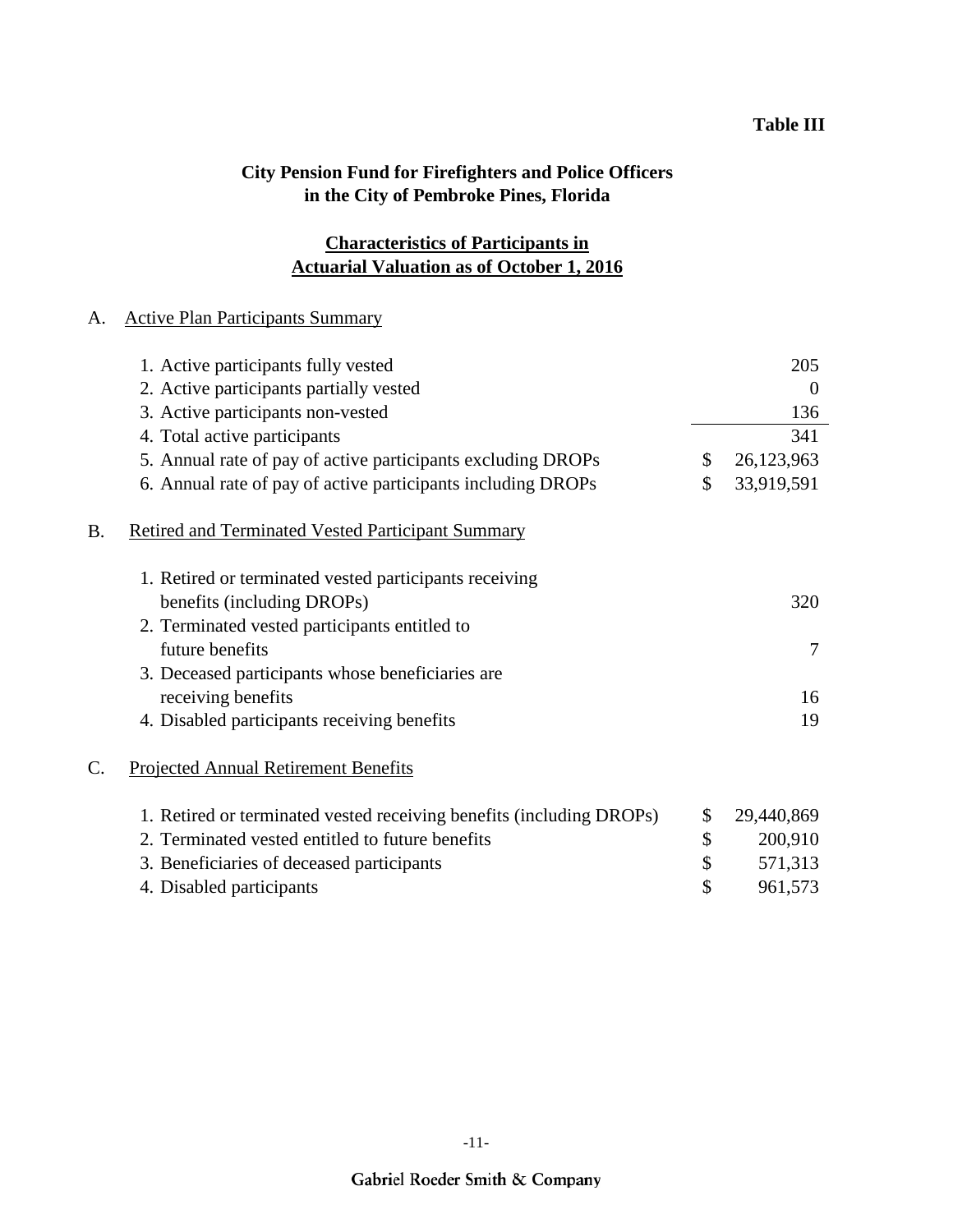# **Table IV**

| <b>City Pension Fund for Firefighters and Police Officers</b> |  |
|---------------------------------------------------------------|--|
| in the City of Pembroke Pines, Florida                        |  |

# **Statement of Assets as of October 1, 2016**

|    | <b>Assets</b>                  | <b>Market Value</b> |                |  |  |
|----|--------------------------------|---------------------|----------------|--|--|
|    | A. Cash and Cash Equivalents   | \$                  | 16,254,351     |  |  |
|    | <b>B.</b> General Investments  |                     |                |  |  |
|    | 1. U.S. Government Securities  | \$                  | 37,163,674     |  |  |
|    | 2. Corporate Bonds             |                     | 78,601,987     |  |  |
|    | 3. Common Stocks               |                     | 241,100,916    |  |  |
|    | 4. International Stocks        |                     | $\overline{0}$ |  |  |
|    | 5. Mutual Funds                |                     | 160,920,020    |  |  |
|    | 6. Foreign Bonds               |                     | $\theta$       |  |  |
|    | 7. Property and Equipment, net |                     | 357,540        |  |  |
|    | 8. DROP Participant Loans      |                     | 1,510,822      |  |  |
| C. | Receivables                    |                     |                |  |  |
|    | 1. Accrued Interest            | \$                  | 937,636        |  |  |
|    | 2. Contributions Receivable    |                     | 162,874        |  |  |
|    | 3. Accounts Receivable         |                     | 923,080        |  |  |
| D. | <b>Prepaid Benefits</b>        | \$                  | 2,223,900      |  |  |
| Е. | Payables                       |                     |                |  |  |
|    | 1. Accounts Payable            | \$                  | 535,589        |  |  |
|    | 2. Due to Broker               |                     | 762,065        |  |  |
| F. | Total                          |                     |                |  |  |
|    | $(A. + B. + C. + D. - E.)$     | \$                  | 538,859,146    |  |  |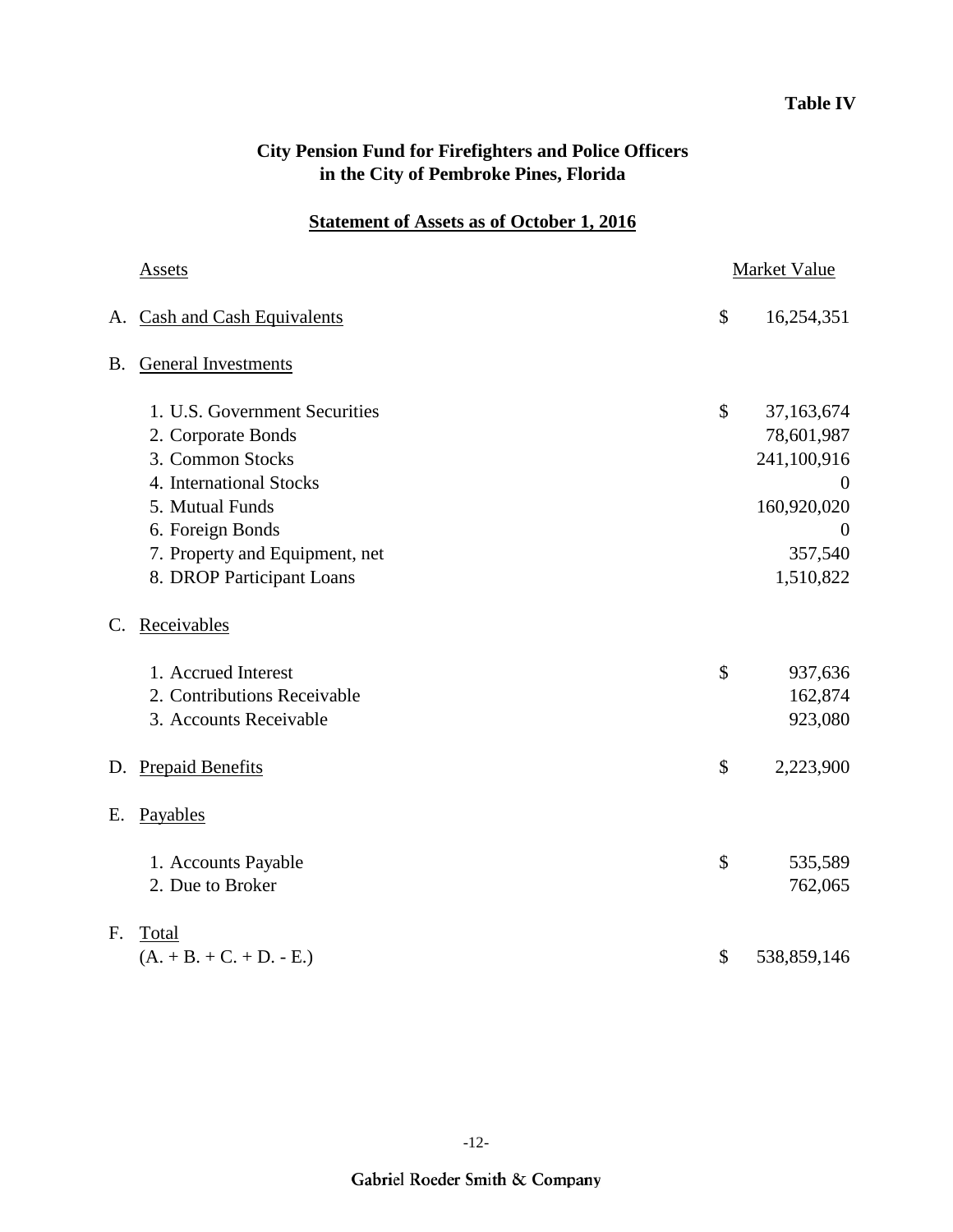# **Reconciliation of Plan Assets**

|    | A. Total Market Value of Assets as of October 1, 2015       |                        | \$<br>495,206,739      |
|----|-------------------------------------------------------------|------------------------|------------------------|
|    | <b>B.</b> Receipts During Period                            |                        |                        |
|    | 1. Contributions                                            |                        |                        |
|    | a. Member                                                   | \$<br>2,819,814        |                        |
|    | b. City                                                     | 23,908,967             |                        |
|    | c. State                                                    | 2,445,532              |                        |
|    | d. Total                                                    | \$<br>29,174,313       |                        |
|    | 2. Investment Income                                        |                        |                        |
|    | a. Interest and dividends                                   | \$<br>10,541,081       |                        |
|    | b. Other income                                             | 26,207                 |                        |
|    | c. DROP loan interest                                       | 58,361                 |                        |
|    | d. Net realized and unrealized gains                        | 36,570,543             |                        |
|    | e. Investment expenses                                      | (3,028,255)            |                        |
|    | f. Net investment income                                    | \$<br>44,167,937       |                        |
|    | 3. Total receipts during period                             |                        | \$<br>73,342,250       |
|    | C. Disbursements During Period                              |                        |                        |
|    | 1. Pension payments                                         | \$<br>23,360,902       |                        |
|    | 2. DROP distributions                                       | 5,477,878              |                        |
|    | 3. Contribution refunds                                     | 223,757                |                        |
|    | 4. Administrative expenses                                  | 627,306                |                        |
|    | 5. Total disbursements during period                        |                        | \$<br>29,689,843       |
|    | D. Total Market Value of Q18Assets as of September 30, 2016 |                        | \$<br>538,859,146      |
|    | E. Excess State Funds                                       |                        |                        |
|    | 1. Balance as of October 1, 2015                            | \$<br>$\boldsymbol{0}$ |                        |
|    | 2. Increase for current year                                | $\boldsymbol{0}$       |                        |
|    | 3. Purchase of additional benefits                          | $\overline{0}$         |                        |
|    | 4. Balance as of September 30, 2016                         |                        | \$<br>$\boldsymbol{0}$ |
| F. | <b>Reconciliation of DROP Account Balances</b>              |                        |                        |
|    | 1. DROP Accounts Balance as of October 1, 2015              | \$<br>106,616,013      |                        |
|    | 2. Benefit Payments into DROP Accounts during Year          | 5,916,886              |                        |
|    | 3. Loan Interest during Year                                | 58,361                 |                        |
|    | 4. Investment Gains / (Losses) during Year                  | 8,436,552              |                        |
|    | 5. ESI Payments during Year                                 | (84, 881)              |                        |
|    | 6. Administration Fees and Loan Conversions during Year     | (35,013)               |                        |
|    | 7. Distributions from DROP Accounts during Year             | (5,477,878)            |                        |
|    | 8. DROP Accounts Balance as of September 30, 2016           |                        | \$<br>115,430,040      |
|    |                                                             |                        |                        |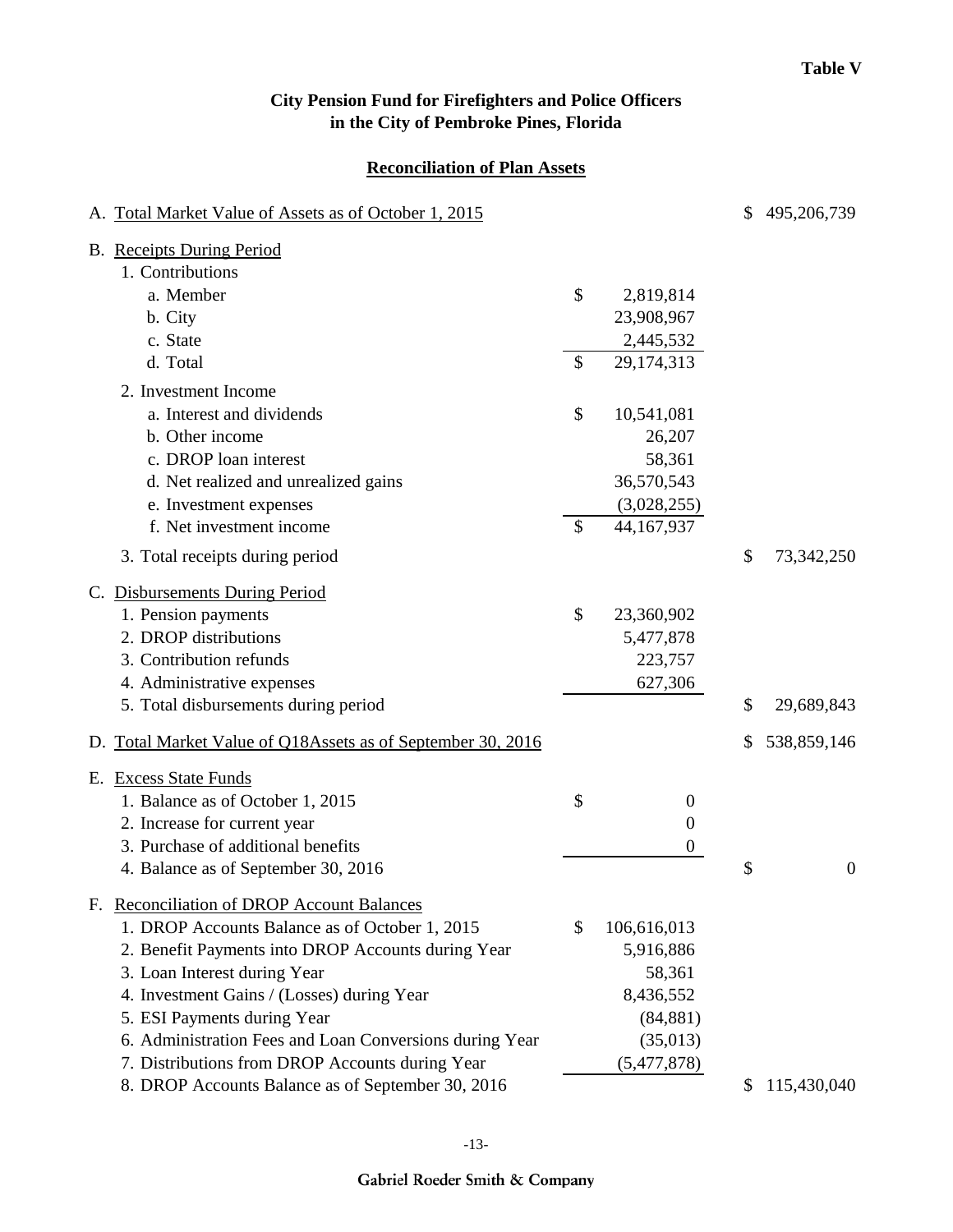# **City Pension Fund for Firefighters and Police Officers in the City of Pembroke Pines, Florida**

#### **Development of Smoothed Actuarial Value of Assets as of September 30**

|                |                                                               | 2012           | 2013        | <u>2014</u>   | 2015          | 2016          |
|----------------|---------------------------------------------------------------|----------------|-------------|---------------|---------------|---------------|
| А.             | Preliminary smoothed actuarial value from prior year          | 367, 319, 792  | 399,960,017 | 437,914,935   | 477,837,128   | 513,213,837   |
| <b>B.</b>      | Market value end of year                                      | 376,680,848    | 436,512,061 | 483,895,286   | 495,206,739   | 538,859,146   |
| C.             | Market value beginning of year                                | 308,419,102    | 376,680,848 | 436,512,061   | 483,895,286   | 495,206,739   |
| D.             | Non-investment net cash flow                                  | 8,725,417      | 6,066,188   | 3,244,671     | 1,587,994     | (515, 530)    |
| Е.             | Expected investment return                                    |                |             |               |               |               |
|                | $[A, x I] + [D, x I/2]$                                       | 29,734,600     | 32,239,449  | 35,162,982    | 38,290,490    | 40,780,008    |
| F <sub>r</sub> | Expected smoothed actuarial value of assets                   |                |             |               |               |               |
|                | $A. + D. + E.$                                                | 405,779,809    | 438,265,654 | 476, 322, 588 | 517,715,612   | 553,478,315   |
| G.             | Excess of market value over expected smoothed actuarial value |                |             |               |               |               |
|                | $B. - F.$                                                     | (29,098,961)   | (1,753,593) | 7,572,698     | (22,508,873)  | (14,619,169)  |
| Н.             | 20% adjustment towards market value                           |                |             |               |               |               |
|                | .20 x G.                                                      | (5,819,792)    | (350,719)   | 1,514,540     | (4,501,775)   | (2,923,834)   |
| I.             | Preliminary smoothed actuarial value end of year              |                |             |               |               |               |
|                | $F. + H.$                                                     | 399,960,017    | 437,914,935 | 477,837,128   | 513,213,837   | 550, 554, 481 |
| J.             | Upper corridor limit: 120% of B.                              | 452,017,018    | 523,814,473 | 580,674,343   | 594,248,087   | 646,630,975   |
|                | K. Lower corridor limit: 80% of B.                            | 301, 344, 678  | 349,209,649 | 387,116,229   | 396, 165, 391 | 431,087,317   |
| L.             | Smoothed actuarial value end of year                          |                |             |               |               |               |
|                | I., not more than J., nor less than K.                        | 399,960,017    | 437,914,935 | 477,837,128   | 513,213,837   | 550, 554, 481 |
| M.             | Smoothed actuarial value rate of return                       | 6.4%           | 7.9%        | 8.3%          | 7.1%          | 7.38%         |
| N.             | Market value rate of return                                   | 19.0%          | 14.2%       | 10.1%         | 2.0%          | 8.92%         |
|                | O. Excess of market value over smoothed actuarial value       |                |             |               |               |               |
|                | end of year $(B.-L.)$                                         | (23, 279, 169) | (1,402,874) | 6,058,158     | (18,007,098)  | (11,695,335)  |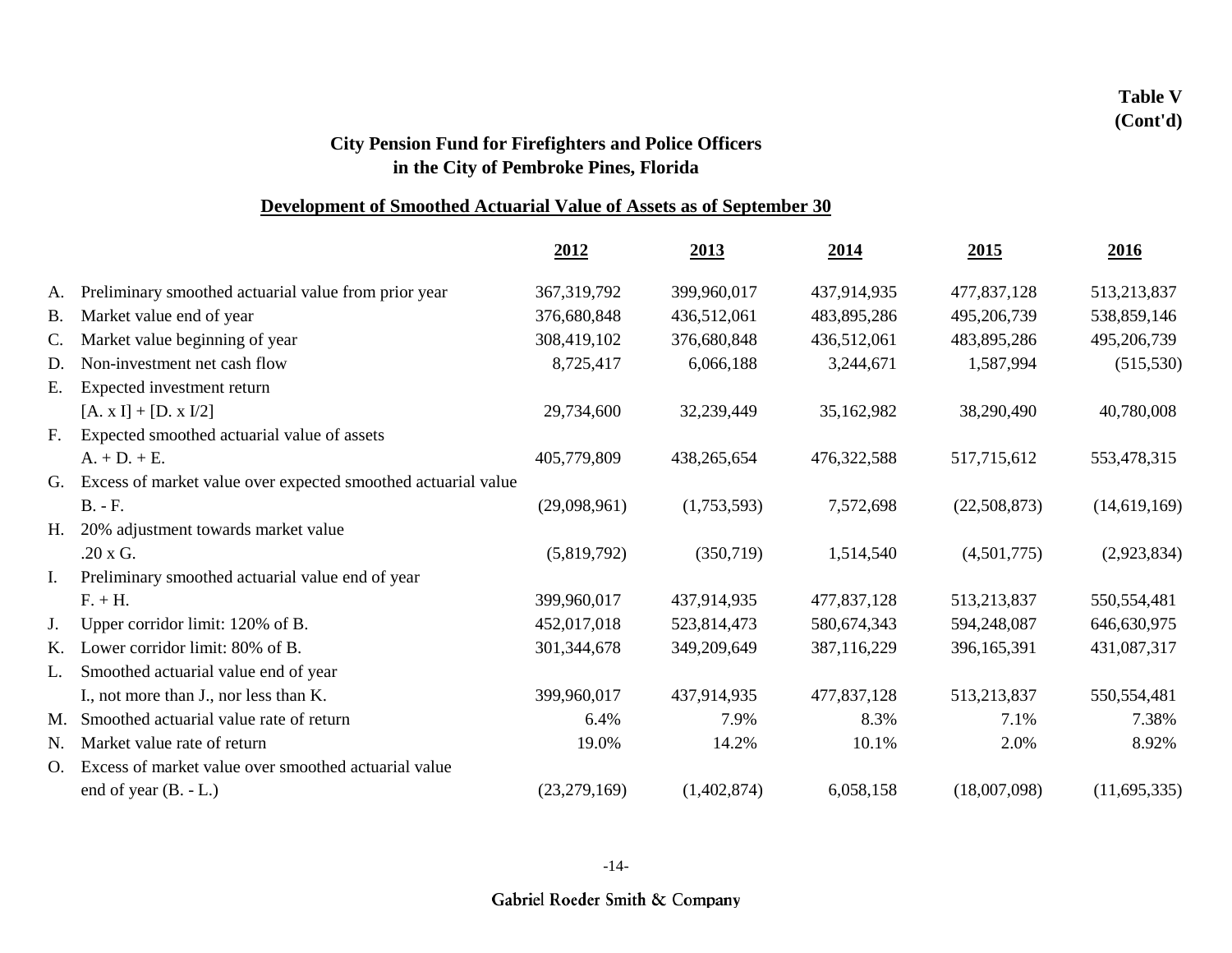#### **Table VI**

# **City Pension Fund for Firefighters and Police Officers in the City of Pembroke Pines, Florida**

# **Ended September 30, 2016 Actuarial Gains / (Losses) for Plan Year**

# A. Derivation of Actuarial Gain / (Loss)

|    | 1. Employer normal cost previous valuation                              | \$            | 7,425,541     |
|----|-------------------------------------------------------------------------|---------------|---------------|
|    | 2. Unfunded actuarial accrued liability previous valuation              | \$            | 201,039,140   |
|    | 3. Employer contributions previous year:                                |               |               |
|    | (a) City                                                                | \$            | 23,908,967    |
|    | (b) State                                                               |               | 2,445,532     |
|    | (c) Total                                                               | \$            | 26,354,499    |
|    | 4. Interest on:                                                         |               |               |
|    | (a) Employer normal cost                                                | \$            | 590,331       |
|    | (b) Unfunded actuarial accrued liability                                |               | 15,982,612    |
|    | (c) Contributions                                                       |               | 754,707       |
|    | (d) Net total: $(a) + (b) - (c)$                                        | \$            | 15,818,236    |
|    | 5. Increase / (decrease) in unfunded actuarial accrued liability due to |               |               |
|    | assumption changes                                                      | \$            | 5,790,909     |
|    | 6. Expected unfunded actuarial liability current year:                  |               |               |
|    | $(1. + 2. - 3. + 4. + 5.)$                                              | \$            | 203,719,327   |
|    | 7. Actual unfunded actuarial liability current year                     |               | 208,110,785   |
|    | 8. Actuarial gain / (loss): (6. - 7.)                                   | $\mathcal{S}$ | (4,391,458)   |
| Β. | Approximate Portion of Gain / (Loss) due to Investments                 |               |               |
|    | Smoothed actuarial value of assets previous year<br>1.                  | \$            | 513,213,837   |
|    | Contributions during period<br>2.                                       |               | 29,174,313    |
|    | Benefits, refunds and admin expenses during period<br>3.                |               | 29,689,843    |
|    | Expected net appreciation for period<br>4.                              |               | 40,487,123    |
|    | Expected smoothed actuarial value assets current year:<br>5.            |               |               |
|    | $(1. + 2. - 3. + 4.)$                                                   | \$            | 553,185,430   |
|    | 6. Actual smoothed actuarial value of assets current year               | \$            | 550, 554, 481 |
|    | Approximate gain / (loss) due to investments: $(6. - 5.)$<br>7.         | \$            | (2,630,949)   |
|    | C. Approximate Portion of Gain / (Loss) due to Liabilities: (A. - B.)   | \$            | (1,760,509)   |
|    |                                                                         |               |               |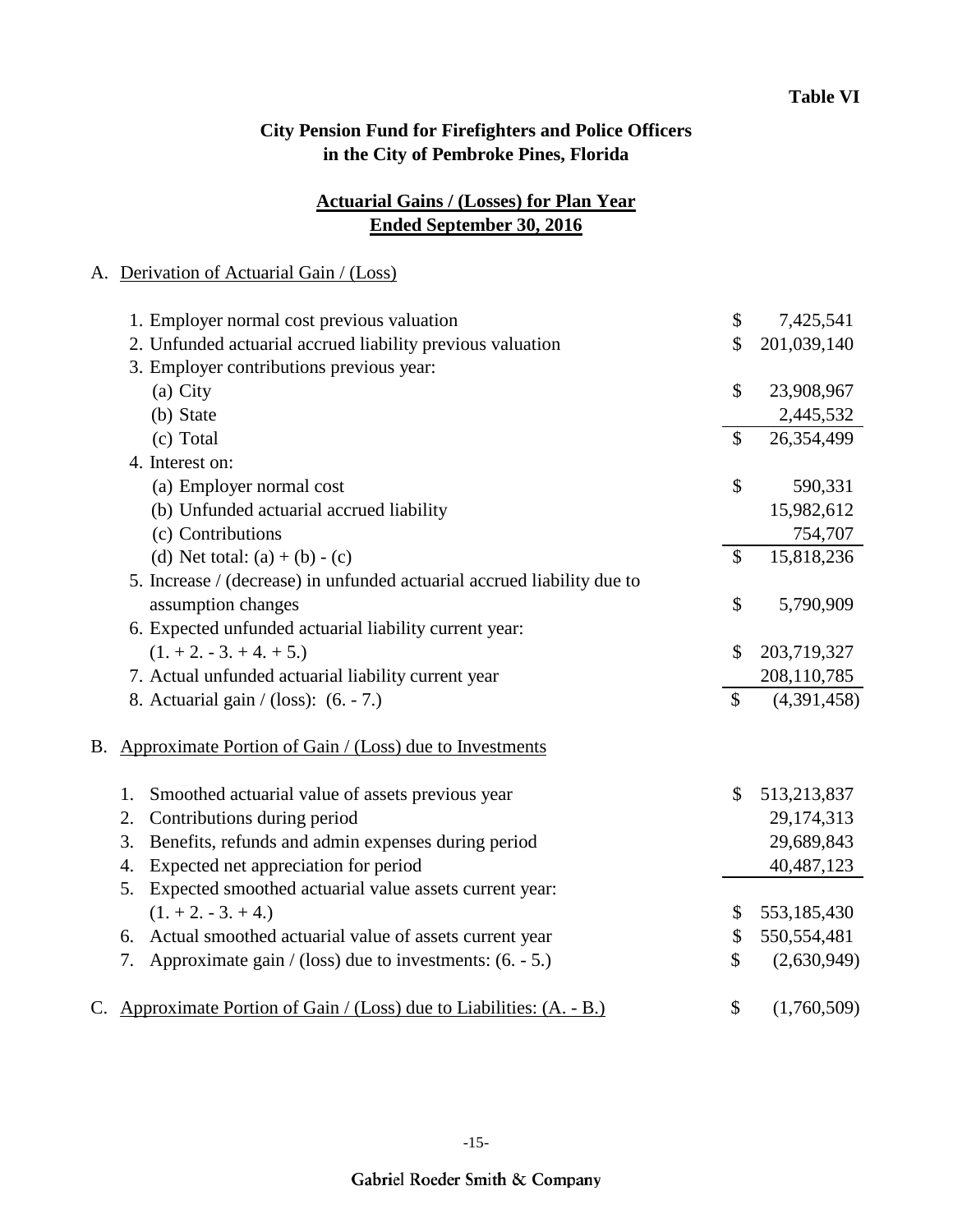#### **Table VII**

# **City Pension Fund for Firefighters and Police Officers in the City of Pembroke Pines, Florida**

# **Historic Actuarial Gains / (Losses)**

#### Historic Gains / (Losses)

| <b>Year Ended</b> | <b>Actuarial Gain / (Loss)</b> |
|-------------------|--------------------------------|
| 09/30/2016        | \$<br>(4,391,458)              |
| 09/30/2015        | \$<br>(4,114,818)              |
| 09/30/2014        | \$<br>5,068,959                |
| 09/30/2013        | \$<br>643,561                  |
| 09/30/2012        | \$<br>(4,435,113)              |
| 09/30/2011        | \$<br>(10, 855, 137)           |
| 09/30/2010        | \$<br>(13,820,665)             |
| 09/30/2009        | \$<br>(23, 430, 002)           |
| 09/30/2008        | \$<br>(21, 456, 556)           |
| 09/30/2007        | \$<br>2,084,686                |
| 09/30/2006        | \$<br>(14,201,369)             |
| 09/30/2005        | \$<br>(10, 226, 167)           |
| 09/30/2004        | \$<br>(9,403,506)              |
| 09/30/2003        | \$<br>(4,856,940)              |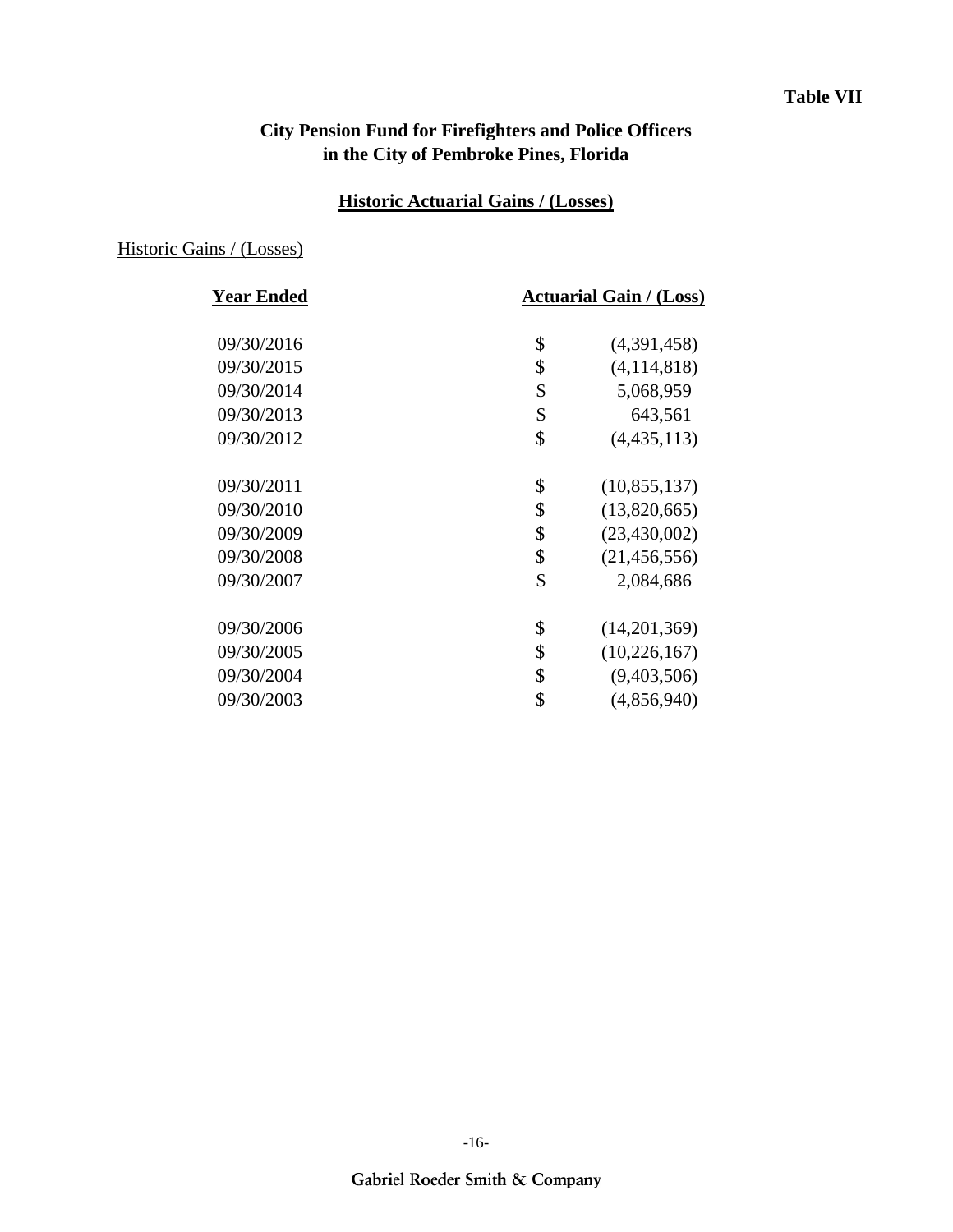#### **Amortization of Unfunded Actuarial Accrued Liability**

## A. Unfunded Actuarial Accrued Liability

|                 |           | Unfunded    | Amortization |  |  |
|-----------------|-----------|-------------|--------------|--|--|
| Date            | Liability |             | Payment      |  |  |
|                 |           |             |              |  |  |
| October 1, 2016 | \$        | 208,110,785 | \$20,465,889 |  |  |
| October 1, 2017 | \$        | 202,468,843 | 20,465,889   |  |  |
| October 1, 2018 | \$        | 196,381,187 | 20,465,889   |  |  |
| October 1, 2019 | \$        | 189,812,607 | 20,465,889   |  |  |
| October 1, 2020 | \$        | 182,725,109 | 20,465,889   |  |  |
| .               |           |             |              |  |  |
| $\cdots$        |           |             |              |  |  |
| October 1, 2046 | \$        | 0           | \$           |  |  |

# B. Covered Payroll History

|                 | Covered              | Annual    |
|-----------------|----------------------|-----------|
| Date            | Payroll <sup>*</sup> | Increase  |
|                 |                      |           |
| October 1, 2016 | \$<br>26,123,963     | $(2.1\%)$ |
| October 1, 2015 | \$<br>26,675,674     | $(4.3\%)$ |
| October 1, 2014 | \$<br>27,875,138     | 1.0%      |
| October 1, 2013 | \$<br>27,588,952     | 2.1%      |
| October 1, 2012 | \$<br>27,011,016     | 0.6%      |
| October 1, 2011 | \$<br>26,857,833     | $(1.0\%)$ |
| October 1, 2010 | \$<br>27,129,273     | $(1.4\%)$ |
| October 1, 2009 | \$<br>27,528,175     | 3.4%      |
| October 1, 2008 | \$<br>26,616,124     | 0.0%      |
| October 1, 2007 | \$<br>26,610,708     | 2.2%      |
| October 1, 2006 | \$<br>26,040,640     | N/A       |

Ten-Year Average Annual Increase 0.0%

\* Excludes DROP payroll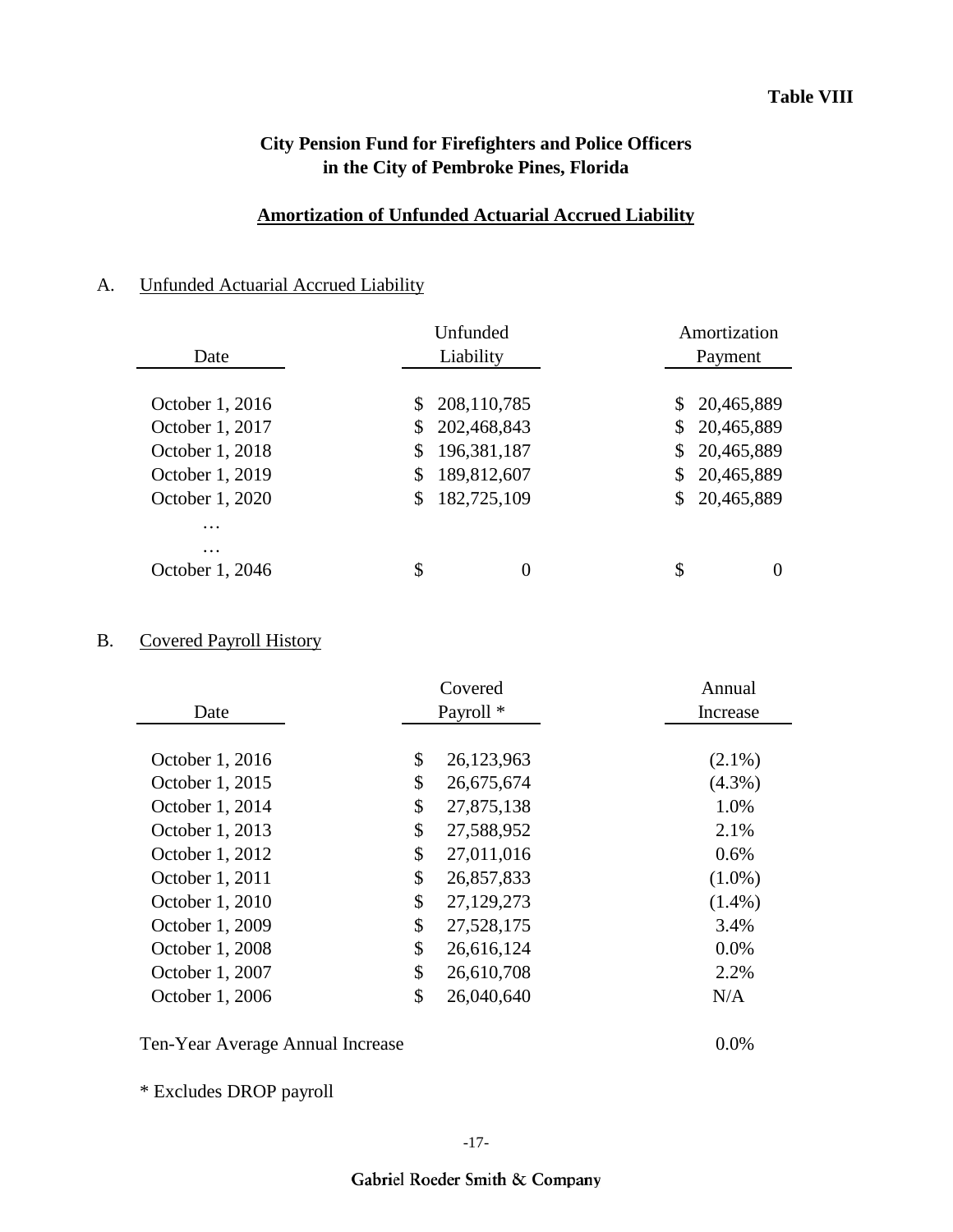## **Accounting Disclosure Exhibit**

|                                                                           |                    | 10/01/2015    |                           | <b>Prior</b><br><b>Assumptions</b><br>10/01/2016 |                           | <b>Current</b><br><b>Assumptions</b><br>10/01/2016 |
|---------------------------------------------------------------------------|--------------------|---------------|---------------------------|--------------------------------------------------|---------------------------|----------------------------------------------------|
| I. Number of Plan Members                                                 |                    |               |                           |                                                  |                           |                                                    |
| a. Retirees and beneficiaries receiving benefits                          |                    | 332           |                           | 355                                              |                           | 355                                                |
| b. Terminated plan members entitled to but not yet receiving<br>benefits  |                    | 5             |                           | 7                                                |                           | 7                                                  |
| c. Active plan members                                                    |                    | 345           |                           | 341                                              |                           | 341                                                |
| d. Total                                                                  |                    | 682           |                           | 703                                              |                           | 703                                                |
| II. Financial Accounting Standards Board Allocation as of October 1, 2016 |                    |               |                           |                                                  |                           |                                                    |
| A. Statement of Accumulated Plan Benefits                                 |                    |               |                           |                                                  |                           |                                                    |
| 1. Actuarial present value of accumulated vested plan benefits            |                    |               |                           |                                                  |                           |                                                    |
| a. Participants currently receiving benefits                              | \$                 | 536,214,051   | \$                        | 585, 373, 571                                    | \$                        | 589,300,561                                        |
| b. Other participants                                                     |                    | 143, 171, 956 |                           | 138,149,880                                      |                           | 139,452,283                                        |
| c. Total                                                                  | \$                 | 679,386,007   | $\boldsymbol{\mathsf{S}}$ | 723,523,451                                      | $\boldsymbol{\mathsf{S}}$ | 728,752,844                                        |
| 2. Actuarial present value of accumulated                                 |                    |               |                           |                                                  |                           |                                                    |
| non-vested plan benefits                                                  | \$                 | 10,020,219    | \$                        | 7,756,174                                        | \$                        | 7,667,760                                          |
| 3. Total actuarial present value of accumulated plan benefits             | $\mathbf{\hat{S}}$ | 689,406,226   | $\overline{\mathcal{S}}$  | 731,279,625                                      | $\overline{\mathcal{S}}$  | 736,420,604                                        |
| B. Statement of Change in Accumulated Plan Benefits                       |                    |               |                           |                                                  |                           |                                                    |
| 1. Actuarial present value of accumulated plan benefits                   |                    |               |                           |                                                  |                           |                                                    |
| as of October 1, 2015                                                     |                    |               |                           |                                                  | \$                        | 689,406,226                                        |
| 2. Increase (decrease) during year attributable to:                       |                    |               |                           |                                                  |                           |                                                    |
| a. Plan amendment                                                         |                    |               |                           |                                                  | \$                        | $\mathbf{0}$                                       |
| b. Change in actuarial assumptions                                        |                    |               |                           |                                                  |                           | 5,140,979                                          |
| c. Benefits paid including refunds                                        |                    |               |                           |                                                  |                           | (29,062,537)                                       |
| d. Other, including benefits accumulated, increase                        |                    |               |                           |                                                  |                           |                                                    |
| for interest due to decrease in the discount period                       |                    |               |                           |                                                  |                           | 70,935,936                                         |
| e. Net increase                                                           |                    |               |                           |                                                  | \$                        | 47,014,378                                         |
| 3. Actuarial present value of accumulated plan benefits                   |                    |               |                           |                                                  |                           |                                                    |
| as of October 1, 2016                                                     |                    |               |                           |                                                  | \$                        | 736,420,604                                        |
| C. Significant Matters Affecting Calculations                             |                    |               |                           |                                                  |                           |                                                    |
| 1. Assumed rate of return used in determining actuarial present values    |                    |               |                           |                                                  |                           | 7.9%                                               |
| 2. Change in plan provisions                                              |                    |               |                           |                                                  |                           | None.                                              |
| 3. Change in actuarial assumptions                                        |                    |               |                           |                                                  |                           | See Table XI - Item N.                             |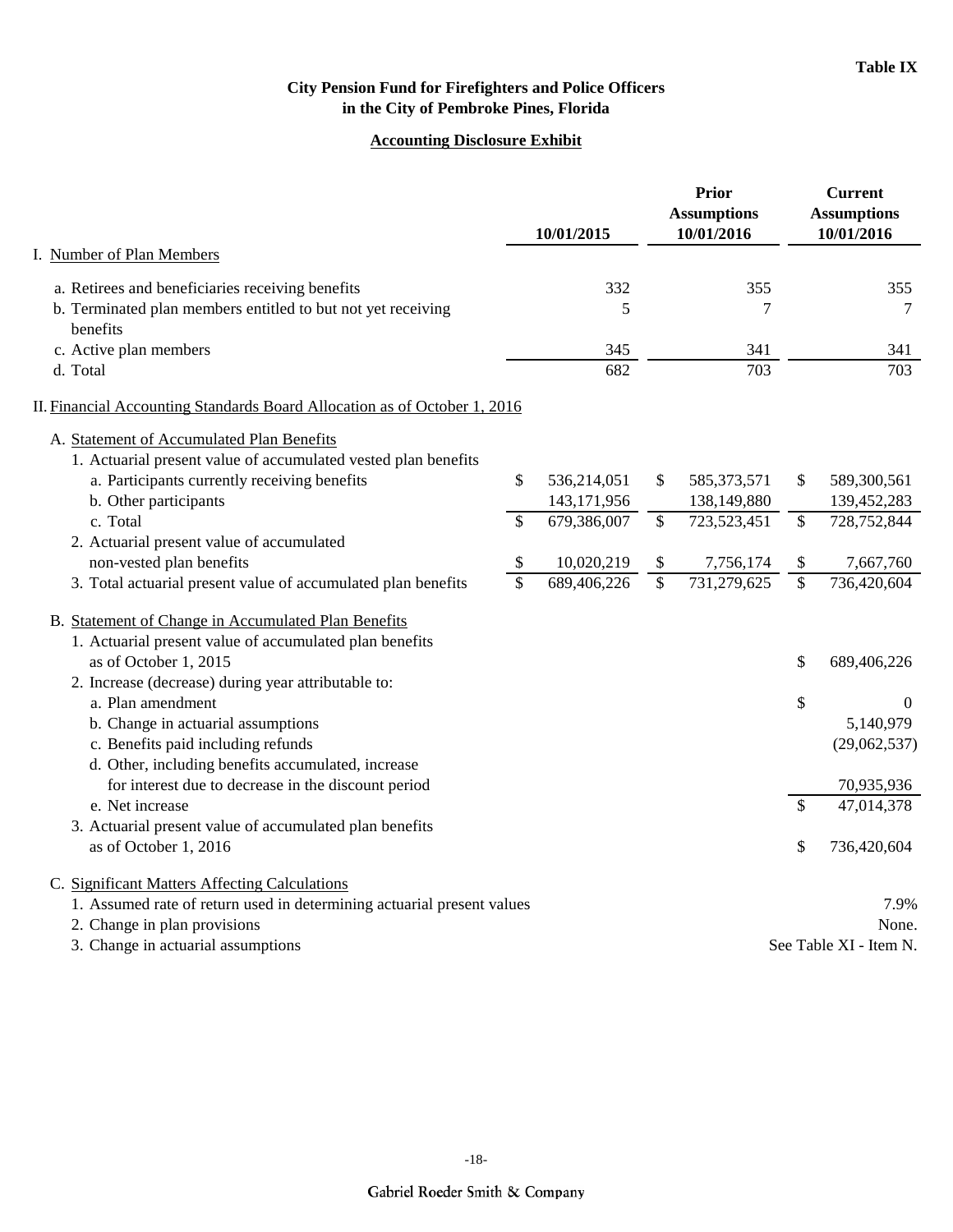#### **Accounting Disclosure Exhibit**

#### III. Net Pension Liability and Related Ratios (GASB No. 67 & No. 68)

| <b>Measurement Date</b>                                            | 9/30/2014        | 9/30/2015        | 9/30/2016                   | Projected<br>$9/30/2017$ * |
|--------------------------------------------------------------------|------------------|------------------|-----------------------------|----------------------------|
| A. Total Pension Liability (TPL)                                   |                  |                  |                             |                            |
| Service Cost                                                       | 10,631,405<br>\$ | 10,619,978<br>S. | $\mathbb{S}$<br>9,537,905   | \$<br>9,212,121            |
| Interest                                                           | 50,687,264       | 53,286,992       | 56,386,139                  | 59,452,099                 |
| <b>Benefit Changes</b>                                             | 0                | 765,470          | 22,338                      | $\Omega$                   |
| Difference Between Actual and Expected Experience                  | (679, 355)       | (3,834,368)      | 399,811                     | 1,753,618                  |
| <b>Assumption Changes</b>                                          | $\Omega$         | $\overline{0}$   | 8,511,772                   | 5,790,909                  |
| Benefit Payments, including Refunds of Member Contributions        | (25, 391, 326)   | (27,070,511)     | (29,062,537)                | (30, 638, 334)             |
| Net Change in Total Pension Liability                              | \$<br>35,247,988 | \$ 33,767,561    | $\mathsf{\$}$<br>45,795,428 | $\mathbb{S}$<br>45,570,413 |
| Total Pension Liability (TPL) - (beginning of year)                | 636, 309, 762    | 671,557,750      | 705,325,311                 | 751,120,739                |
| Total Pension Liability (TPL) - (end of year)                      | \$671,557,750    | \$705,325,311    | \$751,120,739               | \$796,691,152              |
| B. Fund Fiduciary Net Position                                     |                  |                  |                             |                            |
| Contributions - City and State                                     | 26,214,407       | 26,190,282<br>\$ | 26,354,499<br>S.            | 27,355,807<br>S.           |
| <b>Contributions - Member</b>                                      | 2,983,425        | 3,065,485        | 2,819,814                   | 2,522,412                  |
| Net Investment Income                                              | 44,138,554       | 9,650,600        | 44, 141, 730                | 42,516,556                 |
| Benefit Payments, including Refunds of Member Contributions        | (25, 391, 326)   | (27,070,511)     | (29,062,537)                | (30, 638, 334)             |
| <b>Administrative Expenses</b>                                     | (544, 463)       | (597, 262)       | (627, 306)                  | (589, 677)                 |
| Other                                                              | (17, 372)        | 72,859           | 26,207                      | $\Omega$                   |
| Net Change in Fund Fiduciary Net Position                          | 47,383,225       | \$11,311,453     | $\mathbb{S}$<br>43,652,407  | \$41,166,764               |
| Fund Fiduciary Net Position - (beginning of year)                  | 436,512,061      | 483,895,286      | 495,206,739                 | 538,859,146                |
| Fund Fiduciary Net Position - (end of year)                        | \$483,895,286    | \$495,206,739    | \$538,859,146               | \$580,025,910              |
| C. Net Pension Liability (NPL) - (end of year): $(A) - (B)$        | \$187,662,464    | \$210,118,572    | \$212,261,593               | \$216,665,242              |
| D. Fund Fiduciary Net Position as a Percentage of TPL: $(B) / (A)$ | 72.06 %          | 70.21 %          | 71.74 %                     | 72.80 %                    |
| E. Covered Employee Payroll **                                     | \$<br>28,252,541 | 28,831,332<br>S. | 27,677,991<br>\$.           | 26,123,963<br>\$.          |
| F. NPL as a Percentage of Covered Employee Payroll: $(C) / (E)$    | 664.23 %         | 728.79 %         | 766.90 %                    | 829.37 %                   |
| G. Notes to Schedule:                                              |                  |                  |                             |                            |
| <b>Valuation Date</b>                                              | 10/01/2013       | 10/01/2014       | 10/01/2015                  | 10/01/2016                 |
| Reporting Date (GASB No. 68)                                       | 9/30/2015        | 9/30/2016        | 9/30/2017                   | 9/30/2018                  |
|                                                                    |                  |                  |                             |                            |

Update procedures used to roll forward TPL excluding DROP account balances to the measurement dates - actual DROP account balances as of measurement dates included in TPL.

See Table IX, Item V and Table XI, Item N. for benefit and assumption changes during the years.

\* Projected - actual amounts will be available after fiscal year end.

\*\* Reported payroll on which contributions to the Fund are based as provided under GASB No. 82.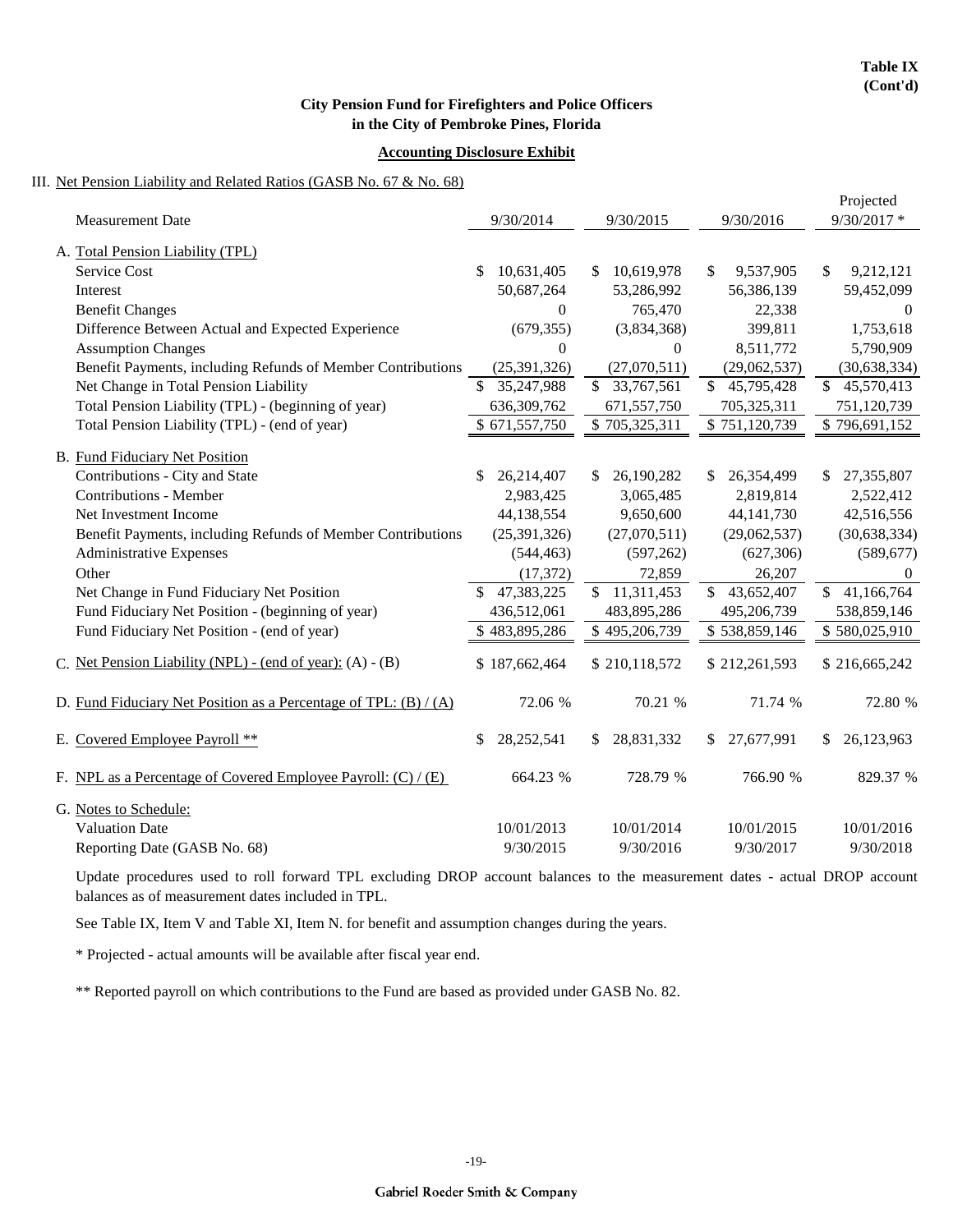# **City Pension Fund for Firefighters and Police Officers in the City of Pembroke Pines, Florida**

# **Accounting Disclosure Exhibit**

# IV. Schedule of Employer Contributions (GASB No. 67 & No. 68)

| <b>Fiscal Year</b><br>Ended | Actuarially<br>Determined<br>Contribution | Actual<br>Contribution | Contribution<br>Deficiency<br>(Excess) | Covered<br>Payroll <sup>1,2</sup> | <b>Actual Contribution</b><br>as a % of<br><b>Covered Payroll</b> |
|-----------------------------|-------------------------------------------|------------------------|----------------------------------------|-----------------------------------|-------------------------------------------------------------------|
|                             |                                           |                        |                                        |                                   |                                                                   |
| 2007                        | \$14,254,450                              | \$14,254,450           | \$<br>$\boldsymbol{0}$                 | \$26,040,640                      | 54.74%                                                            |
| 2008                        | 17,795,174                                | 17,795,174             | $\boldsymbol{0}$                       | 26,610,708                        | 66.87%                                                            |
| 2009                        | 21,935,003                                | 21,935,003             | $\boldsymbol{0}$                       | 26,616,124                        | 82.41%                                                            |
| 2010                        | 24,538,413                                | 24,538,413             | $\boldsymbol{0}$                       | 27,528,175                        | 89.14%                                                            |
| 2011                        | 23,289,867                                | 23,289,867             | $\boldsymbol{0}$                       | 27,129,273                        | 85.85%                                                            |
|                             |                                           |                        |                                        |                                   |                                                                   |
| 2012                        | 23,882,116                                | 23,882,116             | $\boldsymbol{0}$                       | 26,857,833                        | 88.92%                                                            |
| 2013                        | 25,213,704                                | 25, 213, 704           | $\boldsymbol{0}$                       | 27,011,016                        | 93.35%                                                            |
| 2014                        | 26,214,407                                | 26,214,407             | $\boldsymbol{0}$                       | 28,252,541                        | 92.79%                                                            |
| 2015                        | 26,190,282                                | 26,190,282             | $\boldsymbol{0}$                       | 28,831,332                        | 90.84%                                                            |
| 2016                        | 26,354,499                                | 26,354,499             | $\boldsymbol{0}$                       | 27,677,991                        | 95.22%                                                            |
|                             |                                           |                        |                                        |                                   |                                                                   |
| 2017 <sup>3</sup>           | 27,355,807                                | 27,355,807             | $\boldsymbol{0}$                       | 26,123,963                        | 104.72%                                                           |

<sup>1</sup> Projected prior to fiscal year ended September 30, 2014.

 $2^2$  Reported payroll on which contributions to the Fund are based as provided under GASB No. 82.

 $3$  Projected - actual amounts will be available after fiscal year end.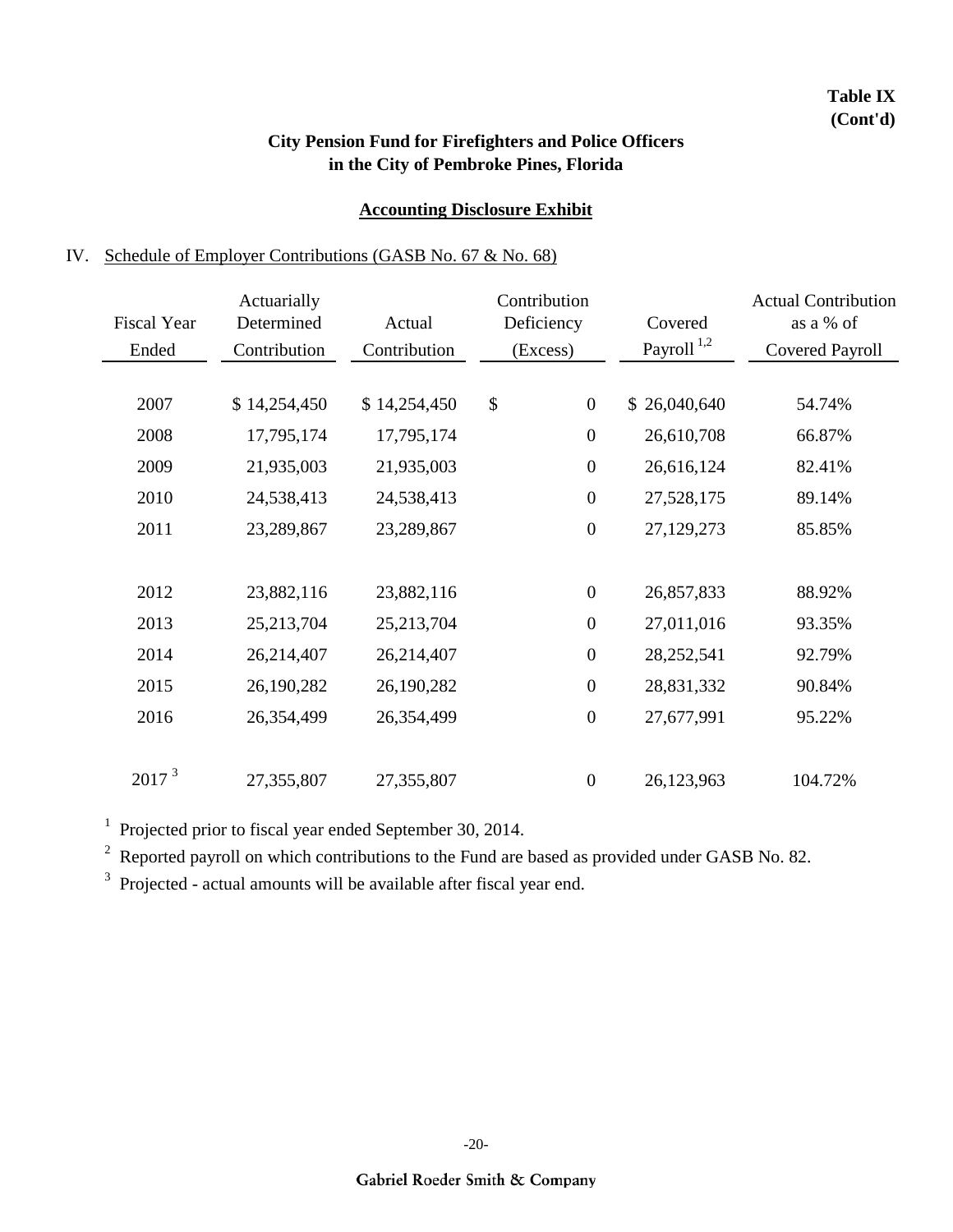#### **Accounting Disclosure Exhibit**

#### V. Notes to Schedule of Contributions (GASB No. 67 & No. 68)

| <b>Valuation Date:</b> | Actuarially determined contributions are calculated as of October 1st -    |
|------------------------|----------------------------------------------------------------------------|
|                        | two year(s) prior the fiscal year end in which contributions are reported. |

| <b>Methods and Assumptions Used to Determine Contribution Rates:</b> |                               |                                                                                                                                                                                                                                                                                                                                                                                                                                                                                  |
|----------------------------------------------------------------------|-------------------------------|----------------------------------------------------------------------------------------------------------------------------------------------------------------------------------------------------------------------------------------------------------------------------------------------------------------------------------------------------------------------------------------------------------------------------------------------------------------------------------|
| <b>Actuarial Cost Method</b>                                         | <b>Entry Age Normal</b>       |                                                                                                                                                                                                                                                                                                                                                                                                                                                                                  |
| <b>Amortization Method</b>                                           | Level Percentage, Closed      |                                                                                                                                                                                                                                                                                                                                                                                                                                                                                  |
| <b>Amortization Period</b>                                           | 30 years                      |                                                                                                                                                                                                                                                                                                                                                                                                                                                                                  |
| <b>Asset Valuation Method</b>                                        | 5-year smoothed market        |                                                                                                                                                                                                                                                                                                                                                                                                                                                                                  |
| Inflation                                                            | 2.75%                         |                                                                                                                                                                                                                                                                                                                                                                                                                                                                                  |
| <b>Salary Increases</b>                                              | $3\% - 8\%$                   |                                                                                                                                                                                                                                                                                                                                                                                                                                                                                  |
| <b>Investment Rate of Return</b>                                     | 7.95%                         |                                                                                                                                                                                                                                                                                                                                                                                                                                                                                  |
| Retirement Age                                                       | condition                     | Experience-based table of rates that are specific to the type of eligibility                                                                                                                                                                                                                                                                                                                                                                                                     |
| Mortality                                                            | decrement date with Scale BB. | For healthy male participants, RP-2000 Annuitant Male Mortality Table<br>with 10% White Collar / 90% Blue Collar Adjustment, with fully<br>generational mortality improvements projected to each future decrement<br>date with Scale BB. For healthy female participants, RP-2000<br>Annuitant Female Mortality Table with White Collar Adjustment, with<br>fully generational mortality improvements projected to each future                                                   |
|                                                                      |                               | For disabled male participants, 60% RP-2000 Disabled Male Mortality<br>Table setback four years / 40% RP-2000 Annuitant Male Mortality<br>Table with White Collar Adjustment with no setback, without projected<br>mortality improvements. For disabled female participants, 60% RP-<br>2000 Disabled Female Mortality Table set forward two years / 40% RP-<br>2000 Annuitant Female Mortality Table with White Collar Adjustment,<br>without projected mortality improvements. |
| Cost-of-Living Increases                                             | Firefighters:<br>Police:      | 0.0%, 1.5%, 2.0% or $3.0\%$<br>0.0%, 1.5%, 2.0%, 2.5% or 3.0%                                                                                                                                                                                                                                                                                                                                                                                                                    |

# **Methods and Assumptions Used to Determine Contribution Rates:**

#### **Other Information:**

Benefit Changes

2015 - Employee contributions reduced to 7% for Firefighters hired on or after May 1, 2010. 2014 - Employee contributions reduced to 7% for Police Officers hired on or after May 1, 2010. 2013 - Additional benefits provided upon rehire. 2010 - Hours of accrued unused sick and vacation leave frozen as of May 1, 2010, normal retirement multiplier reduced to 3.5% per year of continuous service after April 30, 2010, fixed interest DROP crediting rate reduced or eliminated for certain members along with COLA reduction for certain members. 2007 - Added maximum benefit cap of 98% of average monthly regular wages for certain members, amended COLA for certain members and added an excess benefits plan.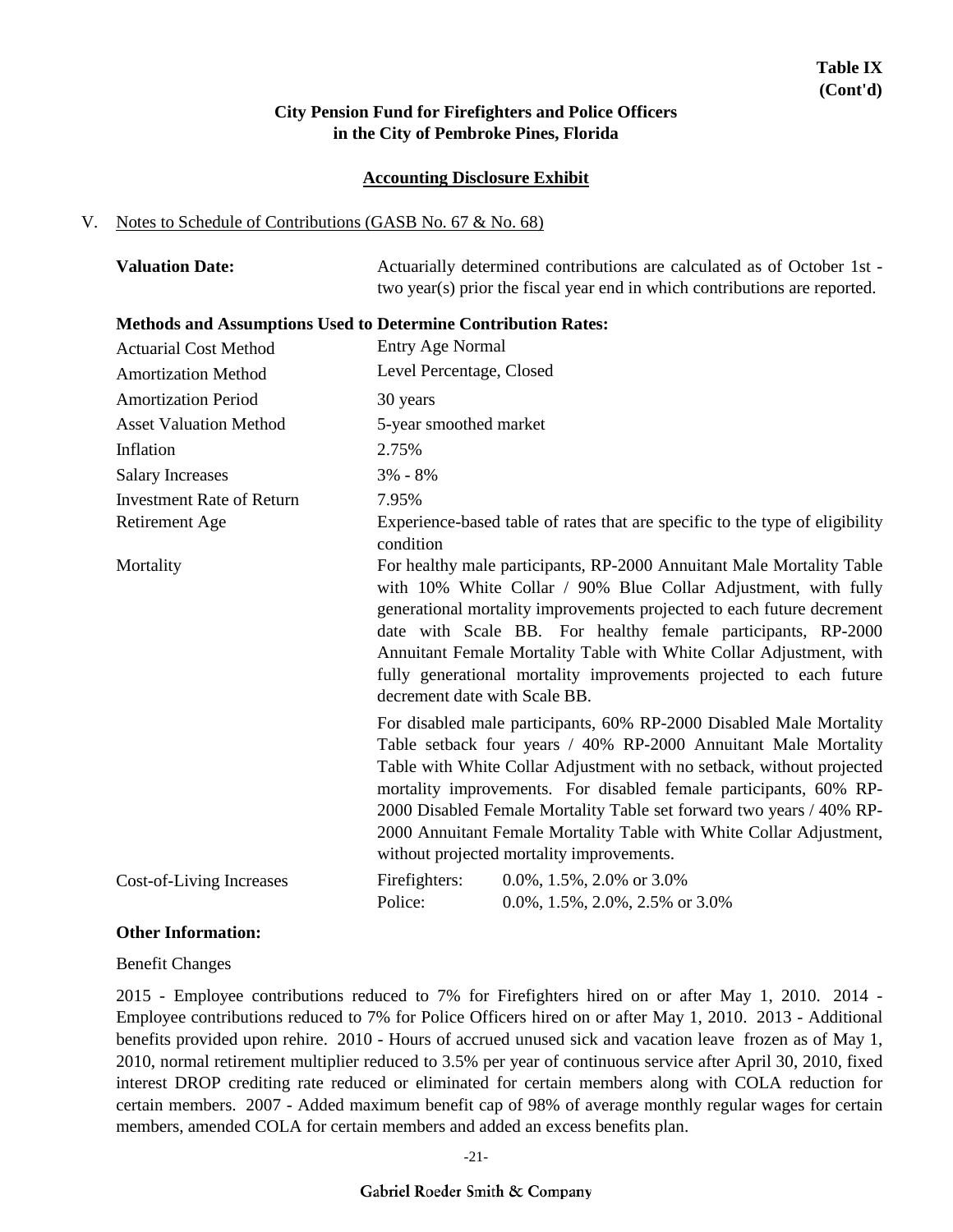## **Accounting Disclosure Exhibit**

#### V. Notes to Schedule of Contributions (GASB No. 67 & No. 68) (continued)

#### Assumption Changes

2015 - Assumed mortality rates, investment return, employee withdrawal rates, salary increase rates and retirement rates updated. 2013 - Load added for assumed future rehired members. 2011 - Assumed withdrawal and salary increase rates updated. 2010 - Load on average monthly earnings to reflect additional earnings in pensionable pay reduced, retirement rates and COLA assumptions updated. 2009 - Assumed mortality rates updated, investment return updated to net of investment expenses only and actuarial cost method updated to Entry Age Normal method. 2007 - Retirement rates and COLA assumptions updated and a load on regular wages added. 2006 - Withdrawal and salary increase assumptions updated and load on average monthly earnings to reflect additional earnings in pensionable pay increased.

#### VI. Discount Rate (GASB No. 67 & No. 68)

Discount rates of 7.95% and 7.9% were used to measure the September 30, 2016 TPL and the September 30, 2017 TPL, respectively. These discount rates was were based on the expected rate of return on Fund investments of 7.95% and 7.9%. The projection of cash flows used to determine these discount rates assumed member contributions will be made at the current contribution rate and employer contributions will be made at rates equal to the difference between actuarially determined current contribution rates and the member contribution rate. Based on these assumptions, the pension Fund's fiduciary net position was projected to be available to make all projected future expected benefit payments of current Fund members. Therefore, the long-term expected rate of return on Fund investments was applied to all periods of projected benefit payments to determine the TPL.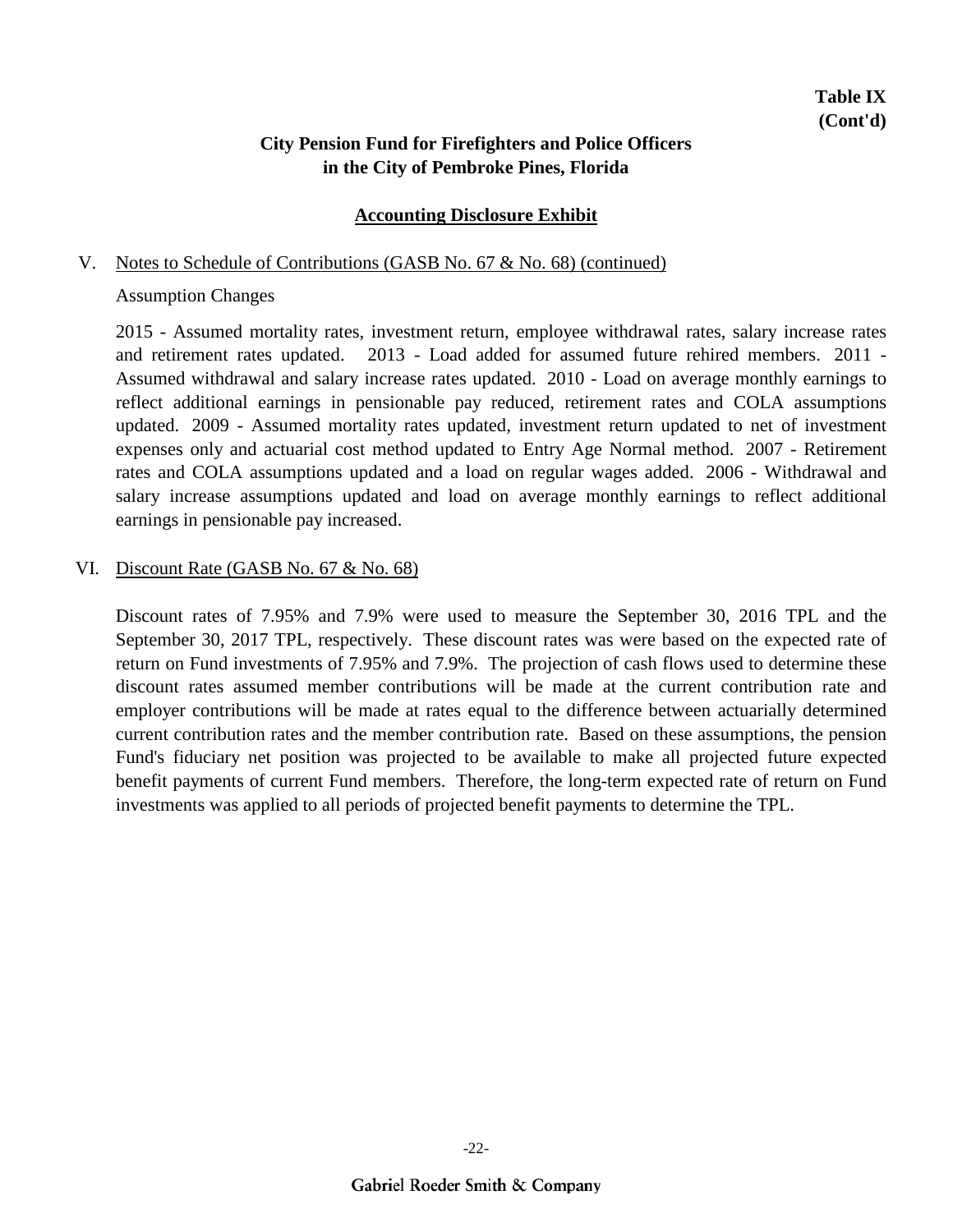# **City Pension Fund for Firefighters and Police Officers in the City of Pembroke Pines, Florida**

#### **Accounting Disclosure Exhibit**

# VII. Sensitivity of the NPL to the Discount Rate Assumption (GASB No. 67 & No. 68)

| Measurement date: September 30, 2016 |                        |               |                      |              |
|--------------------------------------|------------------------|---------------|----------------------|--------------|
|                                      | Current                |               |                      |              |
| 6.95%<br>\$ 301,468,643              | 7.95%<br>\$212,261,593 | $\mathbb{S}$  | 8.95%<br>140,204,754 |              |
|                                      | 1% Decrease            | Discount Rate |                      | 1\% Increase |

# Measurement date: September 30, 2017 \*

|               | Current       |               |     |              |  |
|---------------|---------------|---------------|-----|--------------|--|
|               | 1\% Decrease  | Discount Rate |     | 1\% Increase |  |
| Discount Rate | $6.9\%$       | 7.9%          |     | 8.9%         |  |
| NPL           | \$341,578,855 | \$216,665,242 | -SS | 139,826,622  |  |

\* Projected - actual amounts will be available after fiscal year end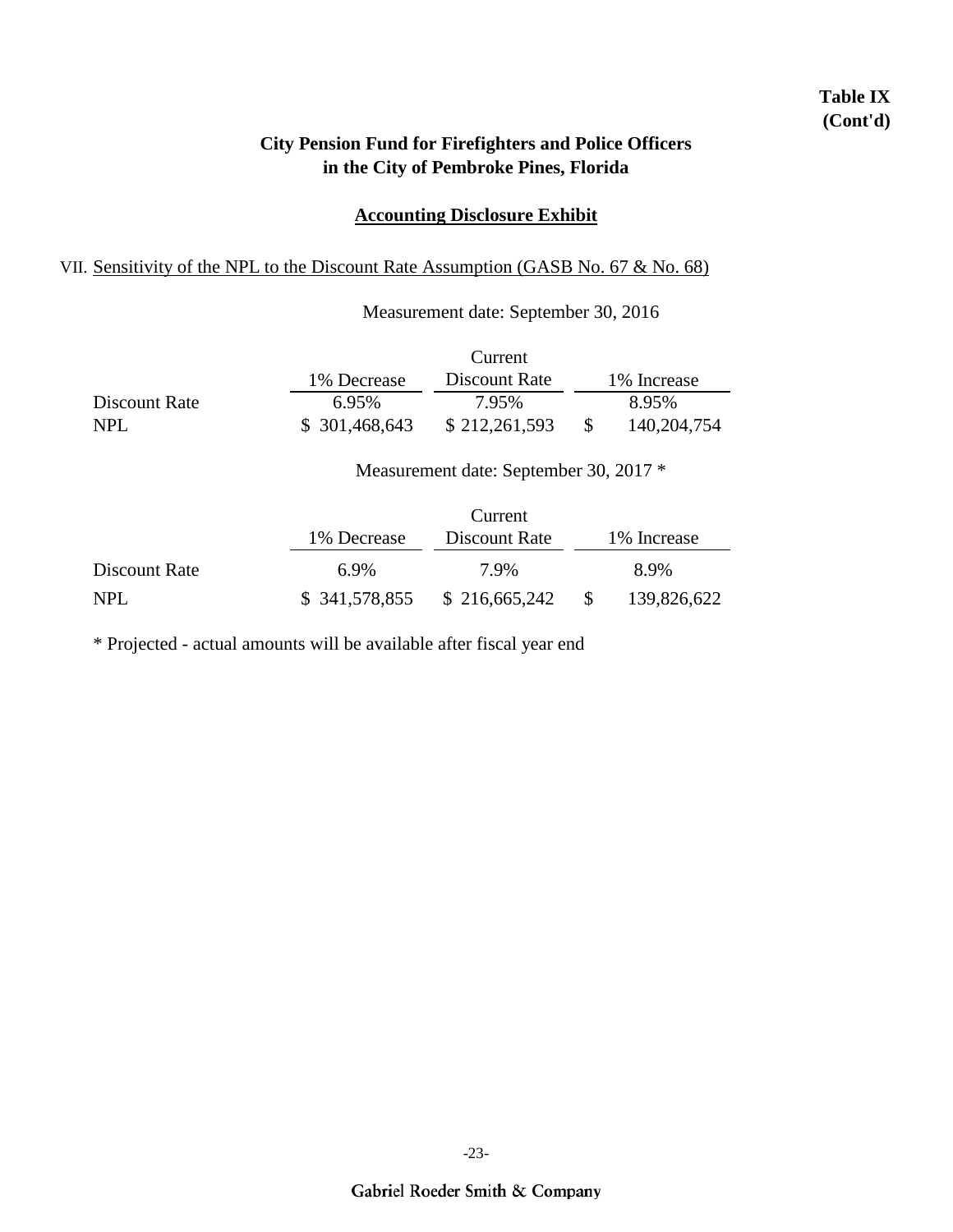# **in the City of Pembroke Pines, Florida City Pension Fund for Firefighters and Police Officers**

#### **Accounting Disclosure Exhibit**

# VIII. Pension Expense and Deferred Outflows of Resources and Deferred Inflows of Resources Related to Pensions - Reporting Date (GASB No. 68)

Differences between actual and expected experience

|  | Pension Expense for Fiscal Year Ending September 30, 2017 | \$28,552,943 |  |
|--|-----------------------------------------------------------|--------------|--|
|--|-----------------------------------------------------------|--------------|--|

| Summary of Outstanding Deferred Inflows and Outflows of Resources as of September 30, 2017 |                 |            |  |  |
|--------------------------------------------------------------------------------------------|-----------------|------------|--|--|
|                                                                                            | <b>Deferred</b> | Deferred   |  |  |
|                                                                                            | Outflows of     | Inflows of |  |  |
|                                                                                            | Resources       | Resources  |  |  |

| on liabilities                                       | 308,945    | 2,580,354 |
|------------------------------------------------------|------------|-----------|
| Changes of assumptions or other inputs               | 6,577,278  |           |
| Net difference between projected and actual earnings |            |           |
| on pension plan investments                          | 10,007,557 |           |
| Total                                                | 16,893,780 | 2,580,354 |
|                                                      |            |           |

 \$ 24,884,886 Projected Deferred Outflows for City Contributions to Be Recognized in the Pension Expense for Fiscal Year Ending September 30, 2018

Summary of Deferred Outflows and Inflows of Resources that will be Recognized in Pension Expense in Future Years.

| <b>Year Ending</b><br>30-Sep | Amount          |
|------------------------------|-----------------|
| 2018                         | \$<br>4,174,761 |
| 2019                         | 4,174,759       |
| 2020                         | 6,112,212       |
| 2021                         | (148, 306)      |
| 2022                         |                 |
| Thereafter                   |                 |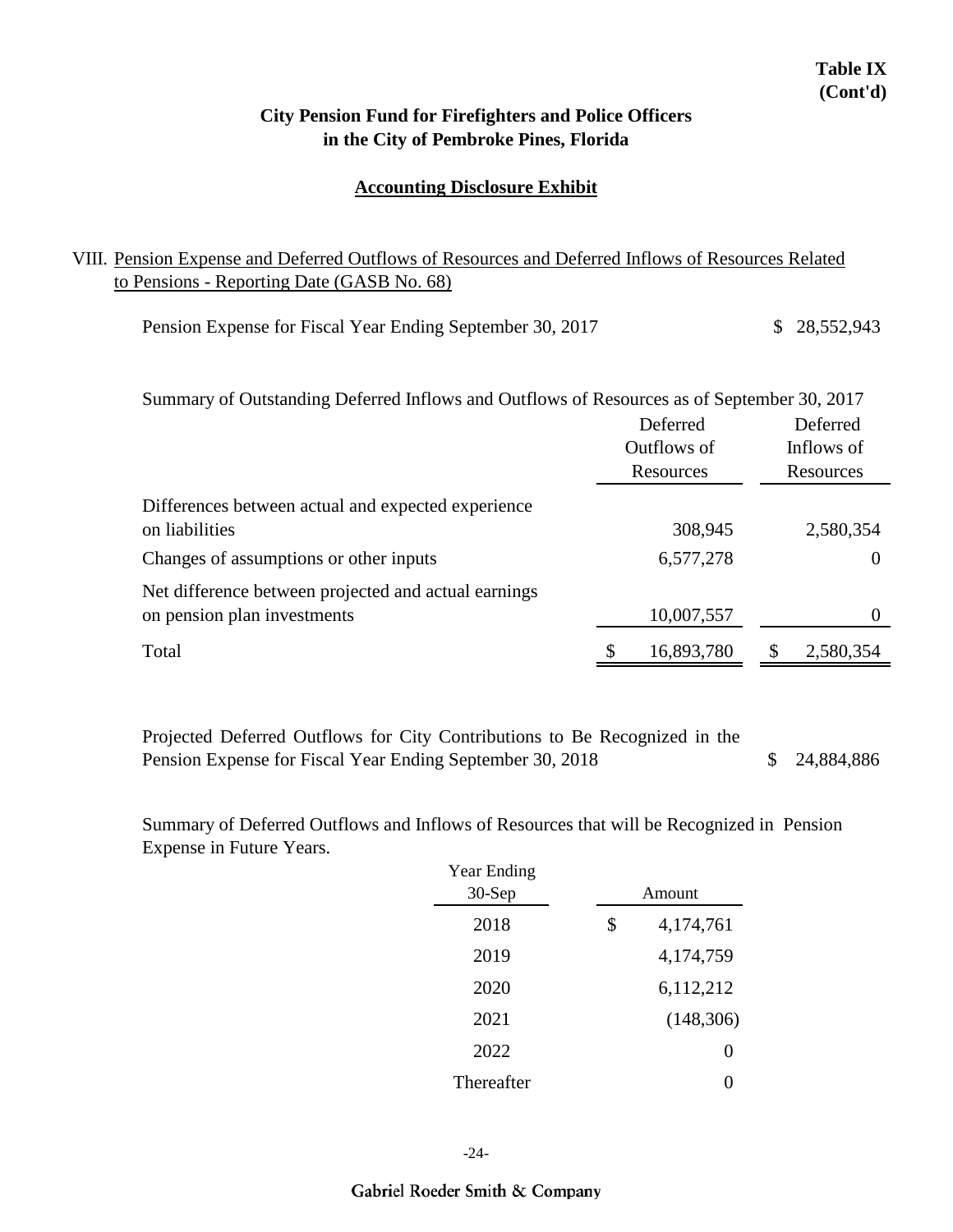#### **in the City of Pembroke Pines, Florida City Pension Fund for Firefighters and Police Officers**

#### **Accounting Disclosure Exhibit**

The following information is not required to be disclosed but is provided for informational purposes.

#### IX. Components of Pension Expense (GASB No. 68)

| <b>Measurement Date</b>                                                      | 9/30/2014        | 9/30/2015         | 9/30/2016       | Projected<br>$9/30/2017$ * |
|------------------------------------------------------------------------------|------------------|-------------------|-----------------|----------------------------|
|                                                                              |                  |                   |                 |                            |
| <b>Service Cost</b>                                                          | 10,631,405<br>\$ | 10,619,978<br>\$. | \$<br>9,537,905 | \$<br>9,212,121            |
| Interest on Total Pension Liability                                          | 50,687,264       | 53,286,992        | 56,386,139      | 59,452,099                 |
| <b>Current-Period Benefit Changes</b>                                        | $\theta$         | 765,470           | 22,338          | $\Omega$                   |
| Contributions - Member                                                       | (2,983,425)      | (3,065,485)       | (2,819,814)     | (2,522,412)                |
| Projected Earnings on Plan Investments                                       | (35,050,752)     | (38, 778, 057)    | (39, 349, 485)  | (42,516,556)               |
| <b>Administrative Expenses</b>                                               | 544,463          | 597,262           | 627,306         | 589,677                    |
| Other Changes in Plan Fiduciary Net Position                                 | 17,372           | (72, 859)         | (26,207)        | $\Omega$                   |
| Recognition of Beginning Deferred Outflows /<br>(Inflows) due to Liabilities | (133,207)        | (900, 081)        | 1,125,279       | 2,801,841                  |
| Recognition of Beginning Deferred Outflows /<br>(Inflows) due to Assets      | (1,817,560)      | 4,007,931         | 3,049,482       | 3,049,482                  |
| <b>Total Pension Expense</b>                                                 | 21,895,560       | 26,461,151<br>S   | 28,552,943<br>S | 30,066,252<br>Ж            |

\* Projected - actual amounts will be available after measurement date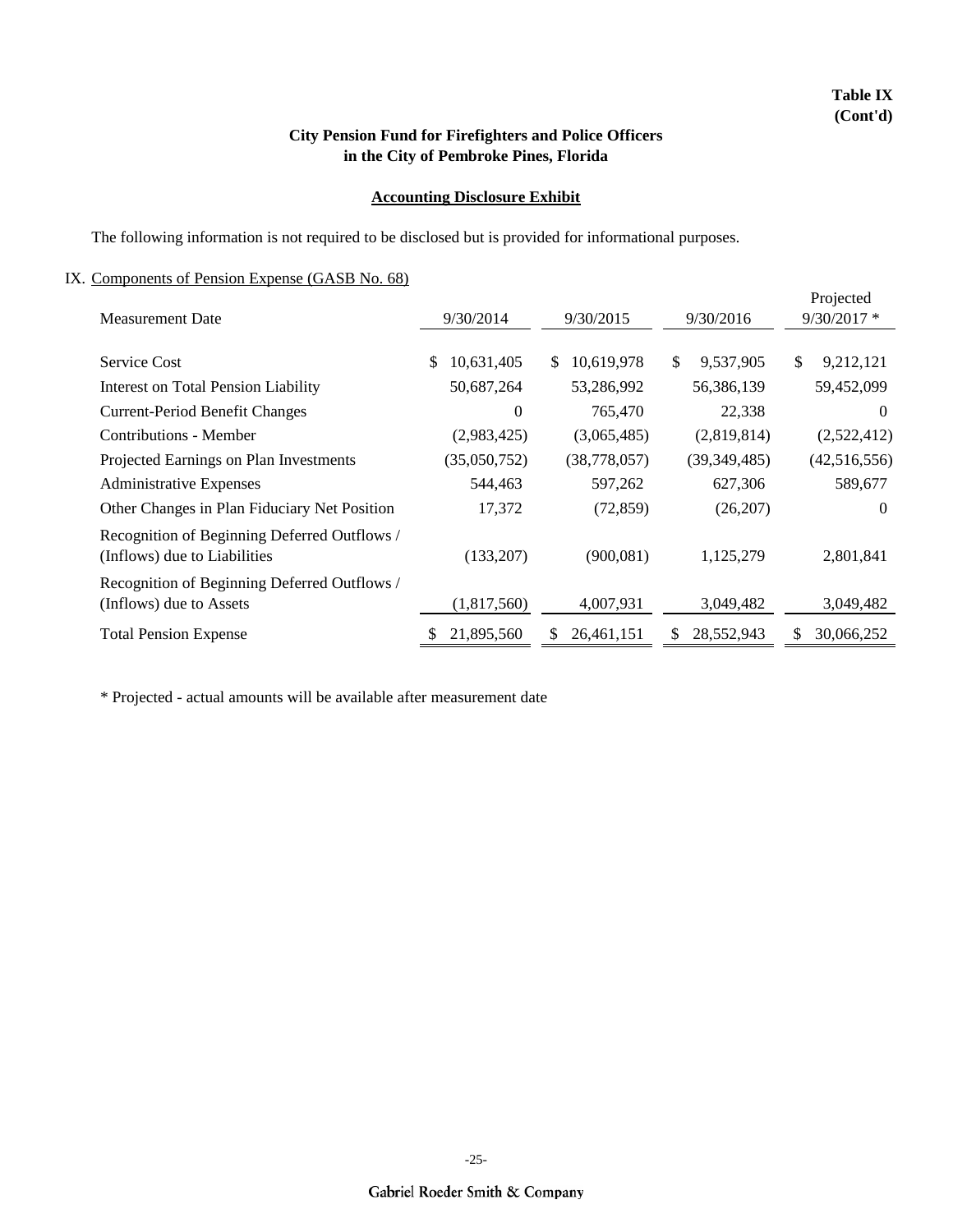#### **Accounting Disclosure Exhibit**

The following information is not required to be disclosed but is provided for informational purposes.

#### X. Recognition of Deferred Outflows and (Inflows) Due to Liabilities - Measurement Date (GASB No. 68)

Recognition of Deferred Outflows due to Differences Between Actual and Expected Experience on Liabilities

| Established                             |               | <b>Initial Balance</b>   | Initial<br>Recognition<br>Period | Remaining<br>Recognition<br>Period as of<br>9/30/2016 | Recognition<br>Amount for<br>2015 / 2016 |                            | Balance as of<br>9/30/2016 |
|-----------------------------------------|---------------|--------------------------|----------------------------------|-------------------------------------------------------|------------------------------------------|----------------------------|----------------------------|
| 2013 / 2014<br>2014 / 2015<br>2015/2016 | <sup>\$</sup> | $\Omega$<br>0<br>399,811 | 5.1<br>5.0<br>4.4                | 2.1<br>3.0<br>3.4                                     | \$<br>$\Omega$<br>$\Omega$<br>90,866     | $\boldsymbol{\mathcal{S}}$ | $\Omega$<br>0<br>308,945   |
|                                         |               |                          |                                  | TOTAL                                                 | \$<br>90,866                             | S                          | 308,945                    |

Recognition of Deferred (Inflows) due to Differences Between Actual and Expected Experience on Liabilities

|             |                   |             | Remaining    |                      |               |
|-------------|-------------------|-------------|--------------|----------------------|---------------|
|             |                   | Initial     | Recognition  | Recognition          |               |
|             |                   | Recognition | Period as of | Amount for           | Balance as of |
| Established | Initial Balance   | Period      | 9/30/2016    | 2015 / 2016          | 9/30/2016     |
|             |                   |             |              |                      |               |
| 2013 / 2014 | \$.<br>(679, 355) | 5.1         | 2.1          | \$<br>$(133,207)$ \$ | (279, 734)    |
| 2014 / 2015 | (3,834,368)       | 5.0         | 3.0          | (766, 874)           | (2,300,620)   |
| 2015 / 2016 | $\Omega$          | 4.4         | 3.4          | 0                    |               |
|             |                   |             | TOTAL        | \$<br>(900,081) \$   | (2,580,354)   |

Recognition of Deferred Outflows due to Changes of Assumptions or Other Inputs

| Established                             | <b>Initial Balance</b>                             | Initial<br>Recognition<br>Period | Remaining<br>Recognition<br>Period as of<br>9/30/2016 | Recognition<br>Amount for<br>2015/2016  |    | Balance as of<br>9/30/2016        |
|-----------------------------------------|----------------------------------------------------|----------------------------------|-------------------------------------------------------|-----------------------------------------|----|-----------------------------------|
| 2013/2014<br>2014 / 2015<br>2015 / 2016 | <sup>\$</sup><br>$\theta$<br>$\Omega$<br>8,511,772 | 5.1<br>5.0<br>4.4                | 2.1<br>3.0<br>3.4                                     | \$<br>$\theta$<br>$\Omega$<br>1,934,494 | \$ | $\Omega$<br>$\Omega$<br>6,577,278 |
|                                         |                                                    |                                  | TOTAL                                                 | \$<br>1,934,494                         | -S | 6,577,278                         |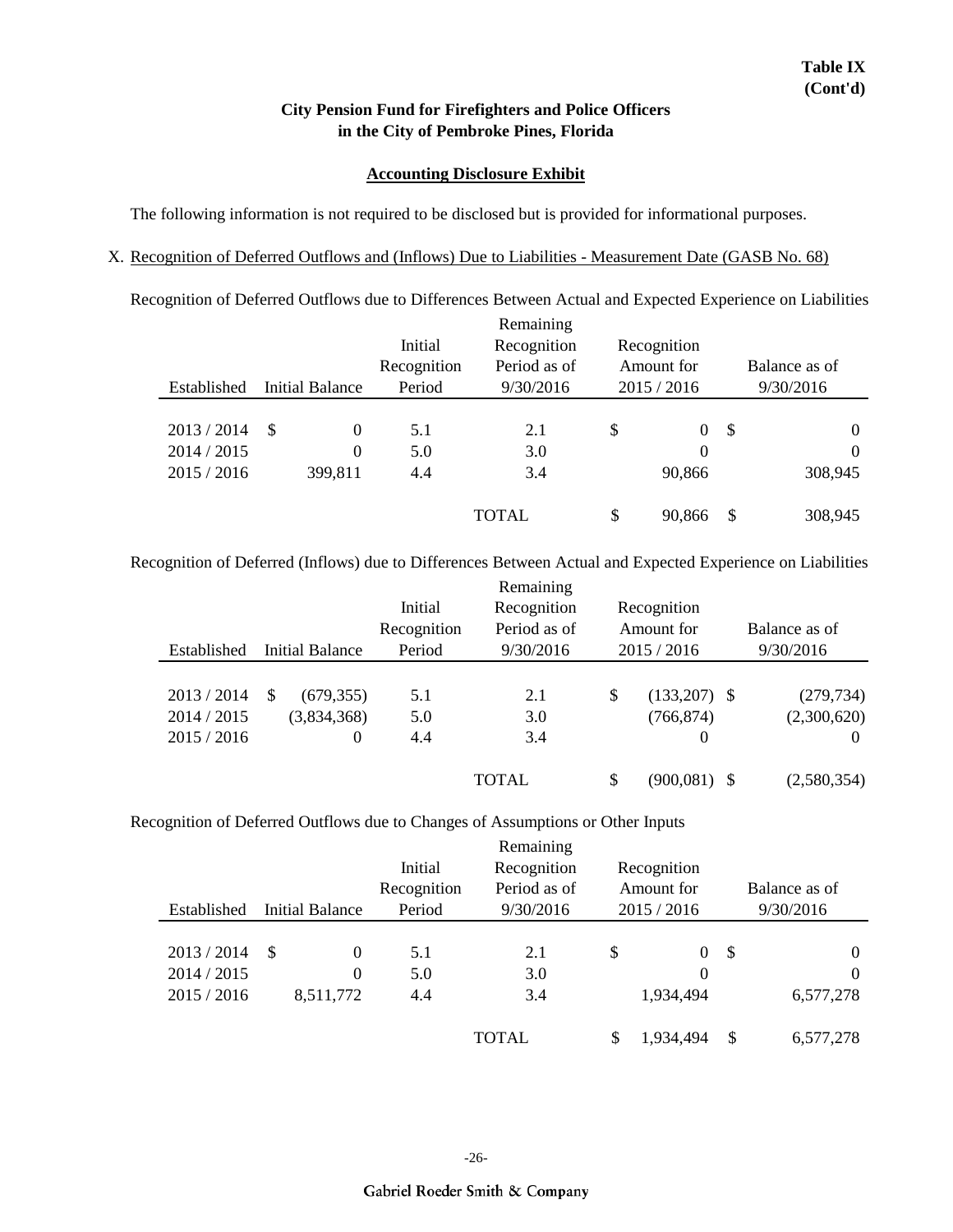## **in the City of Pembroke Pines, Florida City Pension Fund for Firefighters and Police Officers**

## **Accounting Disclosure Exhibit**

The following information is not required to be disclosed but is provided for informational purposes.

#### X. Recognition of Deferred Outflows and (Inflows) Due to Liabilities - Measurement Date (GASB No. 68) (cont'd)

|             |                        | Initial     | Remaining<br>Recognition |               | Recognition      |              |               |
|-------------|------------------------|-------------|--------------------------|---------------|------------------|--------------|---------------|
|             |                        | Recognition | Period as of             |               | Amount for 2015  |              | Balance as of |
| Established | <b>Initial Balance</b> | Period      | 9/30/2016                |               | /2016            |              | 9/30/2016     |
|             |                        |             |                          |               |                  |              |               |
| 2013/2014   | \$<br>$\boldsymbol{0}$ | 5.1         | 2.1                      | \$            | $\Omega$         | $\mathbb{S}$ | 0             |
| 2014 / 2015 | $\boldsymbol{0}$       | 5.0         | 3.0                      |               | $\boldsymbol{0}$ |              | $\theta$      |
| 2015/2016   | $\boldsymbol{0}$       | 4.4         | 3.4                      |               | $\boldsymbol{0}$ |              | $\theta$      |
|             |                        |             |                          |               |                  |              |               |
|             |                        |             | <b>TOTAL</b>             | $\mathcal{S}$ | $\Omega$         | -S           | $\theta$      |

Recognition of Deferred (Inflows) due to Changes of Assumptions or Other Inputs

## XI. Recognition of Deferred Outflows and (Inflows) Due to Assets - Measurement Date (GASB No. 68)

Recognition of Deferred Outflows / (Inflows) due to Difference Between Projected and Actual Earnings on Pension Plan Investments

|             |                        |             | Remaining    |                        |     |               |
|-------------|------------------------|-------------|--------------|------------------------|-----|---------------|
|             |                        | Initial     | Recognition  | Recognition            |     |               |
|             |                        | Recognition | Period as of | Amount for 2015        |     | Balance as of |
| Established | <b>Initial Balance</b> | Period      | 9/30/2016    | /2016                  |     | 9/30/2016     |
|             |                        |             |              |                        |     |               |
| 2013 / 2014 | \$<br>(9,087,802)      | 5           | 2            | \$<br>$(1,817,560)$ \$ |     | (3,635,122)   |
| 2014 / 2015 | 29,127,457             | 5           | 3            | 5,825,491              | \$. | 17,476,475    |
| 2015/2016   | (4,792,245)            | 5           | 4            | (958, 449)             |     | (3,833,796)   |
|             |                        |             |              |                        |     |               |
|             |                        |             | TOTAL        | \$<br>3,049,482        | S   | 10,007,557    |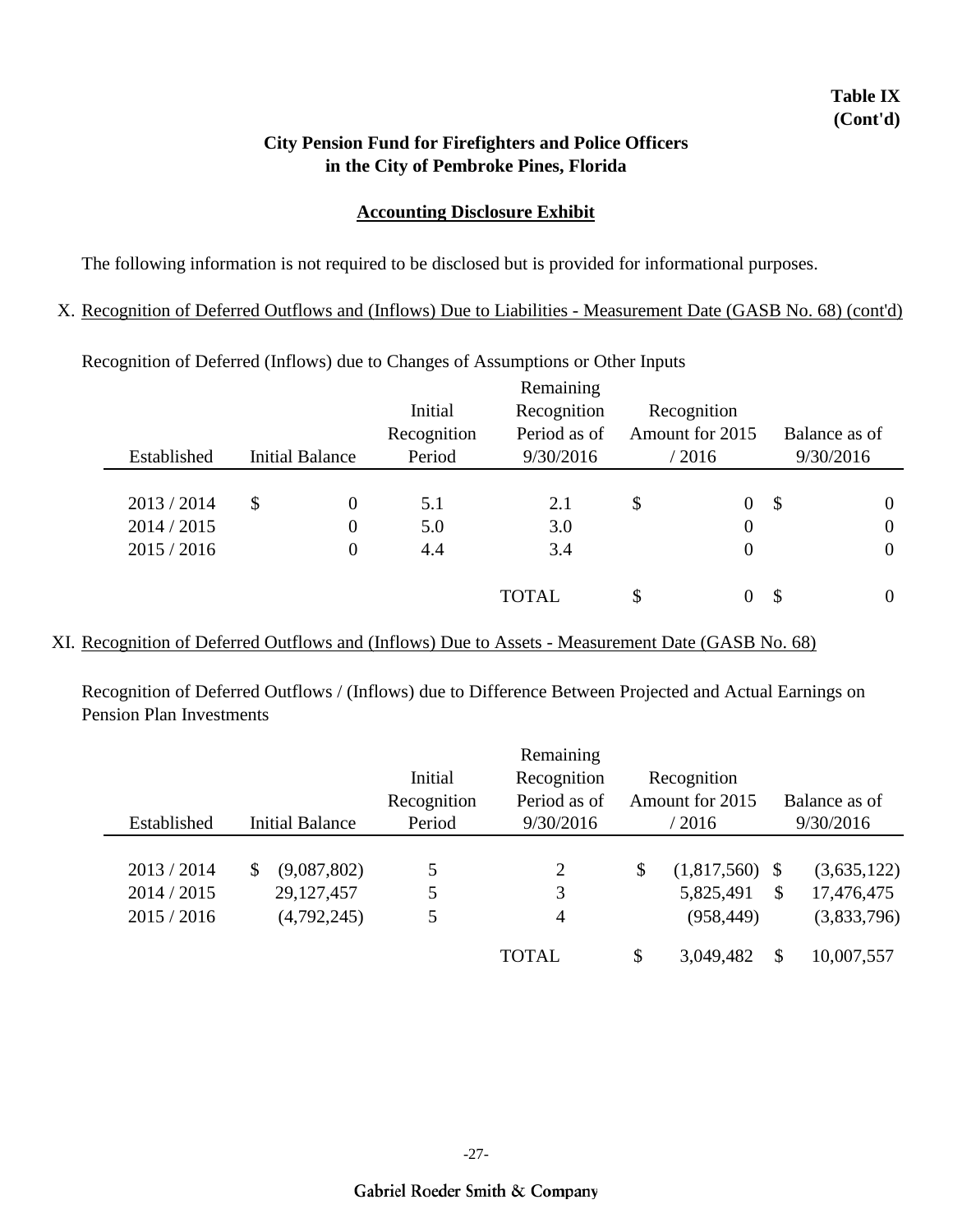# **Outline of Principal Provisions of the Retirement Plan**

## A. Effective Date:

October 1, 1973, revised and restated as of February 19, 1981. Most recently amended Ordinance 1824.

- B. Eligibility Requirements:
	- 1. Participants in previous Retirement Plan as of February 19, 1981 are automatically and immediately included.
	- 2. Mandatory participation (with satisfactory physical) for Police Officers and Firefighters upon date of hire or attainment of age 18, if later. The Fire Chief and Police Chief may elect to participate.
- C. Continuous Service:

Years and completed months of uninterrupted service from the date of hire to date of retirement or termination.

D. Earnings:

Base wages, regular longevity, overtime, voluntary deductions and IRC 457 deferred compensation. Earnings shall include payment of up to 1,000 hours of accrued unused sick and vacation leave, but limited to amounts accrued as of May 1, 2010. Maximum annual earnings limited to \$265,000 subject to annual increase.

E. Average Monthly Earnings:

Average monthly earnings (AME) during the highest two years of continuous service for Firefighters and Police Officers preceding the date on which the participant retires or terminates.

F. Regular Wages:

Base pay including any incentive pay, regular longevity, assignment pay and any current or future additional pensionable compensation, but excluding overtime or accrued unused leave. Regular wages shall be used to calculate the maximum retirement benefit for Firefighters hired on or after April 1, 2006.

G. Average Monthly Regular Wages:

Average monthly regular wages coinciding with the highest two years of continuous service for Firefighters preceding the date on which the participant retires or terminates, used in the AME.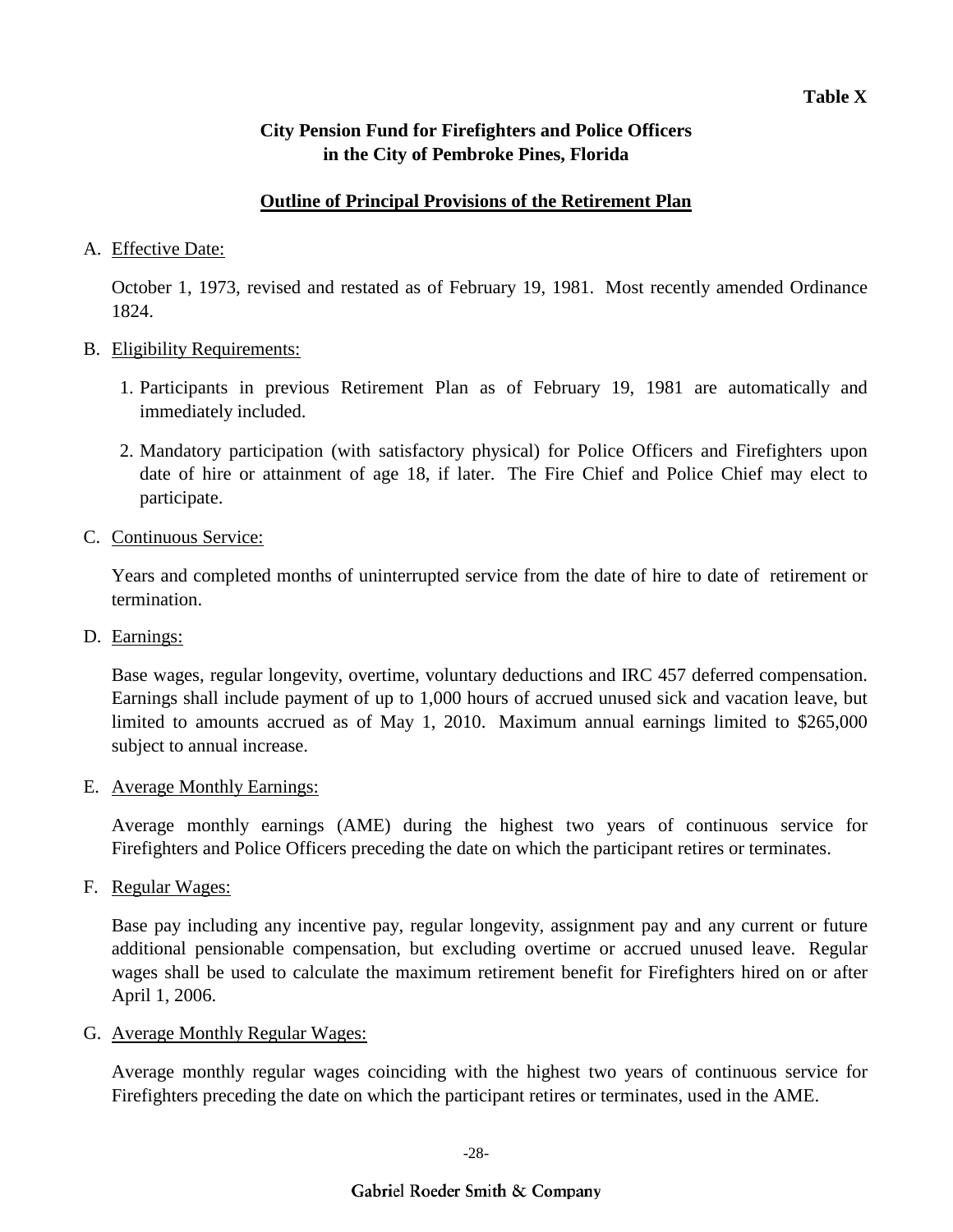## **Outline of Principal Provisions of the Retirement Plan**

#### H. Normal Retirement:

#### 1. Eligibility:

Earliest of:

- (a) Attainment of age 50 and completion of 10 years of continuous service.
- (b) Completion of 20 years of continuous service.

#### 2. Benefit:

(a) For Firefighters, 3.0% times AME times years of Continuous Service. Maximum 80% of average monthly earnings for the highest two years of continuous service.

Firefighters hired on or before June 18, 2003 shall receive a benefit amount equal to 4.0% per year of continuous service prior to May 1, 2010 plus 3.5% per year of continuous service after April 30, 2010 times AME - maximum 80% of AME, provided they retire or enter the DROP anytime on or after attaining age 50 with 10 years of continuous service but no later than the date they accrue the maximum 80% benefit.

Firefighters hired after June 18, 2003 but before May 1, 2010 shall receive a benefit amount equal to 4.0% per year of continuous service prior to May 1, 2010 plus 3.5% per year of continuous service after April 30, 2010 times AME - maximum 80% of AME. To obtain this benefit, such Firefighters were previously required to retire or enter the DROP upon the earlier of completion of 20 years of continuous service or attainment of age 50 with 10 years of service. To obtain this benefit, such Firefighters now are required to retire or enter the DROP no earlier than upon completion of 20 years of continuous service or attainment of age 50 with 10 years of service, and no later than the date they accrue the same accrual percentage they would have reached under the terms of the Fund in effect prior to April 30, 2010.

In no event shall the benefit for firefighters hired after March 31, 2006 exceed 98% of average monthly regular wages.

Firefighters hired after April 30, 2010 shall receive a benefit amount equal to 3.0% times AME times years of continuous service – maximum 80% of AME.

(b) For Police Officers, 3.0% times AME times years of Continuous Service up to 20 years of service plus 3.5% times AME times years of Continuous Service in excess of 20 years. Maximum 80% of average monthly earnings for the highest two years of continuous service.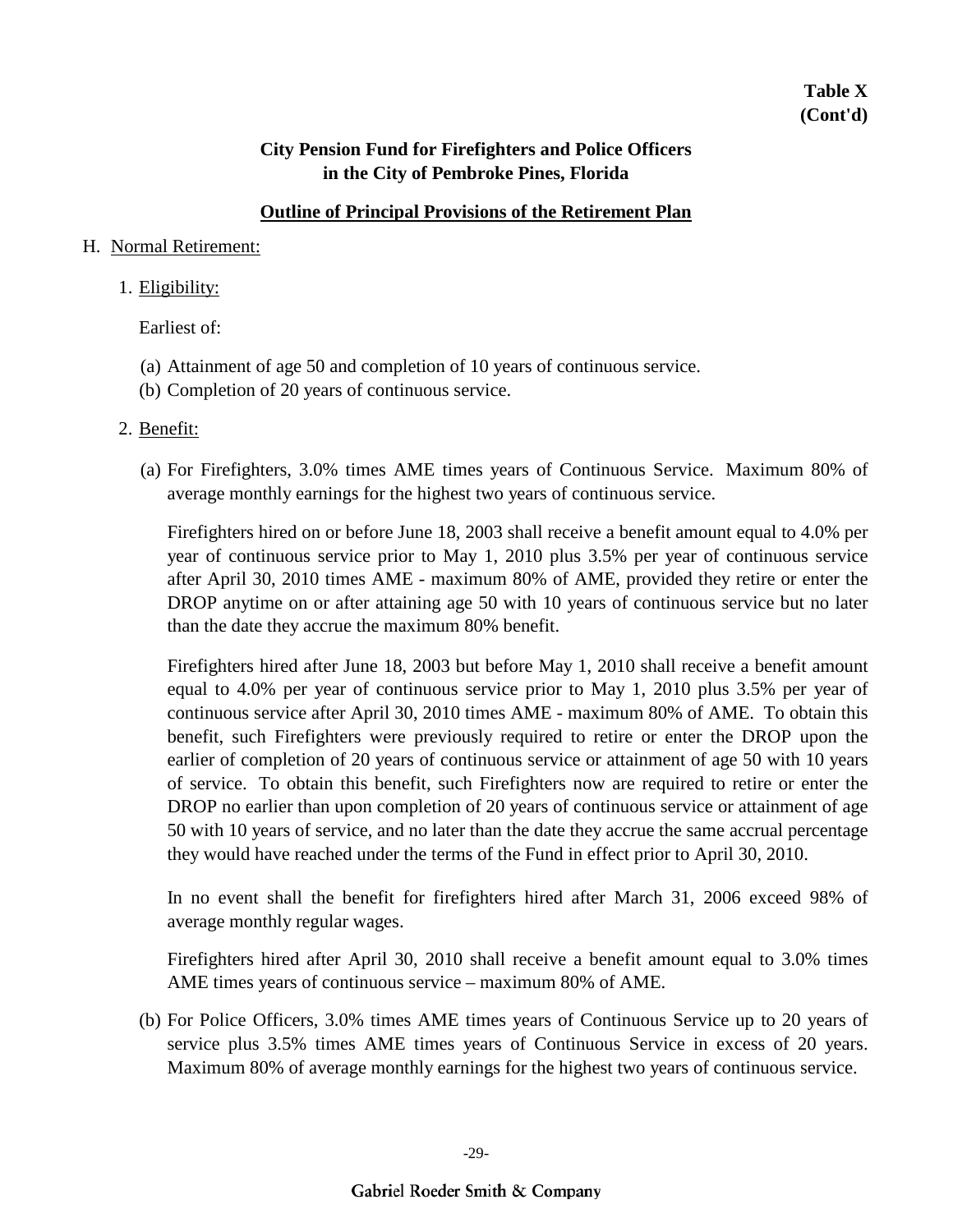#### **Outline of Principal Provisions of the Retirement Plan**

H. Normal Retirement (cont'd):

Police Officers hired before May 1, 2010 shall receive a benefit amount equal to 4.0% per year of continuous service prior to May 1, 2010 plus 3.5% per year of continuous service after April 30, 2010 times AME - maximum 80% of AME, provided they retire or enter the DROP anytime on or after attaining age 50 with 10 years of continuous service but no later than the date they accrue the maximum 80% benefit.

Police Officers hired after April 30, 2010 shall receive a benefit amount equal to 3.0% times AME times years of continuous service – maximum 80% of AME.

- I. Deferred Retirement:
	- 1. Eligibility:

Any first day of a month past Normal Retirement Date.

2. Benefit:

Benefit calculated as for Normal Retirement based upon service and pay to Deferred Retirement Date.

- J. Disability Retirement:
	- 1. Eligibility:

Totally and permanently disabled meaning incapacity to perform regular duty as Firefighter or Police Officer (and completion of at least 10 years of continuous service for non-service incurred disability).

- 2. Benefit:
	- (a) Service Incurred:

Greater of:

- Accrued benefit
- 66 2/3% of monthly earnings rate on date of disability.
- (b) Non-Service Incurred:

Greater of:

- Accrued benefit
- 35% of AME on date of disability.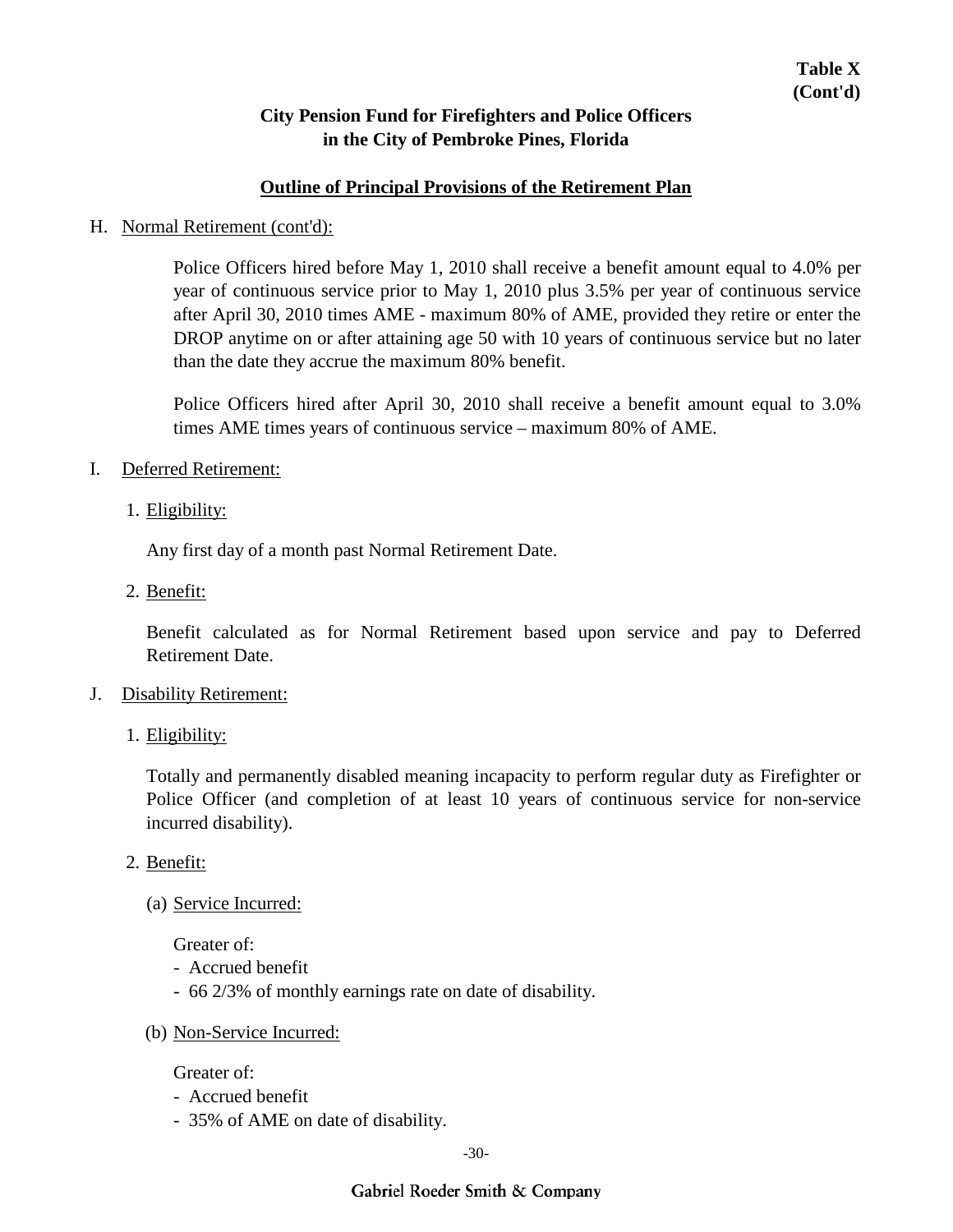# **Outline of Principal Provisions of the Retirement Plan**

#### K. Death Benefit:

1. Service Incurred:

To spouse, 50% of AME payable for life. To unmarried children, 5% of AME until death or attainment of age 18 (if full time student attainment of age 22). Total monthly benefit not to exceed 60% of AME. Upon death of spouse, the 5% child allowance shall be increased to 10%, subject to a maximum combined total of 35% of AME.

Benefit above reduced by the actuarial equivalent of payment of:

- if the Member had less than ten (10) years of Continuous Service, Member contributions to the beneficiary with 3% simple interest, or
- if the Member had ten (10) or more years of Continuous Service, benefit otherwise payable to the Member at the Member's Normal Retirement Date, if applicable, for ten years certain.
- 2. Non-Service Incurred:
	- Less than five (5) years of Continuous Service, the designated beneficiary receives a lump sum of \$2,500 or return of Member contributions with 3% interest, whichever is greater.
	- Five (5) or more years of Continuous Service, the designated beneficiary receives a lump sum of the greater of Member contributions (without interest) or \$2,500, plus, if married, the spouse receives a monthly benefit equal to 50% of the Accrued Benefit as of Member's date of death but not less than 20% of the monthly Earnings rate. To unmarried children of the deceased Member, same benefits as are payable for Service Incurred death. Combined monthly benefit not to exceed 50% of AME, or 35% of AME after the death or remarriage of spouse.

Benefit above reduced by the actuarial equivalent of payment of:

- if the Member had ten (10) or more years of Continuous Service, benefit otherwise payable to the Member at the Member's Normal Retirement Date, if applicable, for ten years certain.
- L. Employee Contributions:

10.4% (6% prior to April 1, 1991) of annual earnings until completion of 26 2/3 years of Continuous Service.

For Firefighters and Police Officers hired on or after May 1, 2010, 7% of annual earnings until completion of 26 2/3 years of Continuous Service.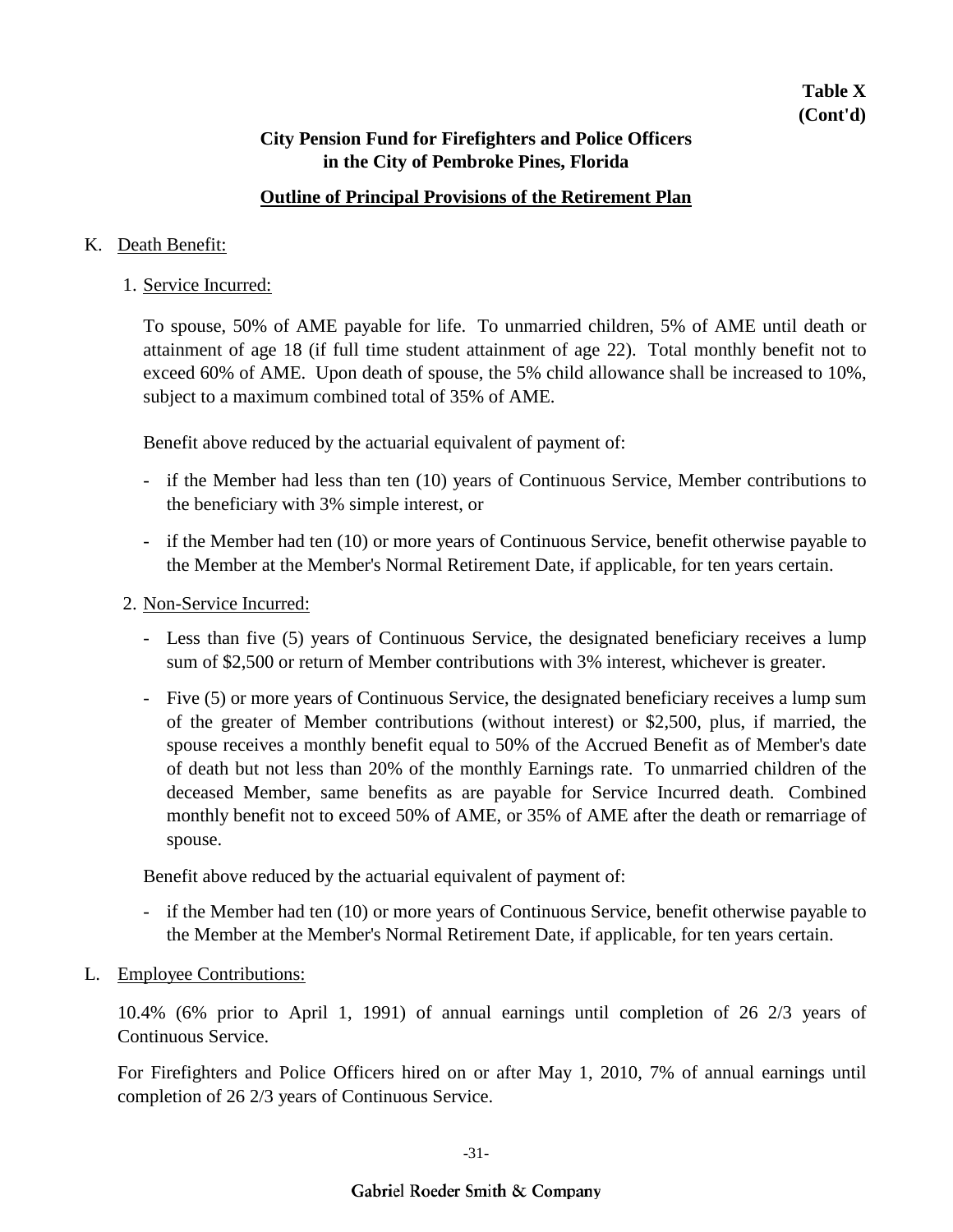# **City Pension Fund for Firefighters and Police Officers in the City of Pembroke Pines, Florida**

## **Outline of Principal Provisions of the Retirement Plan**

#### M. Vested Benefit Upon Termination:

1. Eligibility:

Completion of at least ten (10) years of Continuous Service at date of termination.

2. Benefit:

Accrued benefit based upon AME and years of Continuous Service as of date of termination payable at attainment of age 50.

3. Alternate Benefit:

In lieu of the above, deferred benefit payable at Normal Retirement Date; otherwise, a Member can elect to withdraw his employee contributions plus 3% simple interest per annum.

- N. Termination Benefit:
	- 1. Eligibility:

Termination of service prior to eligibility for vested benefit upon termination.

2. Benefit:

Refund of Member contributions plus 3% simple interest per annum.

#### O. Normal Form of Payment of Retirement Income:

Monthly accrued benefit for ten (10) years certain and life thereafter with 100% of benefit continuing to spouse for one year and 50% of benefit payable to spouse thereafter until death.

#### Other Options:

Actuarially equivalent joint and survivor or joint and last survivor at 25%, 50%, 66 2/3%, 75%, 100%; life annuity; or ten years certain and life; or other option (except lump sum), subject to Board approval.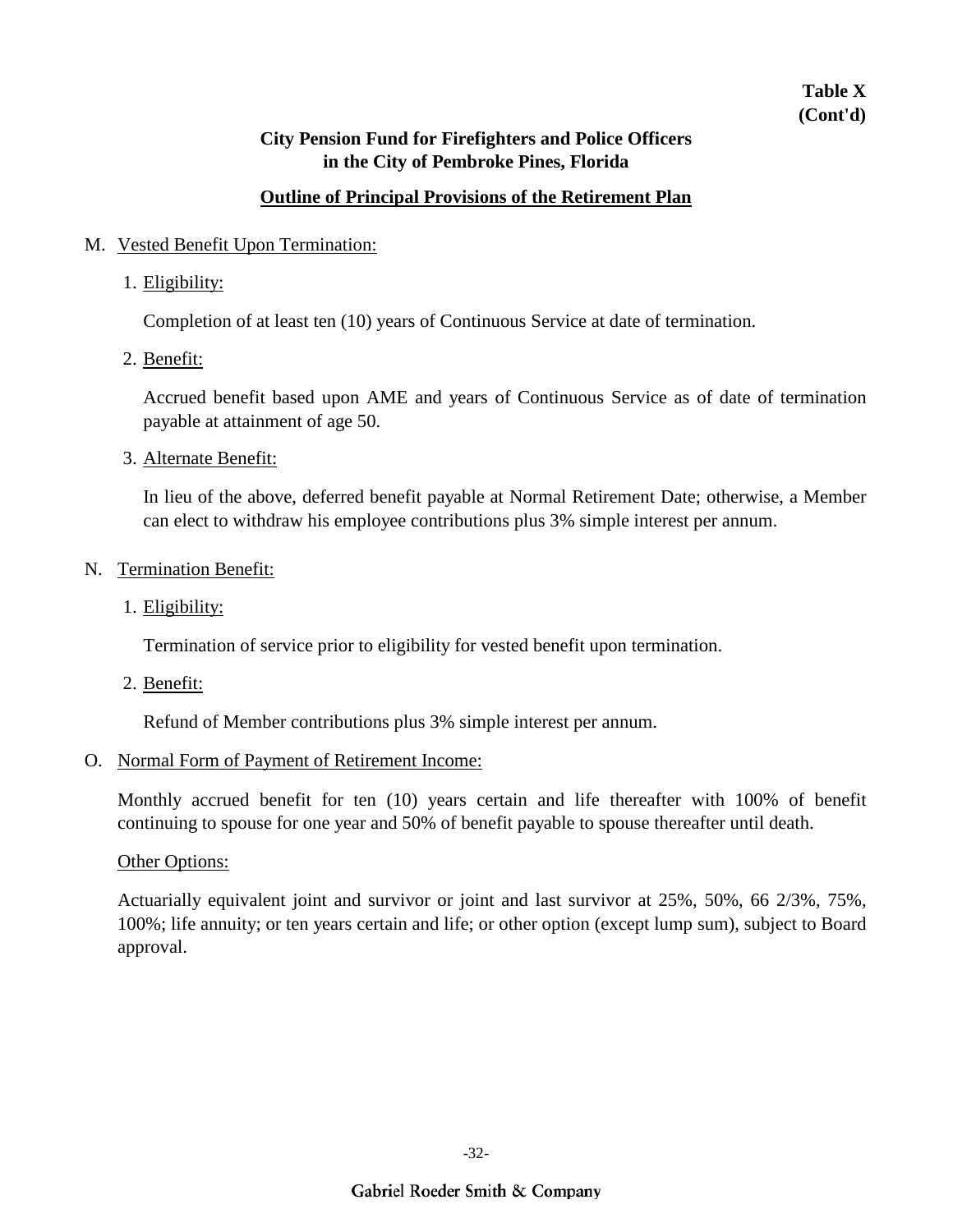#### **Outline of Principal Provisions of the Retirement Plan**

#### P. Deferred Retirement Option Plan (DROP):

## 1. Eligibility:

A Member who has reached Normal Retirement Date is eligible to elect to participate in DROP. A Firefighter who reaches Normal Retirement Date before age 50 may participate for the lesser of five years or until age 55, provided that Firefighters employed as of December 20, 2000 and hired after their 30th birthday, may participate in the DROP no later than completion of 20 years of Continuous Service in order to participate in the DROP for a full five years. A Police Officer hired after his 25th birthday may participate in the DROP no later than completion of 25 years of Continuous Service in order to participate in the DROP for a full five years. An election to participate in the DROP is irrevocable.

## 2. <u>Benefit:</u>

Accrued benefit as of entry into DROP.

3. Interest Credits:

Members entering the DROP prior to May 1, 2010 could elect annually in advance interest credits of a fixed 8% per annum or Fund return.

Members hired before May 1, 2010 entering the DROP after April 30, 2010, may elect annually in advance DROP interest credits based upon either Fund gross return or Fund gross return subject to a minimum of 5% and a maximum of 8% per annum.

For Members hired after April 30, 2010 entering the DROP, DROP interest credits will be based upon Fund gross return.

#### 4. DROP Loan Program:

Current DROP participants or retirees may borrow against their DROP account balance up to the maximum amount permitted by the IRS.

No interest shall be earned or paid by the Plan on funds loaned from the DROP account until repaid.

The DROP loan program administered in accordance with loan policy adopted by the Board of Trustees and shall comply with all applicable IRS rules and regulations governing such loans.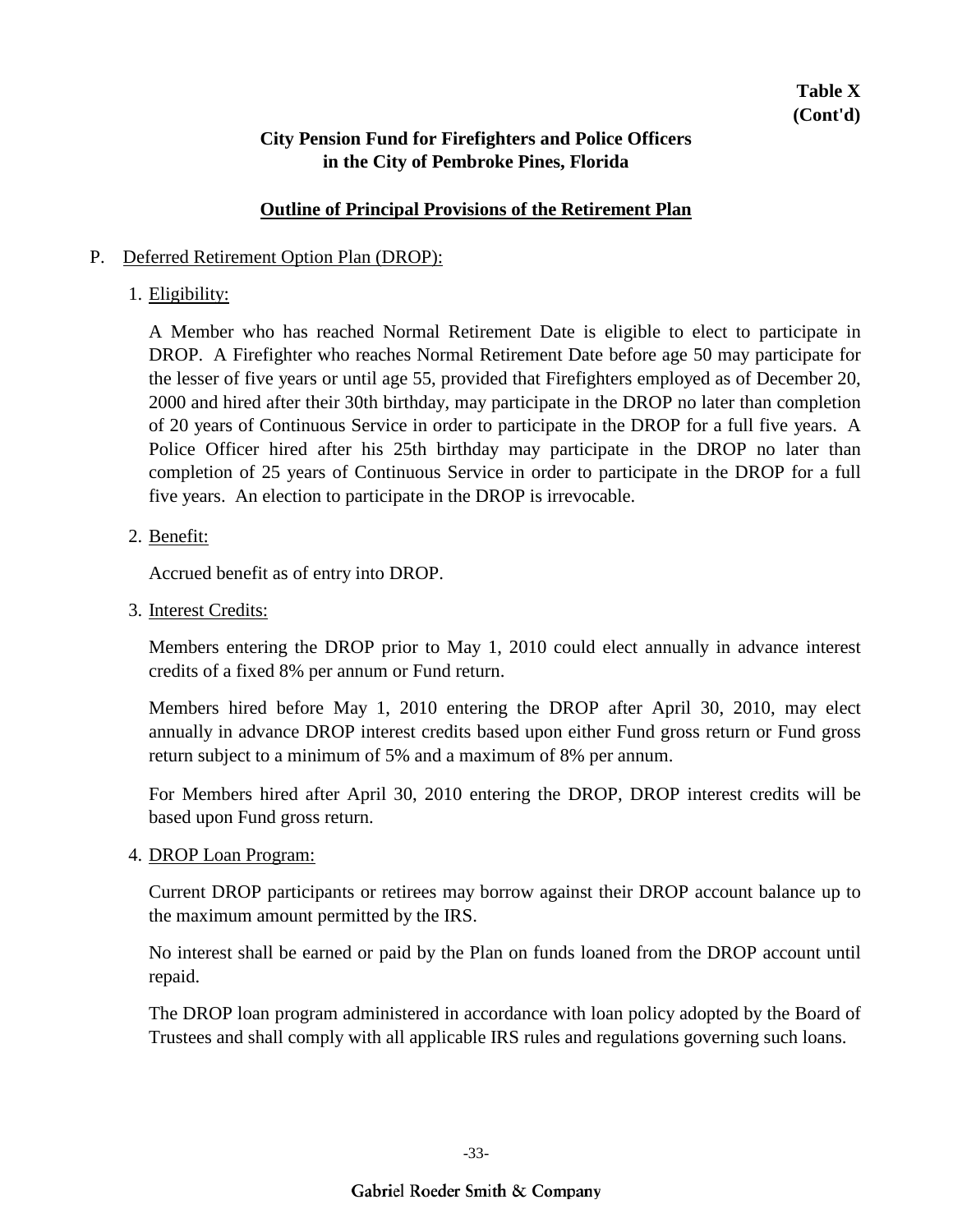# **Outline of Principal Provisions of the Retirement Plan**

## Q. 13th Check Program (Police Officers only)

# 1. Eligibility:

Service or disabled retired Police Officer or beneficiary receiving pension or DROP benefits.

# 2. <u>Benefit:</u>

For Police Officers retired prior to October 1, 2003, up to 2% of investment return in excess of 8% based upon present value of future pension payments of current Police Officer members, not to exceed outstanding balance of cumulative net actuarial gains. Any distributable amount allocated to eligible members based upon years of service with prorata share during first year of entitlement. See Item R. regarding election.

For Police Officers retired on or after October 1, 2003 but before October 1, 2006, up to 2% of investment return in excess of 9% based upon present value of future pension payments of current Police Officer members, not to exceed outstanding balance of cumulative net actuarial gains. Any distributable amount allocated to eligible members based upon years of service with prorata share during first year of entitlement. See Item R. regarding election.

For Police Officers retired on or after October 1, 2006 there is no 13th check.

## R. Cost of Living Adjustment

For Firefighters, effective April 1, 2005 and each April 1st thereafter, retirees, beneficiaries and DROP participants who were receiving benefits on June 18, 2003 will receive either a 2% cost of living adjustment or an adjustment equal to the total percentage increase in base wages, excluding performance or merit adjustments, whichever is greater.

For Firefighters, effective April 1, 2005 and each April 1st thereafter, retirees, beneficiaries and DROP participants who were hired on or before June 18, 2003 and retire or enter the DROP prior to May 1, 2010 and anytime on or after attaining age 50 with 10 years of service but no later than attainment of 20 years of service will receive either a 2% cost of living adjustment or an adjustment equal to the total percentage increase in base wages, excluding performance or merit adjustments, whichever is greater. For those receiving for less than one year the increase shall be prorated.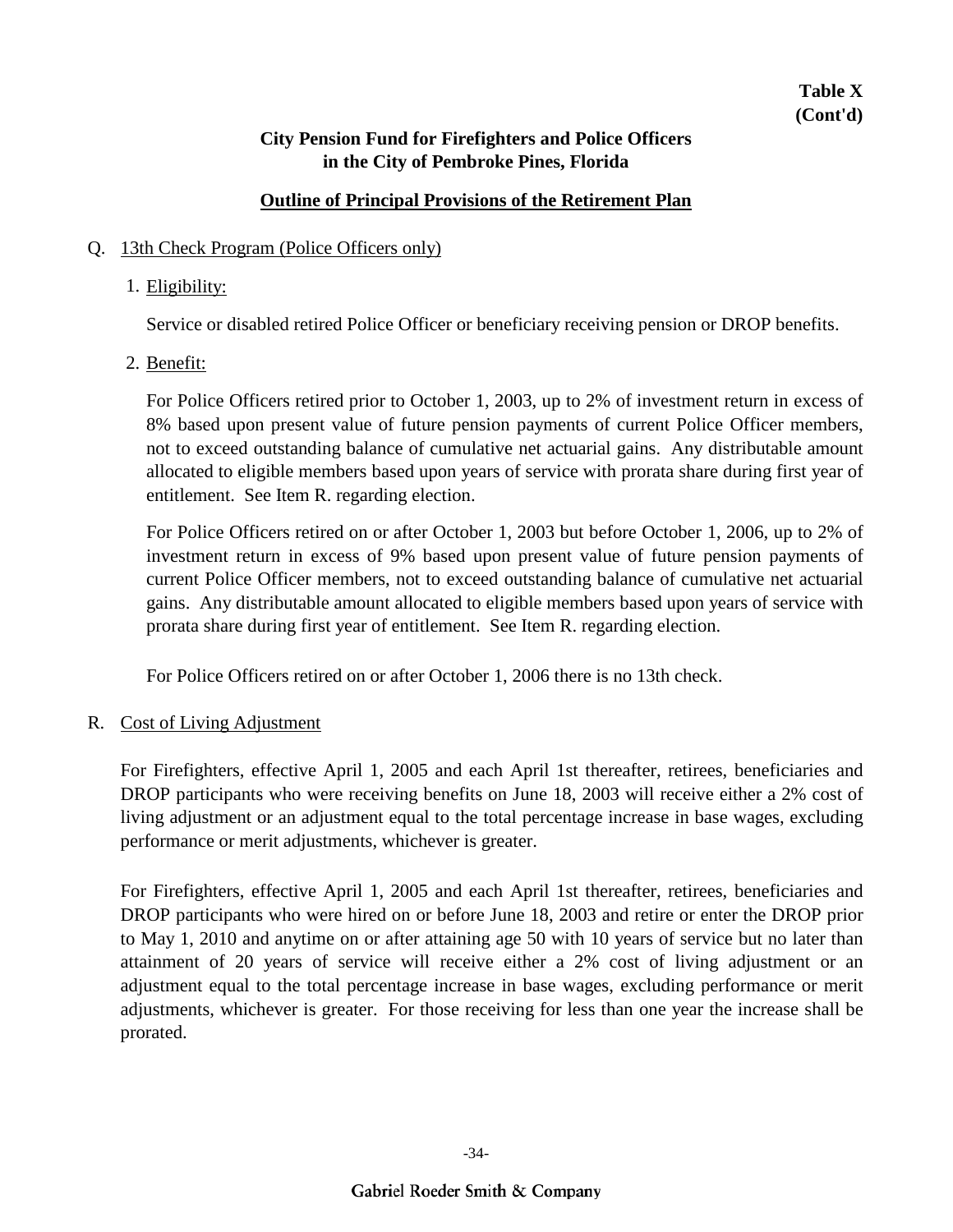## **Outline of Principal Provisions of the Retirement Plan**

## R. Cost of Living Adjustment (cont'd)

Firefighter members who were hired prior to April 1, 2006 who retire prior to May 1, 2010, current retirees and DROP participants shall have the option within sixty (60) days of the effective date of Ordinance 2006-10 to irrevocably elect to receive the cost of living adjustment provided above in lieu of their current cost of living adjustment.

For Firefighters, effective April 1, 2011 and each April 1st thereafter, retirees, beneficiaries and DROP participants who were hired before May 1, 2010 and retire or enter the DROP after April 30, 2010 at their normal retirement age receive a 2% cost of living adjustment – prorated for less than one year receipt of benefits.

For Firefighters hired after April 30, 2010, the cost of living adjustment is 1.5%.

Police Officer retirees, DROPs, disabilities and their beneficiaries who retired prior to October 1, 2003 eligible for any supplemental benefit based upon an 8% Fund return threshold subject to cumulative actuarial gains may elect within 60 days to replace this supplemental benefit eligibility entitlement with an annual 2.0% cost of living adjustment retroactive to October 1, 2004.

Police Officer retirees, DROPs, disabilities and their beneficiaries who retired on or after October 1, 2003 but not later than September 30, 2006 or were in the DROP on or after October 1, 2003 and entered the DROP not later than September 30, 2006 eligible for any supplemental benefit based upon a 9% Fund return threshold subject to cumulative actuarial gains along with a 1.5% cost of living adjustment effective October 1, 2009 and each October 1st thereafter may elect within 60 days to replace this supplemental benefit eligibility and 1.5% deferred cost of living adjustment entitlement with an annual 2.5% cost of living adjustment retroactive to October 1, 2004.

Police Officer retirees, DROPs, disabilities and their beneficiaries who retire or enter the DROP on or after October 1, 2006 but not later than April 30, 2010 will receive a 3.0% cost of living adjustment effective October 1, 2009 and each October 1st thereafter.

For Police Officers, effective October 1, 2010 and each October 1st thereafter, retirees, beneficiaries and DROP participants who were hired before May 1, 2010 and retire or enter the DROP after April 30, 2010 at their normal retirement age receive a 2% cost of living adjustment – prorated for less than one year receipt of benefits.

For Police Officers hired after April 30, 2010, the cost of living adjustment is 1.5%.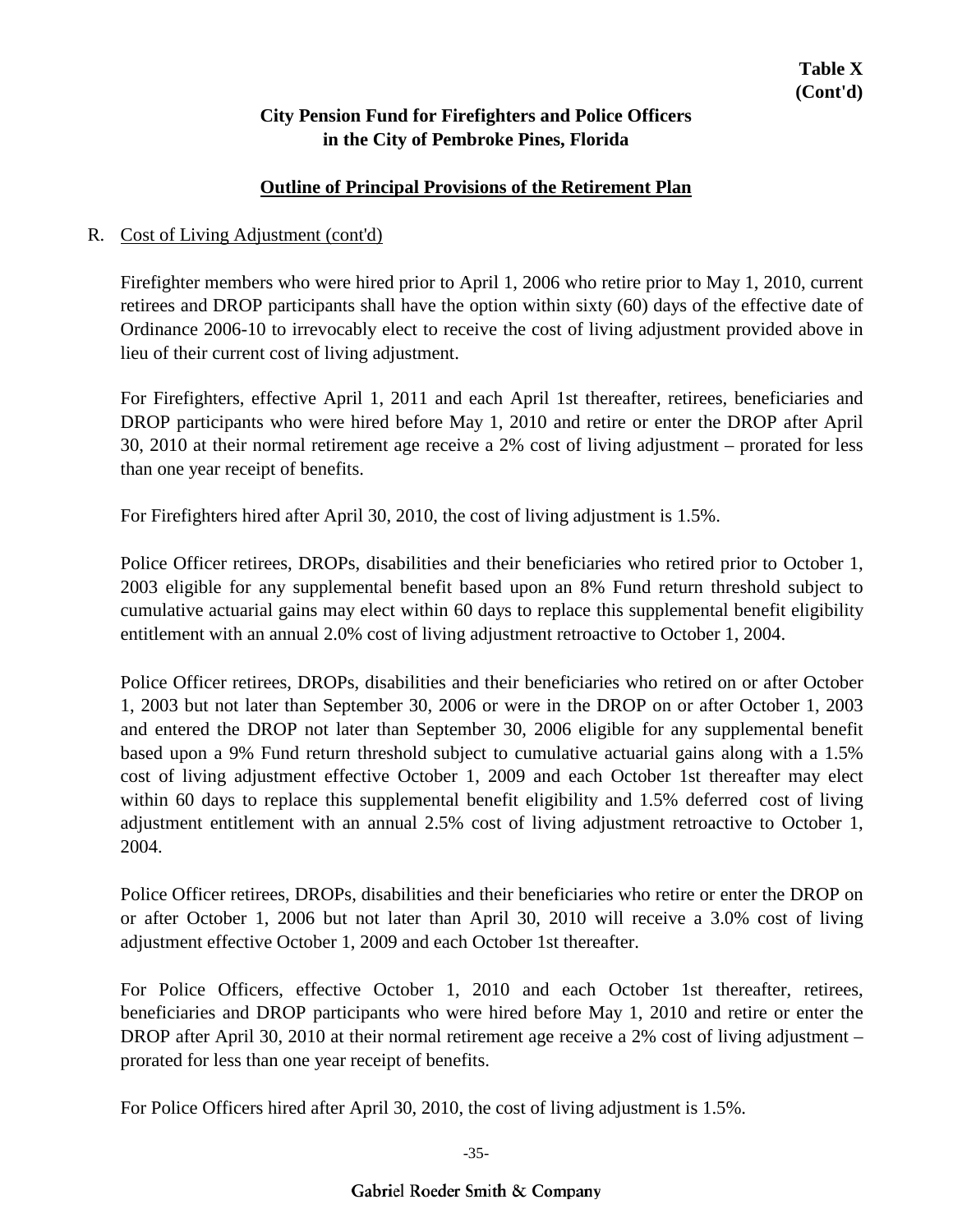## **Outline of Principal Provisions of the Retirement Plan**

#### S. Excess Benefit Plan

An excess benefits plan is established to pay retirement benefits above the limits permitted by the Internal Revenue Code. Excess Benefit Plan benefits are not included in this actuarial valuation.

#### T. Additional Benefits Upon Rehire

Retired members receiving benefits who are rehired as certified police officers or firefighters who work 30 or more hours per week and 52 weeks per year will again become contributing members of the Fund and accrue benefits during their period of reemployment.

Rehired members shall continue to receive retirement benefit, earnings on DROP accounts and may elect to receive payments from DROP accounts.

U. Changes Since Previous Valuation

None.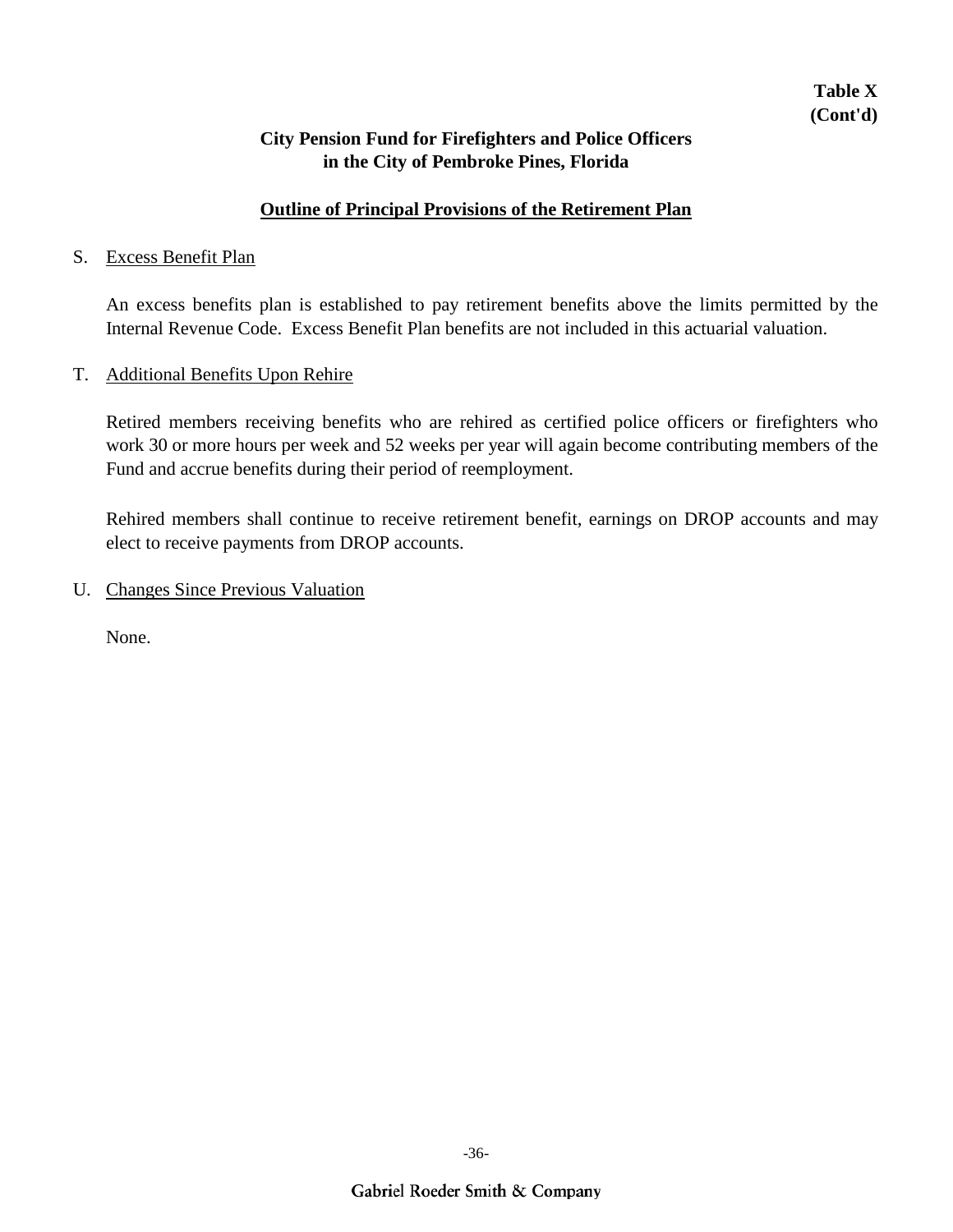# **Actuarial Assumptions and Actuarial Cost Methods Used in the Valuation**

# A. Mortality

For healthy participants during employment, RP 2000 Combined Healthy Participant Mortality Tables, separate rates for males and females, with 90% Blue Collar Adjustment / 10% White Collar Adjustment and fully generational mortality improvements projected to each future decrement date with Scale BB.

For healthy participants post employment, RP 2000 Annuitant Mortality Tables, separate rates for males and females, with 90% Blue Collar Adjustment / 10% White Collar Adjustment and fully generational mortality improvements projected to each future decrement date with Scale BB.

For disabled male participants, 60% RP 2000 Disabled Male Mortality Table setback four years / 40% RP 2000 Annuitant Male Mortality Table with White Collar Adjustment with no setback, without projected mortality improvements. For disabled female participants, 60% RP 2000 Disabled Female Mortality Table set forward two years / 40% RP 2000 Annuitant Female Mortality Table with White Collar Adjustment with no setback, without projected mortality improvements.

| <b>Sample</b><br><b>Ages</b> | <b>Pre-retirement</b><br><b>Future Life</b><br><b>Expectancy (Years)</b> |       |       | <b>Post-retirement</b><br><b>Future Life</b><br><b>Expectancy (Years)</b> |
|------------------------------|--------------------------------------------------------------------------|-------|-------|---------------------------------------------------------------------------|
| (2016)                       | Men                                                                      | Women | Men   | Women                                                                     |
| 55                           | 29.61                                                                    | 32.95 | 29.10 | 32.74                                                                     |
| 60                           | 24.73                                                                    | 27.88 | 24.52 | 27.72                                                                     |
| 62                           | 22.86                                                                    | 25.91 | 22.74 | 25.80                                                                     |

| <b>Sample</b><br><b>Ages</b> | <b>Pre-retirement</b><br><b>Future Life</b><br><b>Expectancy (Years)</b> |       |       | <b>Post-retirement</b><br><b>Future Life</b><br><b>Expectancy (Years)</b> |
|------------------------------|--------------------------------------------------------------------------|-------|-------|---------------------------------------------------------------------------|
| (2036)                       | Men                                                                      | Women | Men   | Women                                                                     |
| 55                           | 31.85                                                                    | 35.06 | 31.35 | 34.86                                                                     |
| 60                           | 27.00                                                                    | 30.03 | 26.81 | 29.89                                                                     |
| 62                           | 25.12                                                                    | 28.06 | 25.01 | 27.97                                                                     |

## B. Investment Return

7.9%, compounded annually, net of investment expenses - includes inflation at 2.75%.

#### C. Allowances for Expenses or Contingencies

Average of actual administrative expenses during prior three (3) years.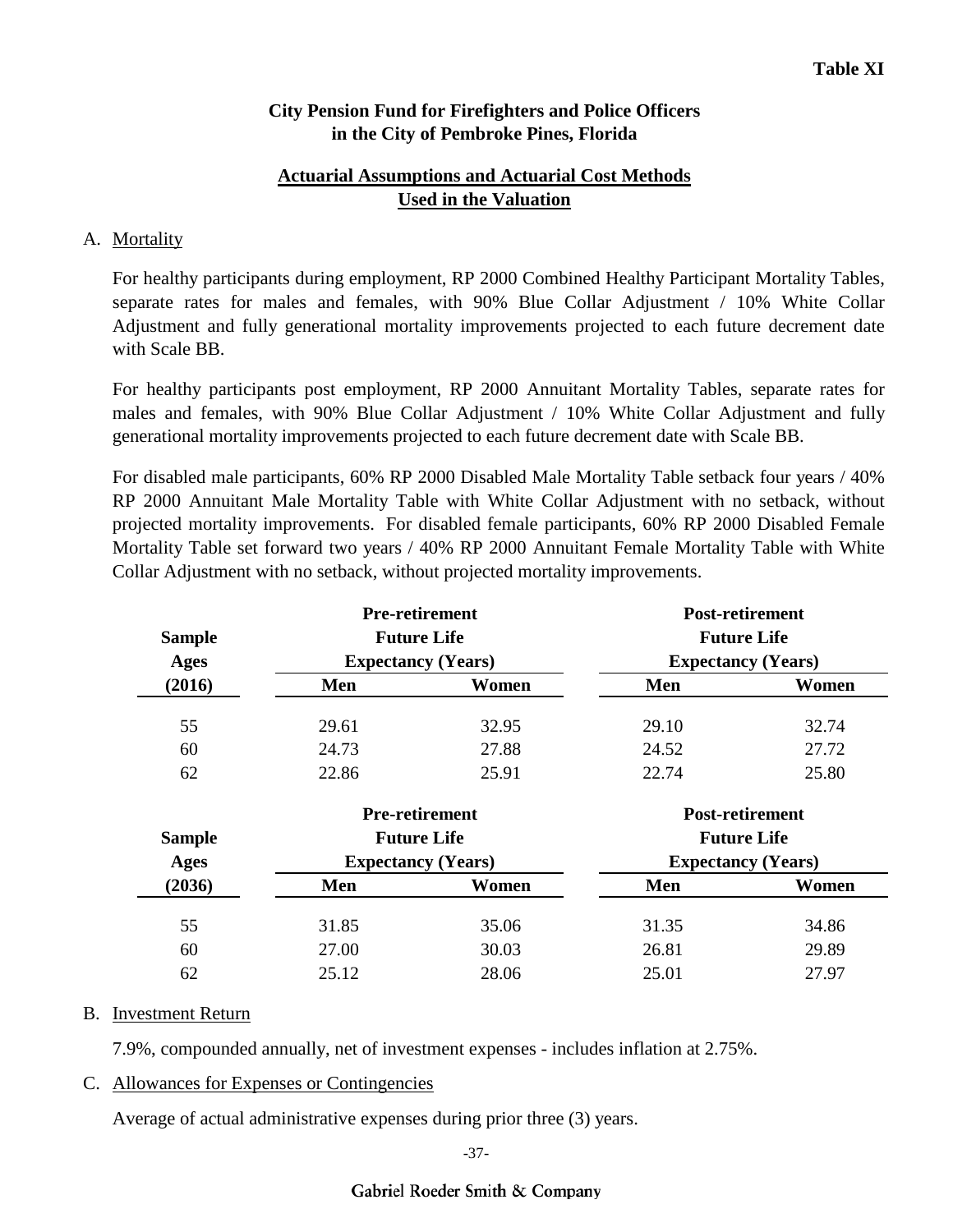# **City Pension Fund for Firefighters and Police Officers in the City of Pembroke Pines, Florida**

# **Actuarial Assumptions and Actuarial Cost Methods Used in the Valuation**

#### D. Employee Withdrawal Rates

Withdrawal rates for males and for females were used in accordance with the following illustrative example:

|                   |               | <b>Withdrawal Rates</b><br>Per 100 Employees |               |          |
|-------------------|---------------|----------------------------------------------|---------------|----------|
|                   | Males         |                                              | Females       |          |
| $\underline{Age}$ | First 5 Years | 5+ Years                                     | First 5 Years | 5+ Years |
|                   |               |                                              |               |          |
| 20                | 2.50          | 2.19                                         | 5.75          | 3.93     |
| 25                | 2.50          | 1.59                                         | 5.75          | 2.58     |
| 30                | 2.50          | 1.16                                         | 5.75          | 1.79     |
| 35                | 2.50          | 0.68                                         | 5.75          | 1.08     |
| 40                | 2.50          | 0.38                                         | 5.75          | 0.76     |
|                   |               |                                              |               |          |
| 45                | 2.50          | 0.18                                         | 5.75          | 0.41     |
| 50                | 2.50          | 0.03                                         | 5.75          | 0.23     |
| 55                | 2.50          | 0.02                                         | 5.75          | 0.14     |
| 60                | 2.50          | 0.00                                         | 5.75          | 0.04     |
| 62 & Over         | 0.00          | 0.00                                         | 0.00          | 0.00     |

#### E. Disability Rates

- 1. The 1985 Disability Study Class 2, with separate rate for males and females.
- 2. 80% of disabilities are assumed to be service incurred 20% non-service incurred.

## F. Payroll Growth Assumption

5.3%, per annum - not greater than historical 10-year average (0.0% as of October 1, 2016).

#### G. Load for Future Rehires

The normal cost and accrued liabilites are loaded 0.1% for assumed future rehired members.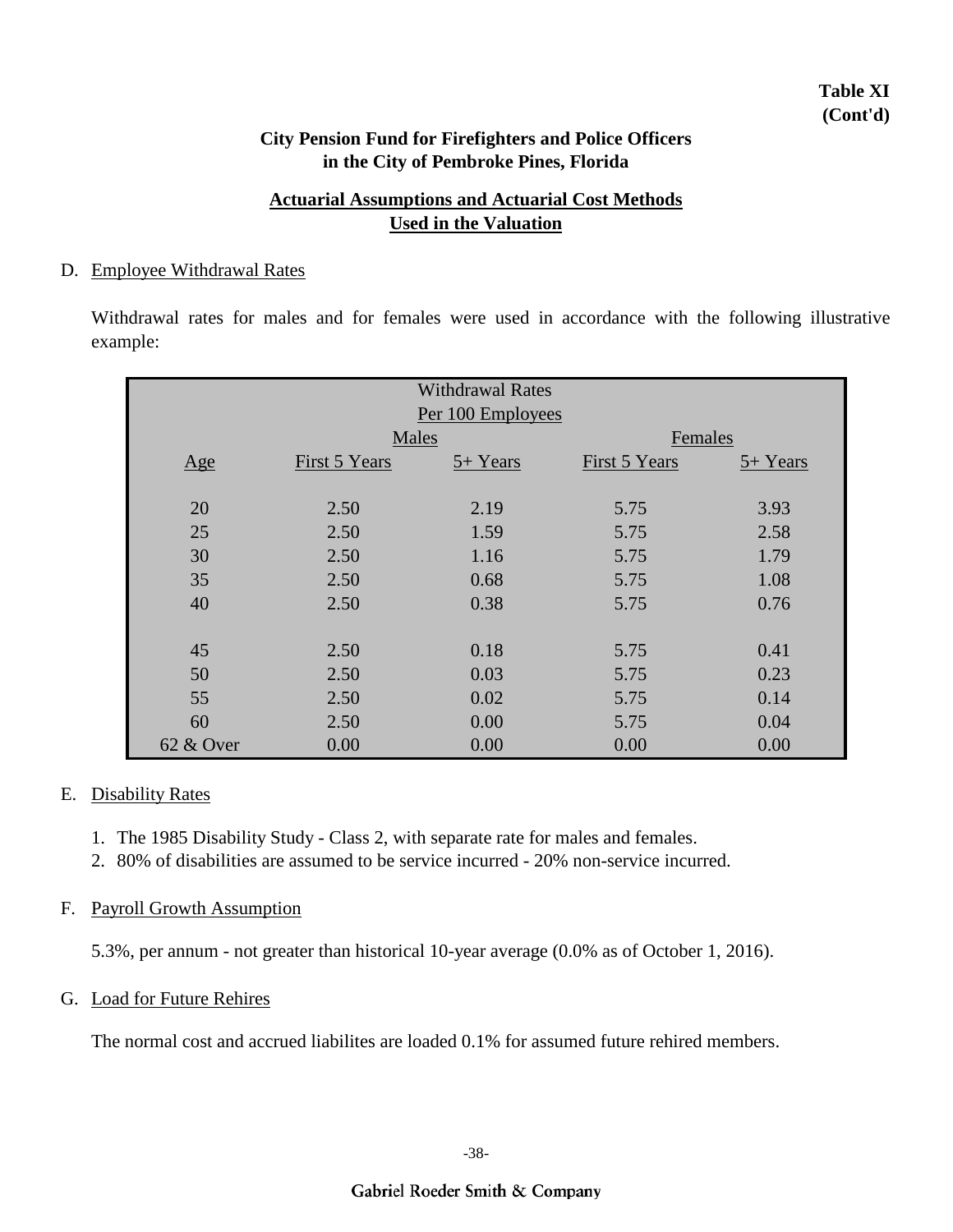# **City Pension Fund for Firefighters and Police Officers in the City of Pembroke Pines, Florida**

# **Actuarial Assumptions and Actuarial Cost Methods Used in the Valuation**

#### H. Salary Increase Factors

Current salary is assumed to increase at a rate based on the table below per year until retirement includes wage inflation of 3.0%.

| Service            | <b>Salary Increase</b> |
|--------------------|------------------------|
| $0$ years          | 8%                     |
|                    | 8%                     |
| $\overline{2}$     | 7%                     |
| 3                  | 6%                     |
| 4                  | 5%                     |
| 5                  | 4%                     |
| 6                  | 4%                     |
| $7 + \text{years}$ | 3%                     |

For members hired before May 1, 2010, average monthly earnings for retirements and DROPs are increased between 5.5% and 28.0% to reflect additional earnings during the averaging period including the inclusion in pensionable earnings of up to 1,000 hours of accrued unused leave as of April 30, 2010 payable at retirement or DROP entry.

The increase is calculated as follows:

$$
5.5\% + \text{Total Hours of Accrued Unused Leave (1,000 maximum)} \times 22.5\%
$$

For members hired on or after May 1, 2010, average monthly earnings for retirements and DROPs are increased 5.5% to reflect additional earnings during the averaging period.

The assumed salary increase rate after 7+ years of service reflects frozen longevity pay as of April 30, 2010.

I. Assumed Retirement Age

The retirement rates *for members hired before May 1, 2010 who are expected to reach the 80% of AME maximum benefit in the 21st year of service* are as follows:

- 1. 75% of members are assumed to retire the first year after attaining age fifty (50) and ten (10) years of credited service.
- 2. 50% of members are assumed to retire each year thereafter until reaching twenty (20) years of credited service.
- 3. 60% of members are assumed to retire after completing twenty (20) years of credited service.
- 4. 100% of members are assumed to retire upon attainment of twenty-one (21) years of credited service.

#### Gabriel Roeder Smith & Company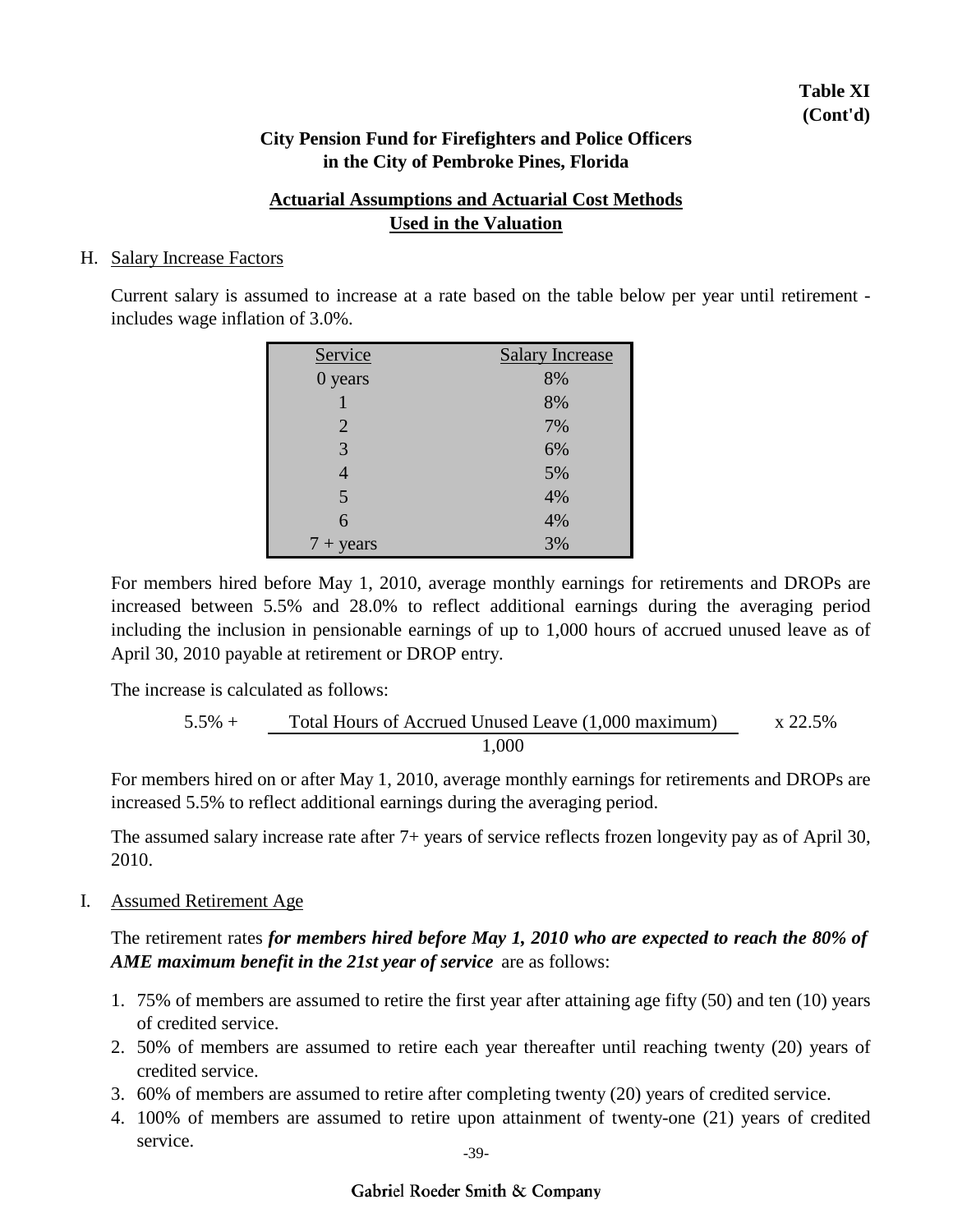## **City Pension Fund for Firefighters and Police Officers in the City of Pembroke Pines, Florida**

## **Actuarial Assumptions and Actuarial Cost Methods Used in the Valuation**

#### I. Assumed Retirement Age (cont'd)

## The retirement rates *for members hired before May 1, 2010 who are expected to reach the 80% of AME maximum benefit in the 22nd year of service* are as follows:

- 1. 70% of members are assumed to retire the first year after attaining age fifty (50) and ten (10) years of credited service.
- 2. 20% of members are assumed to retire each year thereafter until reaching twenty (20) years of credited service.
- 3. 60% of members are assumed to retire after completing twenty (20) years of credited service.
- 4. 15% of members are assumed to retire after completing twenty-one (21) years of credited service.
- 5. 100% of members are assumed to retire upon attainment of twenty-two (22) years of credited service.

# The retirement rates *for members hired before May 1, 2010 who are expected to reach the 80% of AME maximum benefit in the 23rd year of service* are as follows:

- 1. 60% of members are assumed to retire the first year after attaining age fifty (50) and ten (10) years of credited service.
- 2. 18% of members are assumed to retire each year thereafter until reaching twenty (20) years of credited service.
- 3. 40% of members are assumed to retire after completing twenty (20) years of credited service.
- 4. 15% of members are assumed to retire after completing twenty-one (21) years of credited service.
- 5. 15% of members are assumed to retire after completing twenty-two (22) years of credited service.
- 6. 100% of members are assumed to retire upon attainment of twenty-three (23) years of credited service.

*For Firefighters hired after June 18, 2003 but before May 1, 2010 who are expected to reach age 50 before completion of twenty (20) years of service* , 100% are assumed to retire upon reaching the same multiplier (% of AME) they would have reached under the Plan in effect prior to April 30, 2010.

The retirement rates *for members hired on or after May 1, 2010* are as follows:

- 1. 50% of members who complete ten (10) years of service after reaching age 50 are assumed to retire upon completion of ten (10) years of credited service.
- 2. 15% of members who reach age 50 after completion of ten (10) years of credited service are assumed to retire upon reaching age 50.
- 3. 15% of members are assumed to retire each year thereafter, until reaching twenty (20) years of credited service.
- 4. 20% of members are assumed to retire upon reaching twenty (20) years of credited service.
- 5. 15% of members are assumed to retire each year thereafter, until reaching twenty-five (25) years of credited service.
- 6. 100% of members are assumed to retire upon reaching twenty-five (25) years of credited service.

#### Gabriel Roeder Smith & Company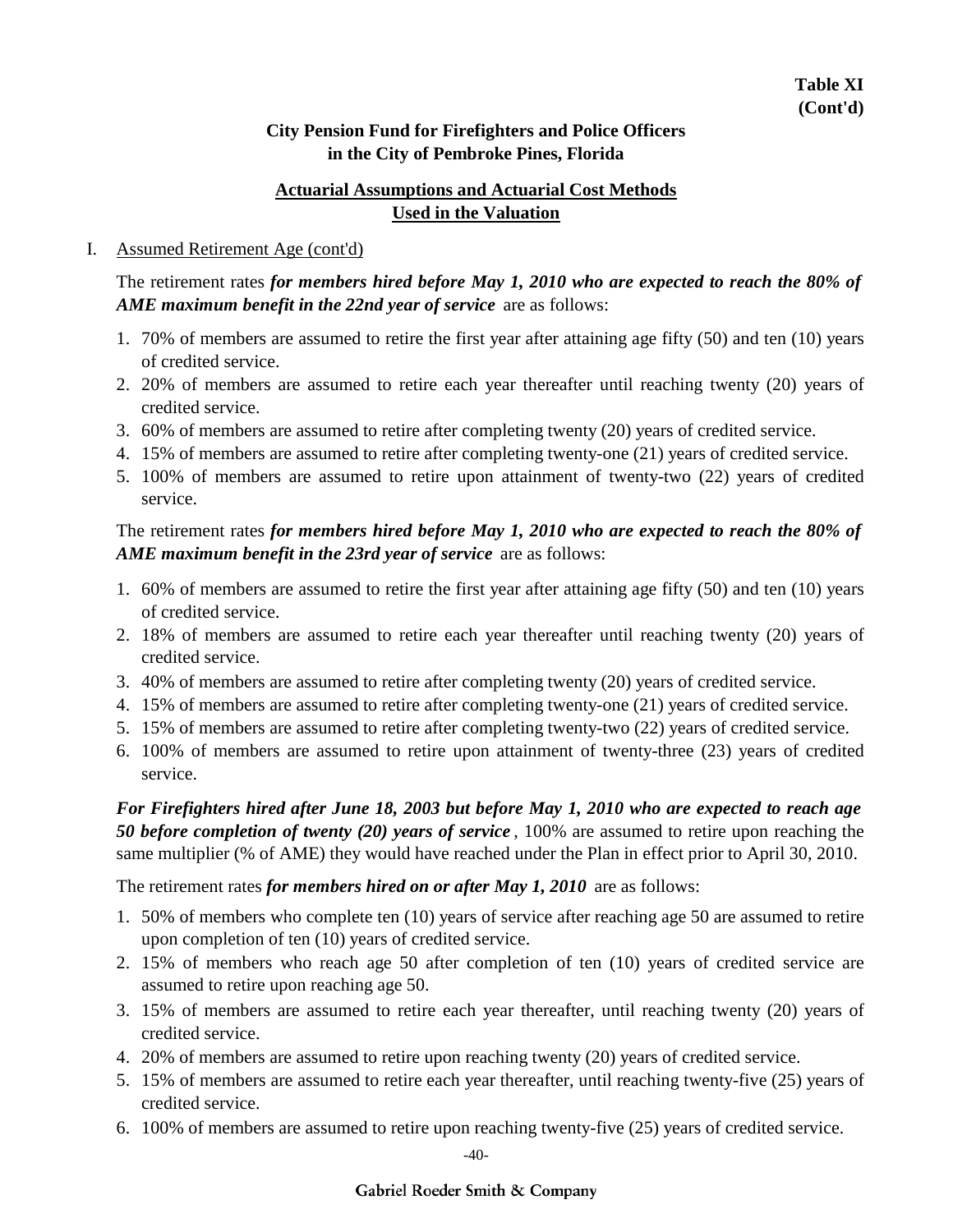# **City Pension Fund for Firefighters and Police Officers in the City of Pembroke Pines, Florida**

# **Actuarial Assumptions and Actuarial Cost Methods Used in the Valuation**

#### J. Marital Assumptions

- 1. 50% of deaths are assumed to be service incurred 50% non-service incurred.
- 2. There are no children eligible for benefits.
- 3. 95% of participants are married.
- 4. Spouses are assumed to be the same age as members.

## K. Cost of Living Adjustment

- Firefighters: For Firefighters who retired or entered the DROP prior to May 1, 2010, 2.0% for those who elected the fluctuating COLA and 3.0% for those who elected the fixed COLA. 2.0% for Firefighters hired before May 1, 2010 who are expected to retire or enter the DROP after April 30, 2010. 1.5% for Firefighters hired after April 30, 2010.
- Police Officers: 0.0%, 2.0% or 2.5% based upon election for Police Officers who retired or entered the DROP prior to October 1, 2006. 3.0% for Police Officers who retired or entered the DROP on or after October 1, 2006 but before May 1, 2010. 2.0% for Police Officers hired before May 1, 2010 who are expected to retire or enter the DROP after April 30, 2010. 1.5% for Police Officers hired after April 30, 2010.

## L. Smoothed Asset Valuation Method

Smoothed actuarial value of assets is equal to the expected smoothed actuarial value of assets adjusted by 20% of the difference between the expected smoothed actuarial value and market value.

## M. Cost Method

Normal Retirement, Termination, Disability, and Death Benefits: Entry Age Normal Cost Method

Under this method the normal cost for each active employee is the amount which is calculated to be a level percentage of pay that would be required annually from his entry age to his assumed retirement age to fund his estimated benefits, assuming the Fund had always been in effect. The normal cost for the Fund is the sum of such amounts for all employees. The actuarial accrued liability as of any valuation date for each active employee or inactive employee who is eligible to receive benefits under the Fund is the excess of the actuarial present value of estimated future benefits over the actuarial present value of current and future normal costs. The unfunded actuarial accrued liability as of any valuation date is the excess of the actuarial accrued liability over the assets of the Fund.

The DROP accounts balance is included in the assets and liabilities as of the valuation date.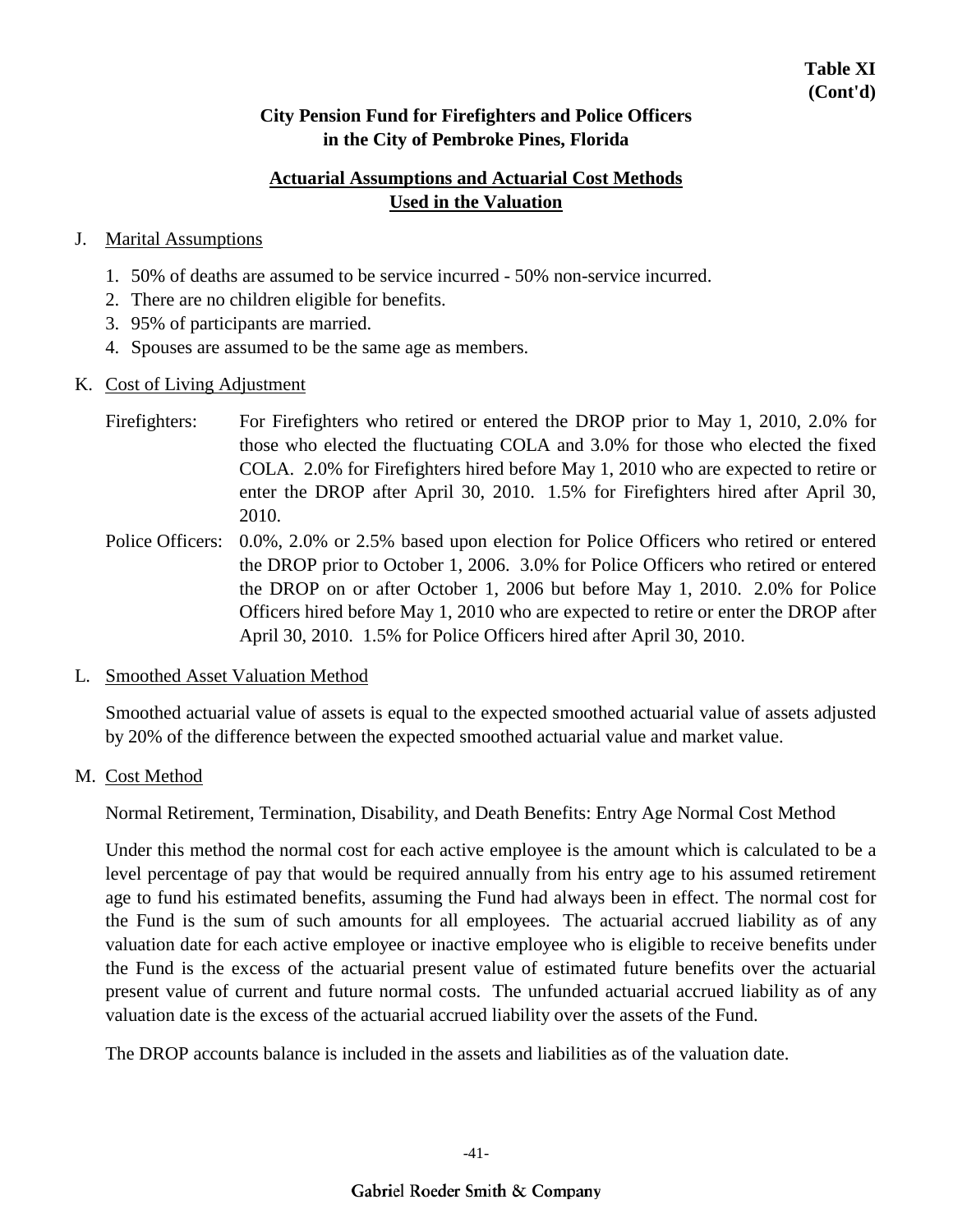# **Actuarial Assumptions and Actuarial Cost Methods Used in the Valuation**

## N. Changes Since Previous Valuation

## Mortality was:

For healthy male participants, RP-2000 Annuitant Male Mortality Table with 10% White Collar / 90% Blue Collar Adjustment, with fully generational mortality improvements projected to each future decrement date with Scale BB. For healthy female participants, RP-2000 Annuitant Female Mortality Table with White Collar Adjustment, with fully generational mortality improvements projected to each future decrement date with Scale BB.

For disabled male participants, 60% RP-2000 Disabled Male Mortality Table setback four years / 40% RP-2000 Annuitant Male Mortality Table with White Collar Adjustment with no setback, without projected mortality improvements. For disabled female participants, 60% RP-2000 Disabled Female Mortality Table set forward two years / 40% RP-2000 Annuitant Female Mortality Table with White Collar Adjustment, without projected mortality improvements.

#### Investment Return was:

7.95%, compounded annually, net of investment expenses.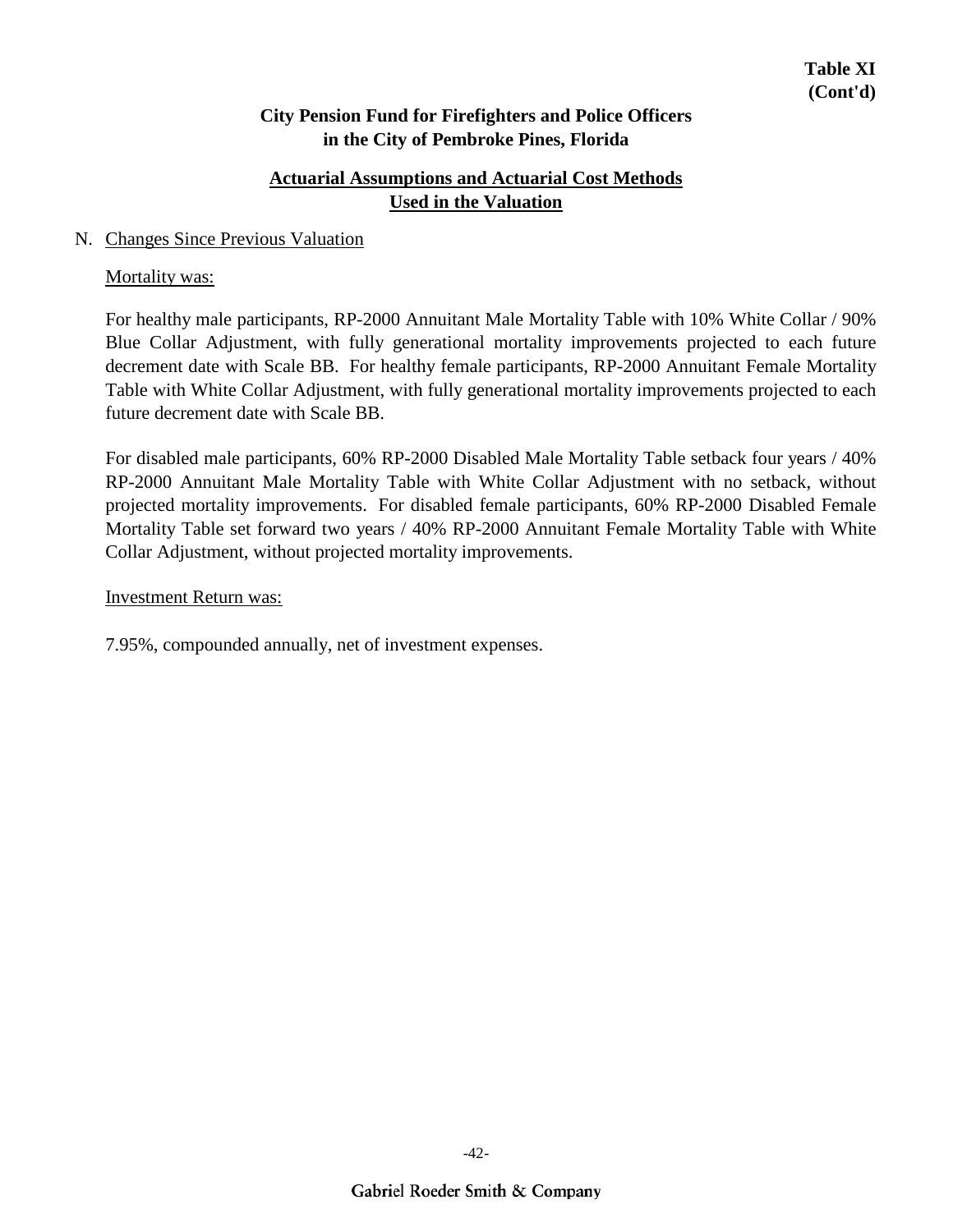# **City Pension Fund for Firefighters and Police Officers**

**in the City of Pembroke Pines, Florida**

# **Distribution by Attained Age Groups**

**and Service Groups as of October 1, 2016**

#### **Active Firefighters**

| <b>Attained</b> |                                                                           |                |              | COMPLETED YEARS OF SERVICE-                                        |                |                                                              |                  |                  |
|-----------------|---------------------------------------------------------------------------|----------------|--------------|--------------------------------------------------------------------|----------------|--------------------------------------------------------------|------------------|------------------|
| Age Group       | $0 - 4$                                                                   | $5 - 9$        | $10-14$      | $15-19$                                                            | $20 - 24$      | $25-29$                                                      | 30 & Over        | Total            |
| Under 25        | 8                                                                         | $\blacksquare$ |              |                                                                    |                |                                                              |                  | 8                |
| 25-29           | 13                                                                        | $6\,$          |              |                                                                    |                |                                                              |                  | 19               |
| 30-34           | 6                                                                         | 7              | 16           |                                                                    |                |                                                              |                  | 29               |
| 35-39           | $\mathbf{1}$                                                              | 3              | 13           | 11                                                                 |                |                                                              |                  | 28               |
| 40-44           | $\overline{2}$                                                            | $\overline{4}$ | 14           | 24                                                                 | $\mathbf{2}$   |                                                              |                  | 46               |
| 45-49           |                                                                           | $\mathbf{1}$   | 11           | 13                                                                 |                |                                                              |                  | 25               |
| 50-54           |                                                                           |                | $\mathbf{1}$ | 5                                                                  |                |                                                              |                  | 6                |
| 55-59           |                                                                           |                | $\mathbf{1}$ |                                                                    |                |                                                              |                  | $\mathbf{1}$     |
| 60-64           |                                                                           |                |              |                                                                    |                |                                                              |                  | $\boldsymbol{0}$ |
| 65 & Over       |                                                                           |                |              |                                                                    |                |                                                              |                  | $\overline{0}$   |
| <b>TOTAL</b>    | 30                                                                        | 21             | 56           | 53                                                                 | $\overline{c}$ | $\boldsymbol{0}$                                             | $\boldsymbol{0}$ | 162              |
|                 | Average Attained Age<br>Average Hire Age<br>Average Pay<br>Percent Female |                |              | 10/01/2015<br>38.02 years<br>$26.73$ years<br>76,583<br>\$<br>4.2% |                | 10/01/2016<br>37.82 years<br>26.89 years<br>\$75,486<br>3.7% |                  |                  |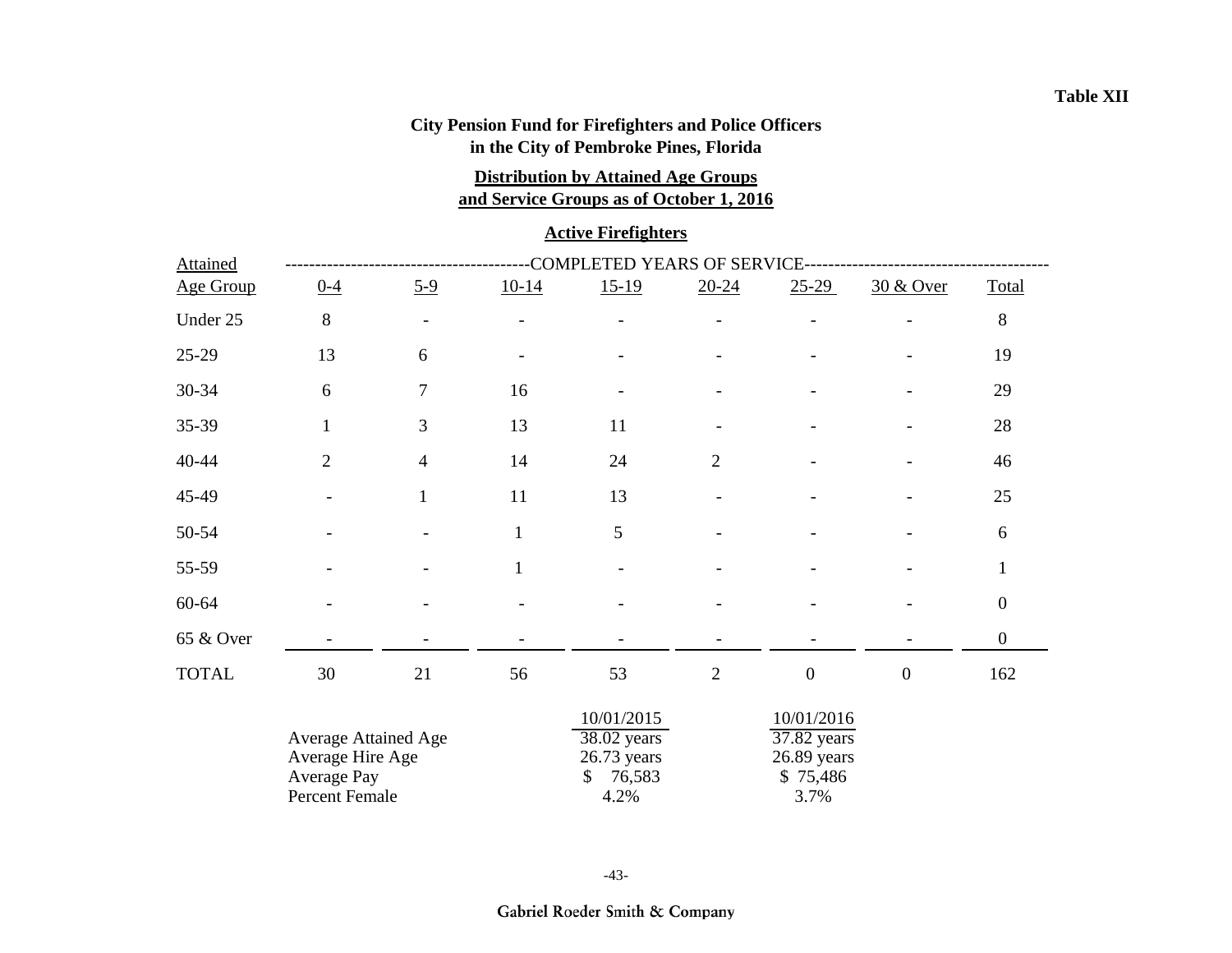# **City Pension Fund for Firefighters and Police Officers**

**in the City of Pembroke Pines, Florida**

**Distribution by Attained Age Groups**

**and Service Groups as of October 1, 2016**

#### **Active Police Officers**

| <b>Attained</b> |                                                                           |                |              | <b>COMPLETED YEARS OF SERVICE</b>                                   |              |                                                               |                  |                  |
|-----------------|---------------------------------------------------------------------------|----------------|--------------|---------------------------------------------------------------------|--------------|---------------------------------------------------------------|------------------|------------------|
| Age Group       | $0 - 4$                                                                   | $5 - 9$        | $10-14$      | $15-19$                                                             | $20 - 24$    | $25-29$                                                       | 30 & Over        | Total            |
| Under 25        | 3                                                                         | $\blacksquare$ |              |                                                                     |              |                                                               |                  | 3                |
| 25-29           | $27\,$                                                                    | 7              |              |                                                                     |              |                                                               |                  | 34               |
| 30-34           | 13                                                                        | 8              |              |                                                                     |              |                                                               |                  | 21               |
| 35-39           | $\overline{2}$                                                            | 11             | 17           | 3                                                                   |              |                                                               |                  | 33               |
| 40-44           | $\overline{2}$                                                            | 5              | 16           | 27                                                                  | $\mathbf{1}$ |                                                               |                  | 51               |
| 45-49           |                                                                           | $\overline{2}$ | 5            | 19                                                                  |              |                                                               |                  | 26               |
| 50-54           | $\mathbf{1}$                                                              | $\overline{2}$ | $\mathbf{1}$ | $\overline{3}$                                                      |              |                                                               |                  | $\boldsymbol{7}$ |
| 55-59           | 1                                                                         | $\mathbf{1}$   | $\mathbf{1}$ | 1                                                                   |              |                                                               |                  | $\overline{4}$   |
| 60-64           |                                                                           |                |              |                                                                     |              |                                                               |                  | $\boldsymbol{0}$ |
| 65 & Over       |                                                                           |                |              |                                                                     |              |                                                               |                  | $\boldsymbol{0}$ |
| <b>TOTAL</b>    | 49                                                                        | 36             | 40           | 53                                                                  | 1            | $\boldsymbol{0}$                                              | $\boldsymbol{0}$ | 179              |
|                 | Average Attained Age<br>Average Hire Age<br>Average Pay<br>Percent Female |                |              | 10/01/2015<br>38.35 years<br>$27.61$ years<br>78,013<br>\$<br>16.3% |              | 10/01/2016<br>38.20 years<br>27.88 years<br>\$77,627<br>16.8% |                  |                  |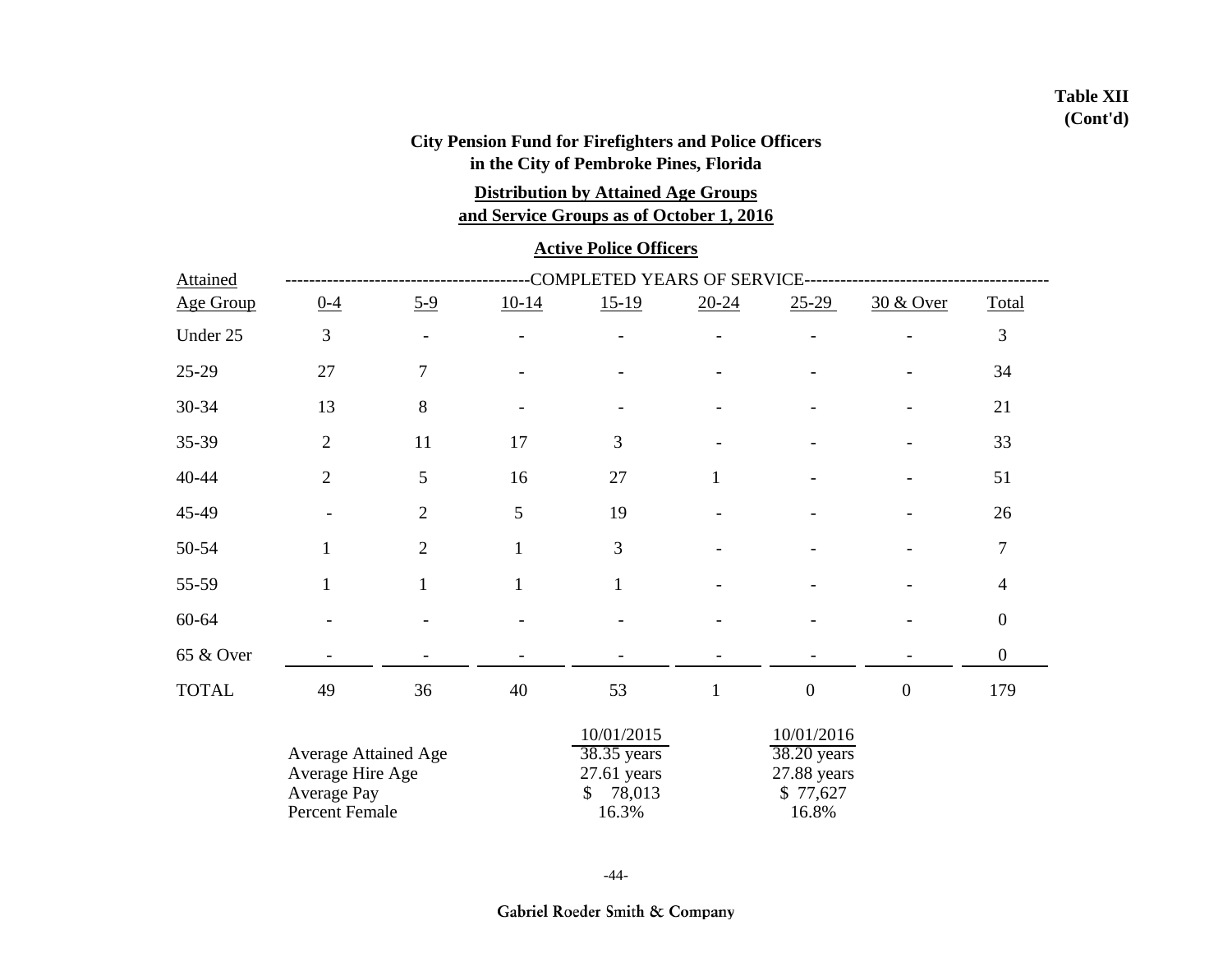# **City Pension Fund for Firefighters and Police Officers**

**in the City of Pembroke Pines, Florida**

**Distribution by Attained Age Groups**

**and Service Groups as of October 1, 2016**

#### **All Active Members**

| <b>Attained</b> |                                                                           |                          |                | <b>COMPLETED YEARS OF SERVICE</b>                                             |           |                                                                 |                  |                  |
|-----------------|---------------------------------------------------------------------------|--------------------------|----------------|-------------------------------------------------------------------------------|-----------|-----------------------------------------------------------------|------------------|------------------|
| Age Group       | $0 - 4$                                                                   | $5 - 9$                  | $10-14$        | $15-19$                                                                       | $20 - 24$ | $25-29$                                                         | 30 & Over        | Total            |
| Under 25        | 11                                                                        | $\overline{\phantom{a}}$ |                |                                                                               |           |                                                                 |                  | 11               |
| 25-29           | 40                                                                        | 13                       |                |                                                                               |           |                                                                 |                  | 53               |
| 30-34           | 19                                                                        | 15                       | 16             |                                                                               |           |                                                                 |                  | 50               |
| 35-39           | 3                                                                         | 14                       | 30             | 14                                                                            |           |                                                                 |                  | 61               |
| $40 - 44$       | $\overline{4}$                                                            | 9                        | 30             | 51                                                                            | 3         |                                                                 |                  | 97               |
| 45-49           |                                                                           | 3                        | 16             | 32                                                                            |           |                                                                 |                  | 51               |
| 50-54           | $\mathbf{1}$                                                              | $\overline{2}$           | $\sqrt{2}$     | 8                                                                             |           |                                                                 |                  | 13               |
| 55-59           | $\mathbf{1}$                                                              | $\mathbf{1}$             | $\overline{2}$ | $\mathbf{1}$                                                                  |           |                                                                 |                  | 5                |
| 60-64           |                                                                           |                          |                |                                                                               |           |                                                                 |                  | $\boldsymbol{0}$ |
| 65 & Over       |                                                                           |                          |                |                                                                               |           |                                                                 |                  | $\boldsymbol{0}$ |
| <b>TOTAL</b>    | 79                                                                        | 57                       | 96             | 106                                                                           | 3         | $\boldsymbol{0}$                                                | $\boldsymbol{0}$ | 341              |
|                 | Average Attained Age<br>Average Hire Age<br>Average Pay<br>Percent Female |                          |                | 10/01/2015<br>38.19 years<br>$27.18$ years<br>77,321<br>$\mathbb{S}$<br>10.4% |           | 10/01/2016<br>38.02 years<br>$27.41$ years<br>\$76,610<br>10.6% |                  |                  |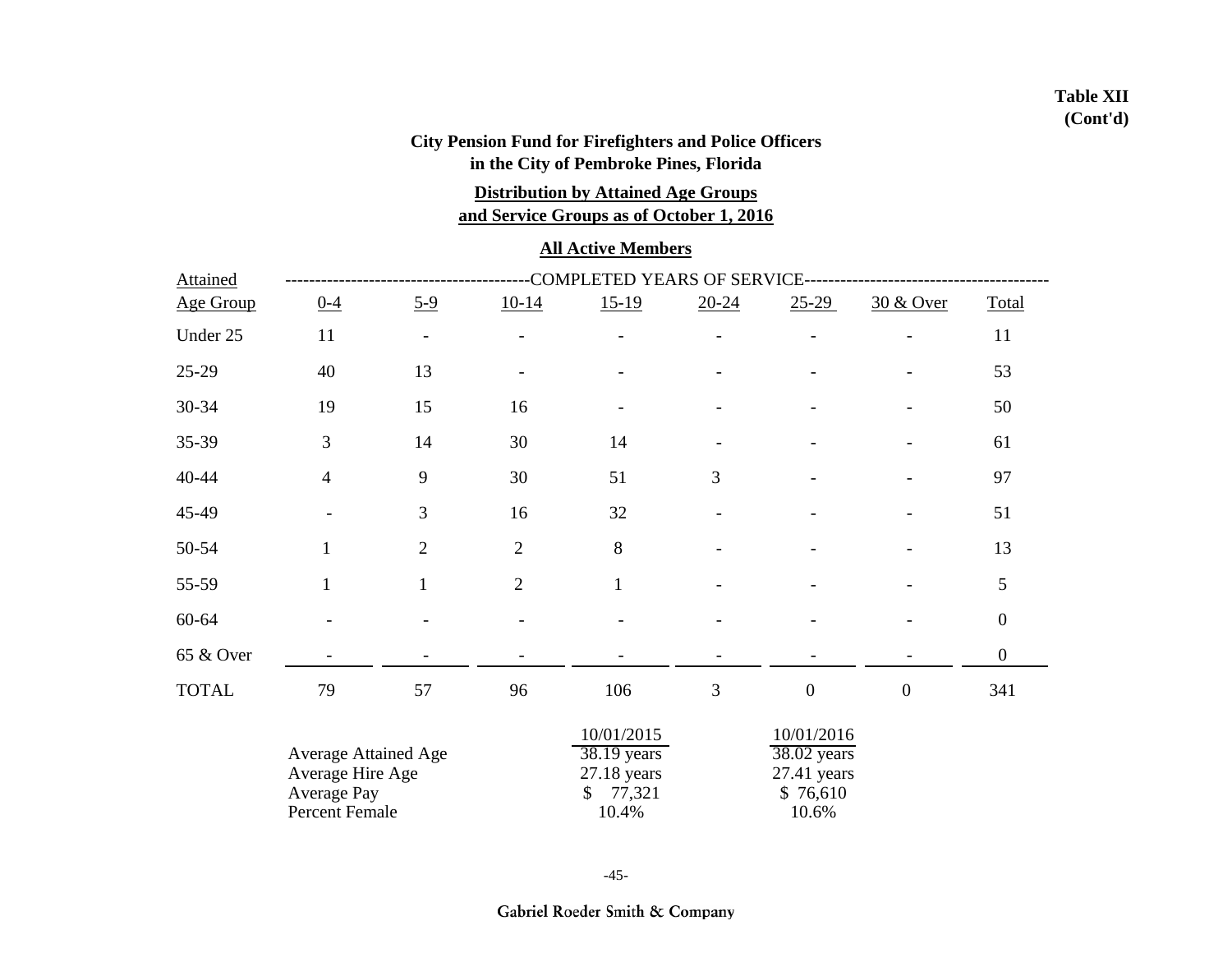#### **Table XIII**

# **City Pension Fund for Firefighters and Police Officers in the City of Pembroke Pines, Florida**

# **Statistics for Participants Entitled to Deferred Benefits and Participants Receiving Benefits**

# A. Entitled to Deferred Benefits

| <b>Current Age</b> |                | <b>Total</b>          | Average               |        |  |
|--------------------|----------------|-----------------------|-----------------------|--------|--|
| <b>Group</b>       | Count          | <b>Annual Benefit</b> | <b>Annual Benefit</b> |        |  |
| Less than 40       | 3              | \$<br>71,847          | \$                    | 23,949 |  |
| 40-44              | $\overline{2}$ | 55,761                |                       | 27,881 |  |
| 45-49              | 1              | 25,709                |                       | 25,709 |  |
| 50-54              |                | 47,593                |                       | 47,593 |  |
| 55-59              |                |                       |                       |        |  |
| $60 - 64$          |                |                       |                       |        |  |
| 65 & Over          |                |                       |                       |        |  |
| <b>TOTAL</b>       |                | \$<br>200,910         | \$                    | 28,701 |  |

# B. Receiving Benefits (including DROPs)

| <b>Current Age</b><br>Group | Count | <b>Total</b><br><b>Annual Benefit</b> | Average<br><b>Annual Benefit</b> |        |  |
|-----------------------------|-------|---------------------------------------|----------------------------------|--------|--|
| Less than 50                | 89    | \$<br>8,355,109                       | \$                               | 93,878 |  |
| 50-54                       | 105   | 10,345,233                            |                                  | 98,526 |  |
| 55-59                       | 76    | 6,769,048                             |                                  | 89,066 |  |
| $60 - 64$                   | 45    | 3,636,715                             |                                  | 80,816 |  |
| 65-69                       | 17    | 1,056,702                             |                                  | 62,159 |  |
| 70-74                       | 12    | 426,378                               |                                  | 35,532 |  |
| 75-79                       | 5     | 218,256                               |                                  | 43,651 |  |
| 80-84                       | 3     | 111,743                               |                                  | 37,248 |  |
| 85 & Over                   | 3     | 54,571                                |                                  | 18,190 |  |
| <b>TOTAL</b>                | 355   | \$<br>30,973,755                      | \$                               | 87,250 |  |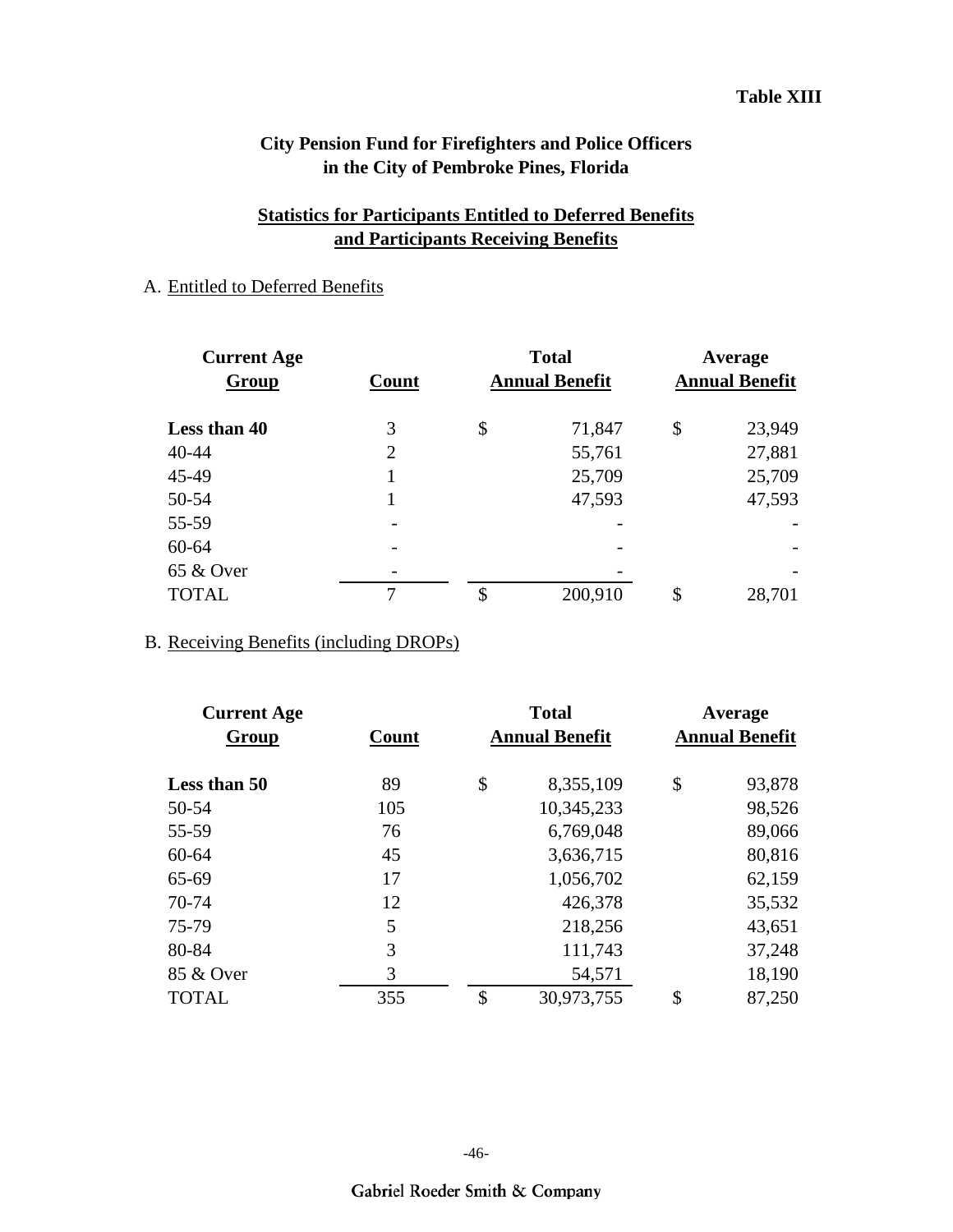# **Reconciliation of Employee Data - Firefighters**

| A.        | <b>Active Participants</b>                                        |                  |
|-----------|-------------------------------------------------------------------|------------------|
|           | 1. Active participants previous year                              | 167              |
|           | 2. Retired during year                                            | $\boldsymbol{0}$ |
|           | 3. Entered DROP                                                   | (13)             |
|           | 4. Died during year                                               | $\overline{0}$   |
|           | 5. Disabled during year                                           | $\theta$         |
|           | 6. Terminated during year                                         | (5)              |
|           | 7. New active participants                                        | 13               |
|           | 8. Transferred from General plan                                  | $\theta$         |
|           | 9. Reinstated during year                                         | $\theta$         |
|           | 10. Active participants current year                              | 162              |
| <b>B.</b> | <b>Participants Receiving Benefits</b>                            |                  |
|           | 1. Participants receiving benefits previous year                  | 126              |
|           | 2. New retired participants                                       | $\theta$         |
|           | 3. New terminated vested receiving benefits                       | $\theta$         |
|           | 4. New disabled receiving benefits                                | $\theta$         |
|           | 5. New beneficiaries receiving benefits                           | $\boldsymbol{0}$ |
|           | 6. Former DROPs now receiving benefits                            | 7                |
|           | 7. Died or ceased payment during year                             | (1)              |
|           | 8. Retired or terminated vested receiving benefits current year   | 132              |
| C.        | <b>DROP Participants</b>                                          |                  |
|           | 1. DROP participants previous year                                | 33               |
|           | 2. Died during year                                               | $\boldsymbol{0}$ |
|           | 3. Became disabled during year                                    | $\theta$         |
|           | 4. Employment terminated and retired during year                  | (7)              |
|           | 5. Entered DROP during year                                       | 13               |
|           | 6. DROP participants current year                                 | 39               |
| D.        | <b>Terminated Vested Participants Entitled to Future Benefits</b> |                  |
|           | 1. Terminated vested entitled previous year                       | $\overline{2}$   |
|           | 2. Died during year                                               | $\boldsymbol{0}$ |
|           | 3. Commenced receiving benefits during year                       | 0                |
|           | 4. New terminated vested                                          | 2                |
|           | 5. Terminated vested paid lump sum                                | $\boldsymbol{0}$ |
|           | 6. Terminated vested entitled current year                        | $\overline{4}$   |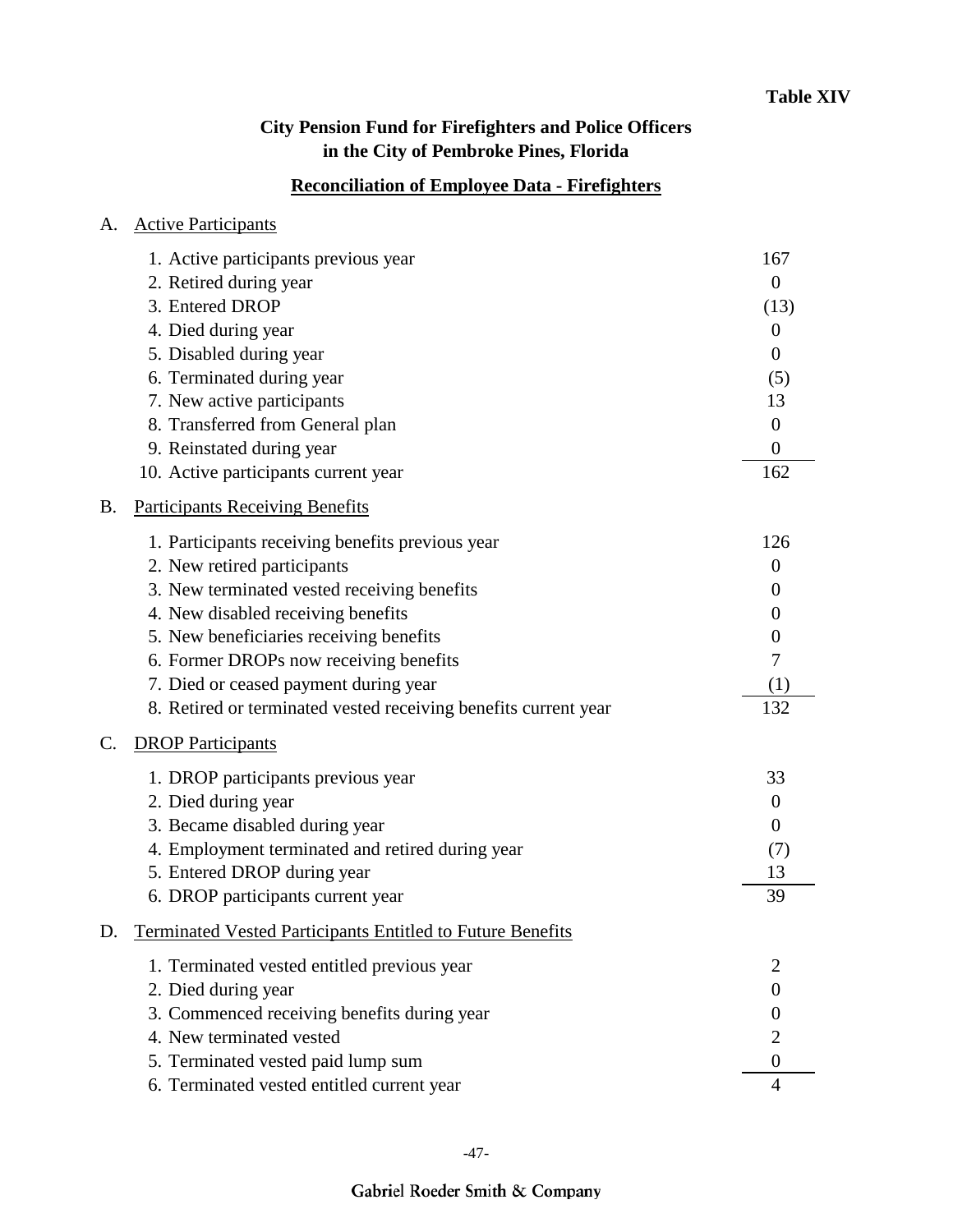# **Reconciliation of Employee Data - Police Officers**

| A. | <b>Active Participants</b> |  |
|----|----------------------------|--|
|    |                            |  |

|    | 1. Active participants previous year                            | 178              |
|----|-----------------------------------------------------------------|------------------|
|    | 2. Retired during year                                          | (2)              |
|    | 3. Entered DROP                                                 | (10)             |
|    | 4. Died during year                                             | $\theta$         |
|    | 5. Disabled during year                                         | $\overline{0}$   |
|    | 6. Terminated during year                                       | (1)              |
|    | 7. New active participants                                      | 14               |
|    | 8. Transferred from General plan                                | $\theta$         |
|    | 9. Reinstated during year                                       | $\overline{0}$   |
|    | 10. Active participants current year                            | 179              |
| B. | <b>Participants Receiving Benefits</b>                          |                  |
|    | 1. Participants receiving benefits previous year                | 146              |
|    | 2. New retired participants                                     | $\overline{2}$   |
|    | 3. New terminated vested receiving benefits                     | $\overline{0}$   |
|    | 4. New disabled receiving benefits                              | $\overline{0}$   |
|    | 5. New beneficiaries receiving benefits                         | $\boldsymbol{0}$ |
|    | 6. Former DROPs now receiving benefits                          | 7                |
|    | 7. Died or ceased payment during year                           | (1)              |
|    | 8. Retired or terminated vested receiving benefits current year | 154              |
| C. | <b>DROP</b> Participants                                        |                  |
|    | 1. DROP participants previous year                              | 27               |
|    | 2. Died during year                                             | $\overline{0}$   |
|    | 3. Became disabled during year                                  | $\overline{0}$   |
|    | 4. Employment terminated and retired during year                | (7)              |
|    | 5. Entered DROP during year                                     | 10               |
|    | 6. DROP participants current year                               | 30               |
| D. | Terminated Vested Participants Entitled to Future Benefits      |                  |
|    | 1. Terminated vested entitled previous year                     | 3                |
|    | 2. Died during year                                             | $_{0}$           |
|    | 3. Commenced receiving benefits during year                     |                  |
|    | 4. New terminated vested                                        |                  |
|    | 5. Terminated vested paid lump sum                              | 0                |
|    | 6. Terminated vested entitled current year                      | 3                |
|    |                                                                 |                  |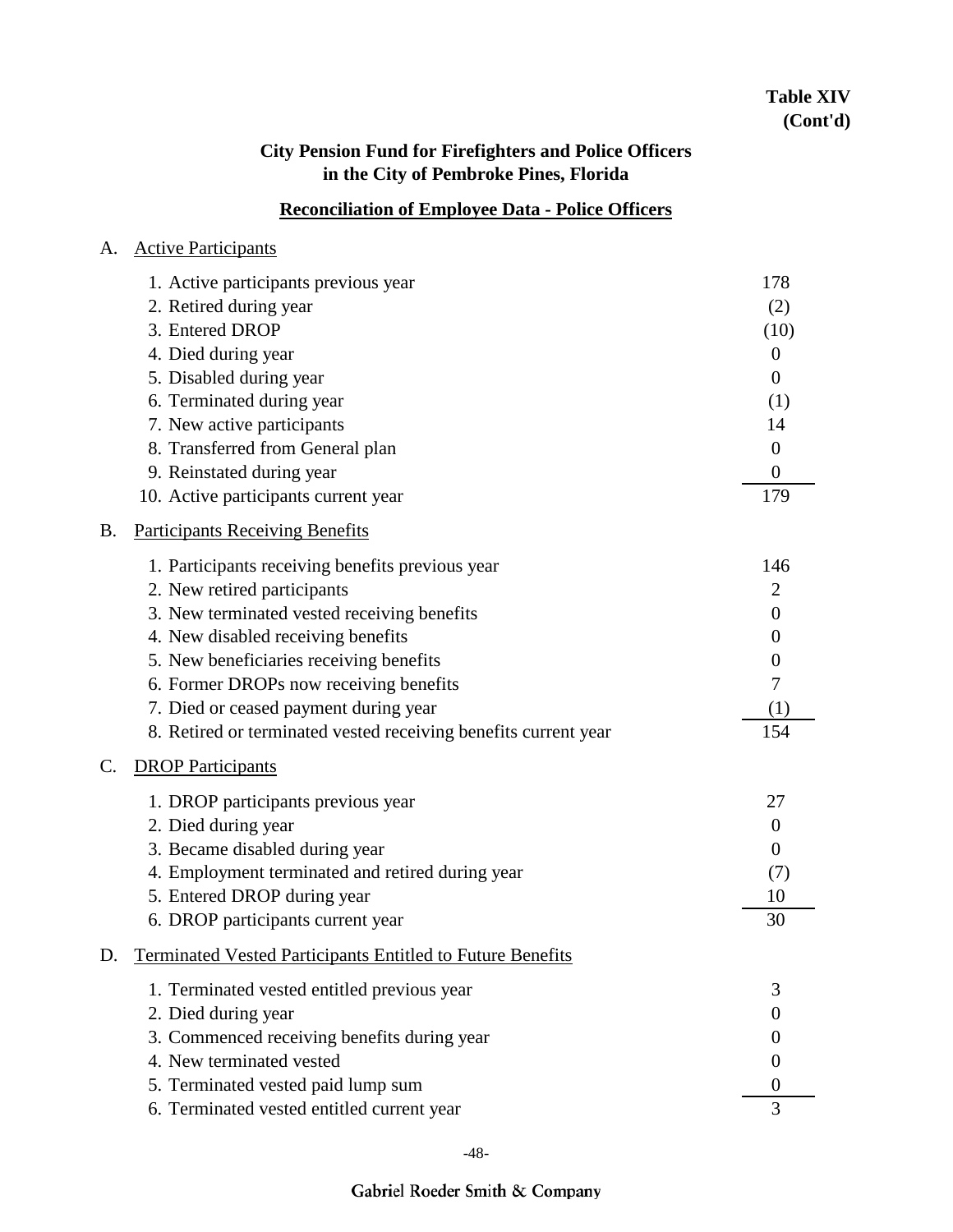# **Reconciliation of Employee Data - All Members**

#### A. Active Participants

|    | 1. Active participants previous year                            | 345            |
|----|-----------------------------------------------------------------|----------------|
|    | 2. Retired during year                                          | (2)            |
|    | 3. Entered DROP                                                 | (23)           |
|    | 4. Died during year                                             | $\overline{0}$ |
|    | 5. Disabled during year                                         | $\overline{0}$ |
|    | 6. Terminated during year                                       | (6)            |
|    | 7. New active participants                                      | 27             |
|    | 8. Transferred from General plan                                | $\theta$       |
|    | 9. Reinstated during year                                       | $\overline{0}$ |
|    | 10. Active participants current year                            | 341            |
| B. | <b>Participants Receiving Benefits</b>                          |                |
|    | 1. Participants receiving benefits previous year                | 272            |
|    | 2. New retired participants                                     | $\overline{2}$ |
|    | 3. New terminated vested receiving benefits                     | $\overline{0}$ |
|    | 4. New disabled receiving benefits                              | $\overline{0}$ |
|    | 5. New beneficiaries receiving benefits                         | $\overline{0}$ |
|    | 6. Former DROPs now receiving benefits                          | 14             |
|    | 7. Died or ceased payment during year                           | (2)            |
|    | 8. Retired or terminated vested receiving benefits current year | 286            |
| C. | <b>DROP</b> Participants                                        |                |
|    | 1. DROP participants previous year                              | 60             |
|    | 2. Died during year                                             | $\overline{0}$ |
|    | 3. Became disabled during year                                  | $\overline{0}$ |
|    | 4. Employment terminated and retired during year                | (14)           |
|    | 5. Entered DROP during year                                     | 23             |
|    | 6. DROP participants current year                               | 69             |
| D. | Terminated Vested Participants Entitled to Future Benefits      |                |
|    | 1. Terminated vested entitled previous year                     | 5              |
|    | 2. Died during year                                             | 0              |
|    | 3. Commenced receiving benefits during year                     |                |
|    | 4. New terminated vested                                        | 2              |
|    | 5. Terminated vested paid lump sum                              | $\theta$       |
|    | 6. Terminated vested entitled current year                      | 7              |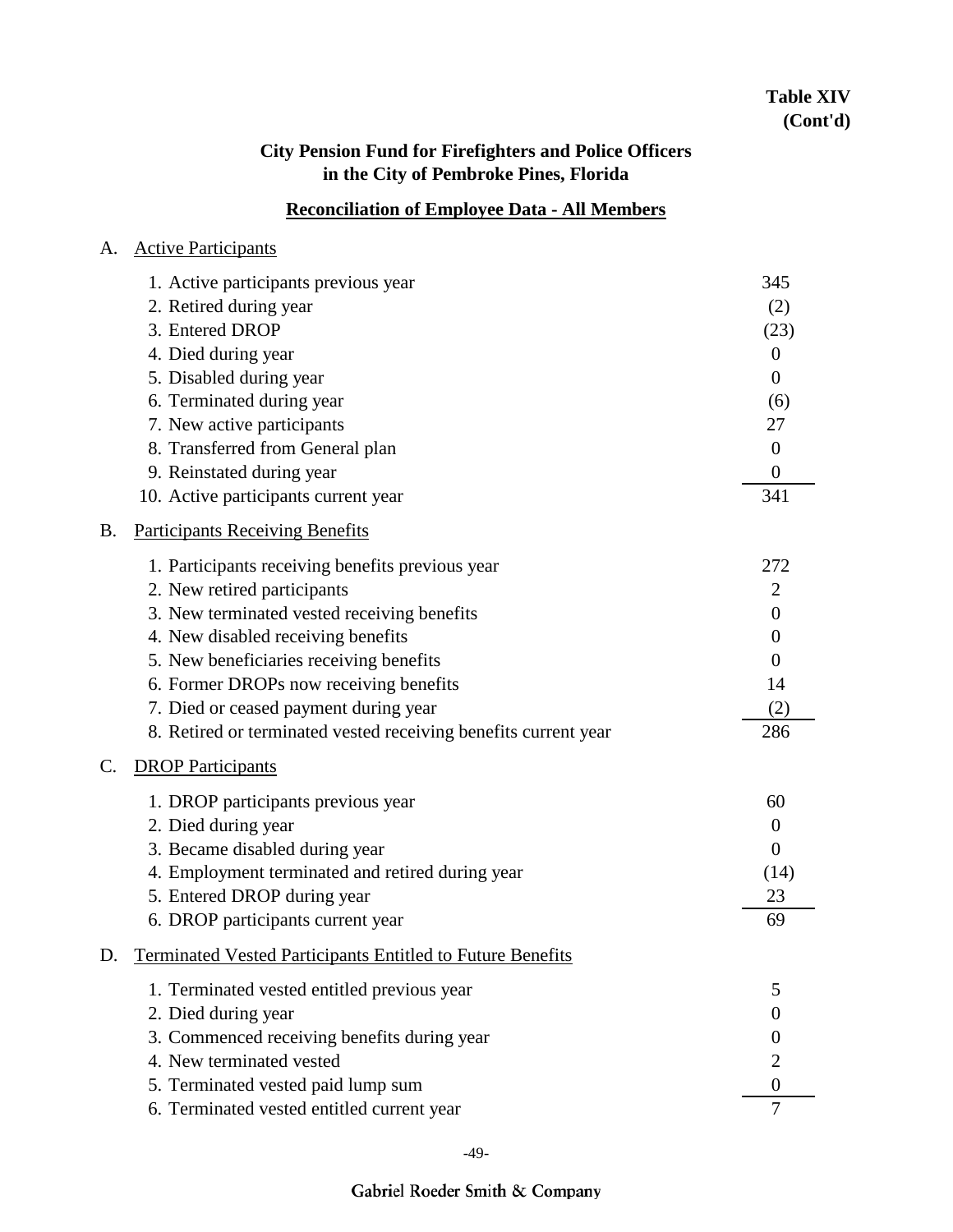#### **Table XV**

## **City Pension Fund for Firefighters and Police Officers in the City of Pembroke Pines, Florida**

#### **Projected Retirement Benefits**

| <b>Fiscal Year</b> | <b>Projected Total</b><br><b>Annual Payout</b> |            |  |  |
|--------------------|------------------------------------------------|------------|--|--|
| 2017               | \$                                             | 31,350,680 |  |  |
| 2018               | \$                                             | 34,057,656 |  |  |
| 2019               | \$                                             | 35,977,468 |  |  |
| 2020               | \$                                             | 37,729,064 |  |  |
| 2021               | \$                                             | 40,038,439 |  |  |
| 2022               | \$                                             | 42,394,151 |  |  |
| 2023               | \$                                             | 44,933,835 |  |  |
| 2024               | \$                                             | 47,276,343 |  |  |
| 2025               | \$                                             | 49,234,253 |  |  |
| 2026               | \$                                             | 51,449,748 |  |  |

The above projected payout of Plan benefits during the next ten years is based on assumptions involving all decrements. Actual payouts may differ from the above estimates depending upon the death, salary and retirement experience of the Plan. However, since the projected payment is recomputed each valuation date, there is an automatic correction to the extent that actual experience varies from expected experience.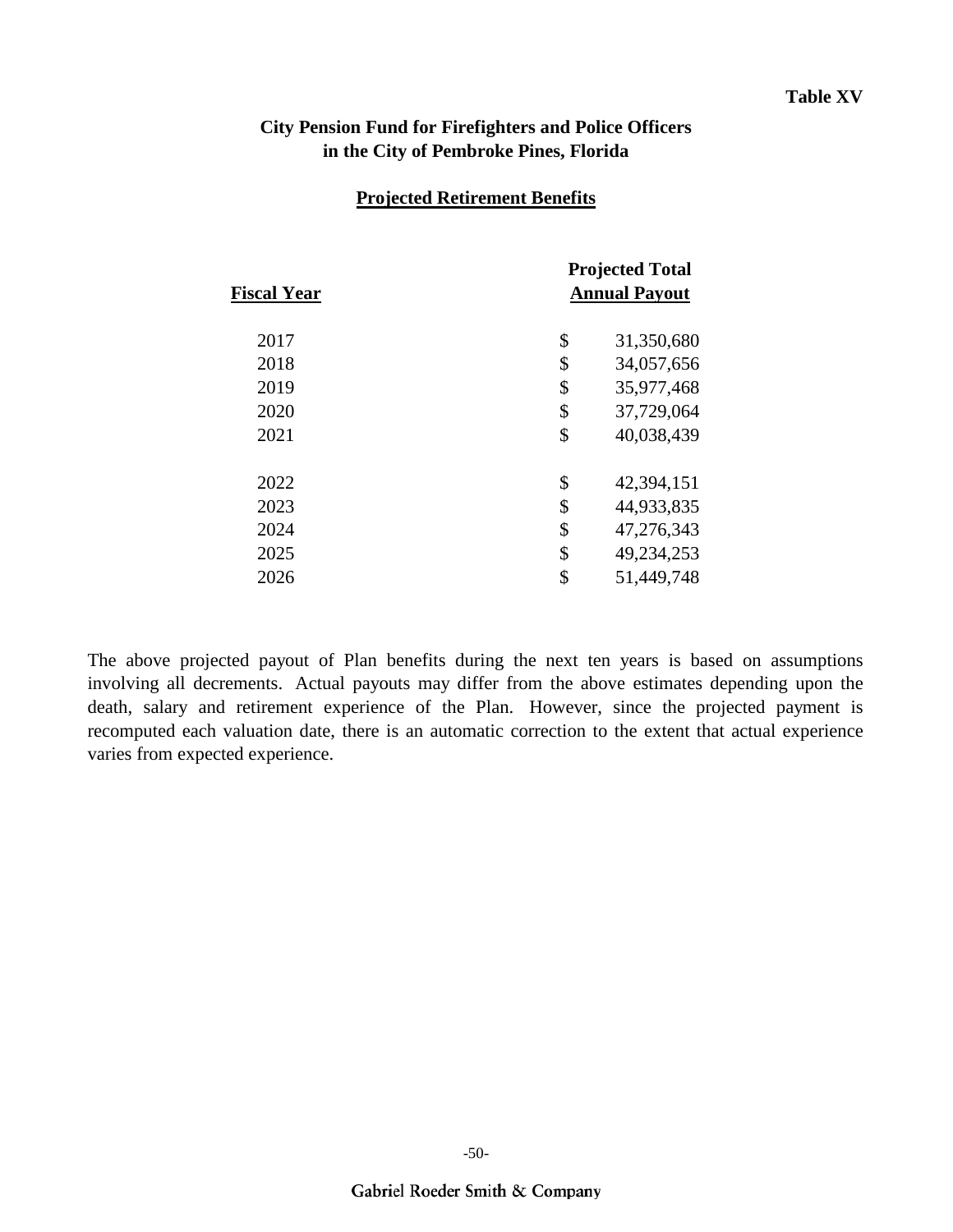## **Analysis of Investment Yield as of October 1, 2016**

This Table sets forth the results of an analysis made of investment yields on the assets held under the Pension Plan for Firefighters and Police Officers of the City of Pembroke Pines.

The basic sources for this analysis were the Statements produced by the Plan Auditors.

The basic data was initially checked for internal consistency. Since no difficulties were encountered with the data, yield rates were calculated directly from the transaction information submitted. A summary of the transaction information is set forth on the following page.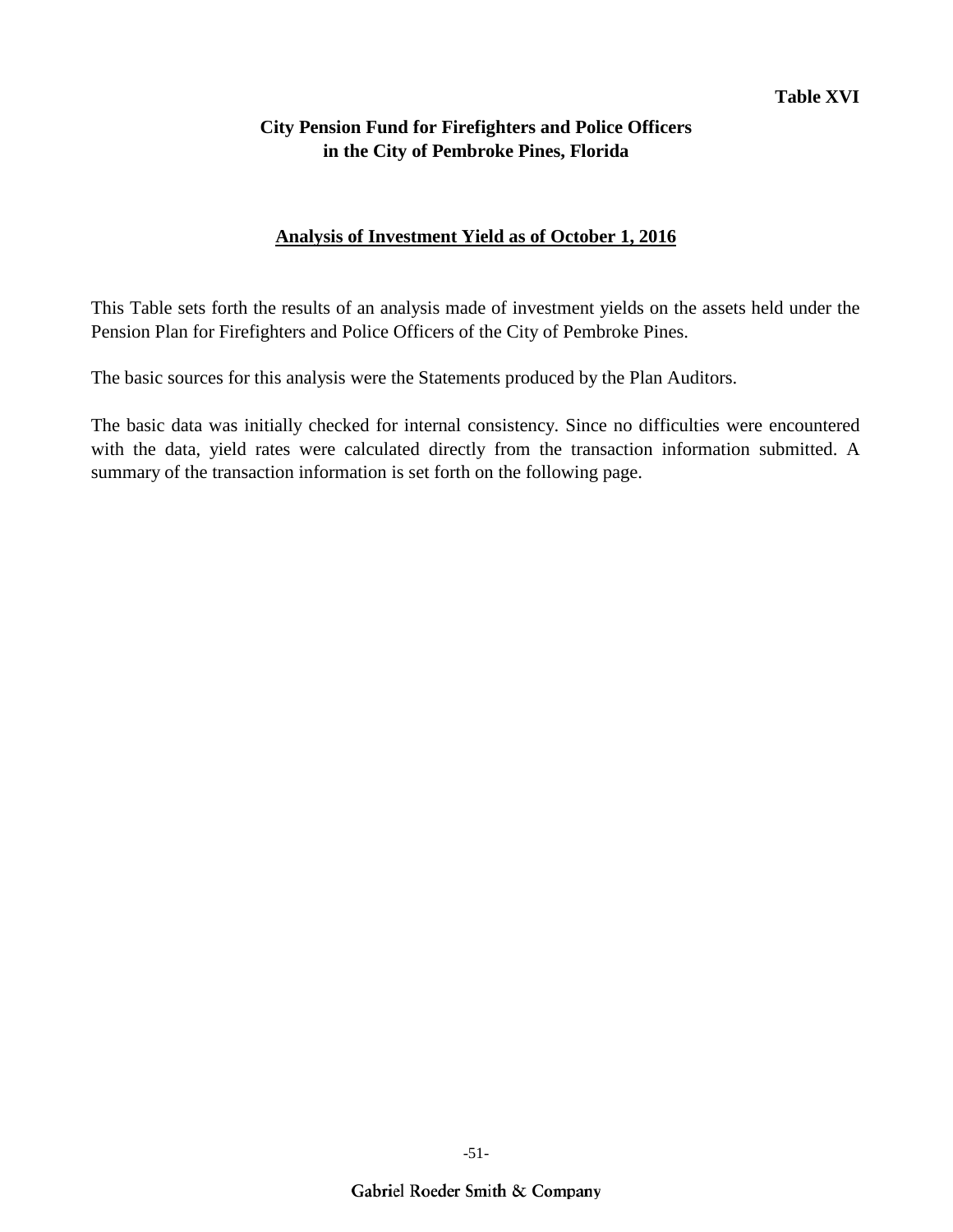#### **in the City of Pembroke Pines, Florida City Pension Fund for Firefighters and Police Officers**

#### **Summary of Transaction Information**

| Year<br>Ending | <b>Benefits</b><br>Paid | Administrative<br>Expenses | Employee<br>Contributions | City<br>Contributions | State<br>Contributions | Smoothed<br>Actuarial<br>Value <sup><math>2,3</math></sup> |
|----------------|-------------------------|----------------------------|---------------------------|-----------------------|------------------------|------------------------------------------------------------|
| 09/30/2016     | \$<br>29,062,537        | \$<br>627,306              | \$<br>2,819,814           | \$23,908,967          | \$<br>2,445,532        | \$<br>550, 554, 481                                        |
| 09/30/2015     | 27,070,511              | 597,262                    | 3,065,485                 | 23,719,361            | 2,470,921              | 513,213,837                                                |
| 09/30/2014     | 25,391,326              | 544,463                    | 2,983,425                 | 23,585,326            | 2,629,081              | 477,837,128                                                |
| 09/30/2013     | 21,666,150              | 415,911                    | 2,951,917                 | 22,754,765            | 2,458,939              | 437,914,935                                                |
| 09/30/2012     | 22,423,335              | 423,570                    | 2,945,195                 | 21,540,037            | 2,342,079              | 316,002,633                                                |
| 09/30/2011     | 20,419,430              | 447,082                    | 3,002,699                 | 21,020,757            | 2,269,110              | 294,227,027                                                |
| 09/30/2010     | 18,268,505              | 572,279                    | 3,012,468                 | 22,200,904            | 2,337,509              | 280,775,729                                                |
| 09/30/2009     | 16,256,428              | 461,151                    | 3,153,447                 | 19,505,427            | 2,429,576              | 261,948,320                                                |
| 09/30/2008     | 13,835,750              | 403,851                    | 3,333,603                 | 15,214,031            | 2,581,143              | 246,182,224                                                |
| 09/30/2007     | 12,327,080              | 394,778                    | 3,240,932                 | 11,812,342            | 2,442,108              | 229,650,770                                                |
| 09/30/2006     | 9,586,049               | 376,632                    | 3,474,437                 | 8,205,196             | 2,028,350              | 205, 102, 670                                              |
| 09/30/2005     | 7,956,368               | 346,802                    | 4,041,657                 | 6,461,387             | 1,861,332              | 186, 347, 282                                              |
| 09/30/2004     | 10,865,749              | 372,004                    | 3,123,907                 | 29,374,983            | 1,730,676              | 168,315,697                                                |
| 09/30/2003     | 11,167,454              | 740,669                    | 3,019,022                 | 40,192,188            | 1,426,440              | 134,868,154                                                |
| 09/30/2002     | 2,392,216               | 529,831                    | 2,683,777                 | 3,643,183             | 1,233,840              | 96,599,615                                                 |
| 09/30/2001     | 1,801,729               | 450,439                    | 2,563,794                 | 3,257,207             | 1,013,126              | 89,587,047                                                 |
| 09/30/2000     | 1,498,201               | 430,328                    | 2,113,222                 | 2,580,359             | 970,129                | 81,679,522                                                 |
| 09/30/1999     | 1,198,877               | 379,577                    | 1,971,856                 | 1,762,362             | 988,366                | 68,869,101                                                 |
| 09/30/1998     | 1,143,202               | 310,971                    | 1,790,908                 | 1,450,517             | 915,599                | 58,718,121                                                 |
| 09/30/1997     | 842,191                 | 286,905                    | 1,667,877                 | 1,608,478             | 858,522                | 50,565,572                                                 |
| 09/30/1996     | 694,974                 | 237,252                    | 1,563,652                 | 1,588,045             | 671,056                | 39,919,818                                                 |
| 09/30/1995     | 605,296                 | 208,915                    | 1,294,421                 | 1,934,238             | 540,655                | 33,180,866                                                 |

 $1$  Effective for year ending September 30, 2013, includes DROP distributions (previously included DROP benefit payments)

 $2$  Effective for year ending September 30, 2013, includes DROP account balances

<sup>3</sup> Market value prior to 2001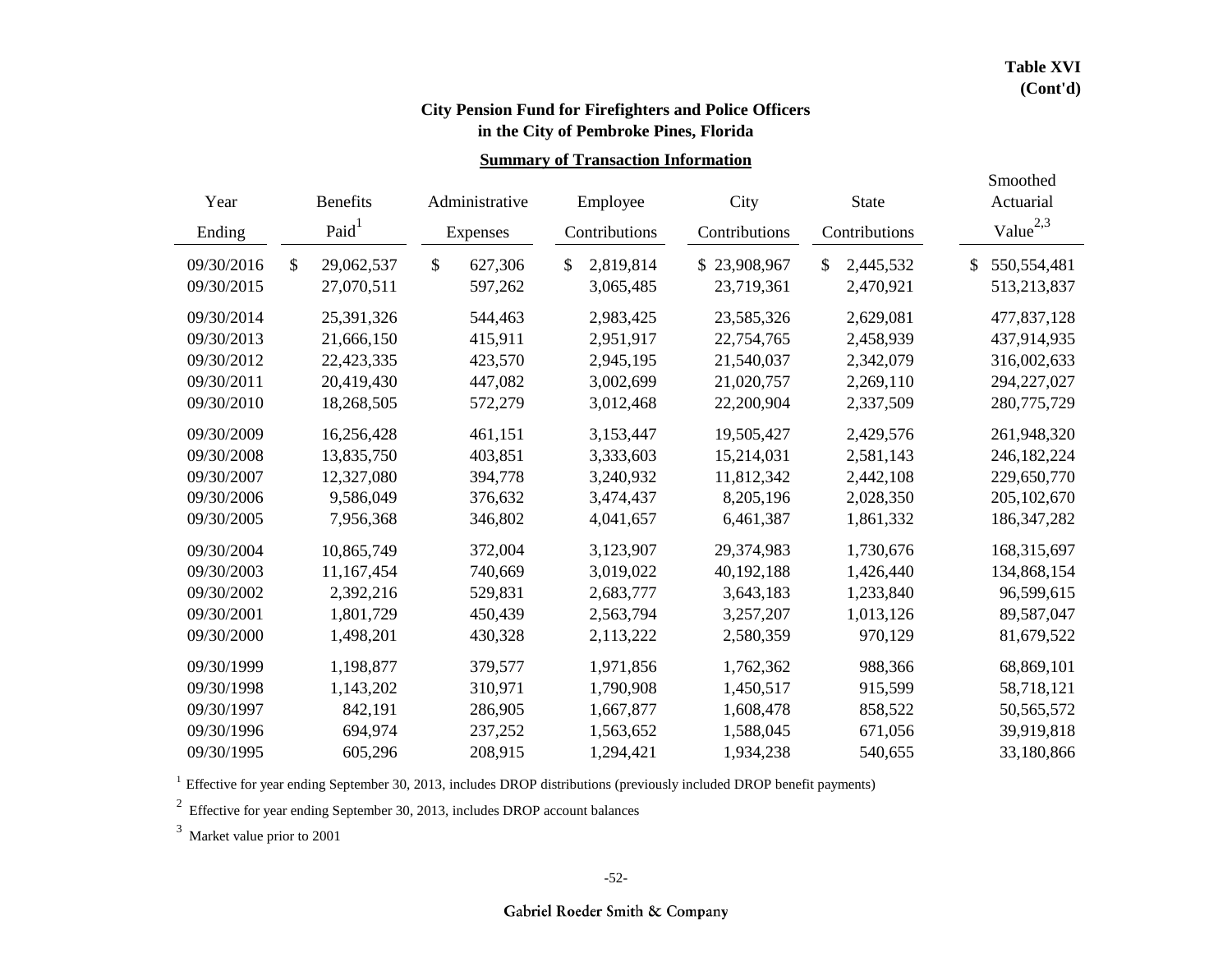#### **Recent Compensation, Termination and Investment Return Experience**

|                   | Compensation <sup>*</sup> |                     | Termination                    |                           | <b>Investment Return</b>     |                                  |  |  |
|-------------------|---------------------------|---------------------|--------------------------------|---------------------------|------------------------------|----------------------------------|--|--|
| Valuation<br>Date | % Increase<br>(Decrease)  | Assumed<br>Increase | Ratio of Actual<br>to Expected | Net Market<br>Value Yield | Net Actuarial<br>Value Yield | <b>Assumed Rate</b><br>of Return |  |  |
| 10/01/2016        | 3.5%                      | 3.6%                | 1.5                            | 8.92%                     | 7.38%                        | 7.95%                            |  |  |
| 10/01/2015        | 3.1%                      | 4.5%                | 2.2                            | 2.0%                      | 7.1%                         | 8.0%                             |  |  |
| 10/01/2014        | 1.2%                      | 4.5%                | $0.8\,$                        | 10.1%                     | 8.3%                         | 8.0%                             |  |  |
| 10/01/2013        | 4.0%                      | 4.6%                | 1.0                            | 14.2%                     | 7.9%                         | 8.0%                             |  |  |
| 10/01/2012        | 3.8%                      | 4.6%                | 1.1                            | 19.0%                     | 6.4%                         | 8.0%                             |  |  |
| 10/01/2011        | 1.6%                      | 5.5%                | 0.2                            | $(0.2\%)$                 | 3.8%                         | 8.0%                             |  |  |
| 10/01/2010        | 3.6%                      | 5.7%                | 0.2                            | 8.1%                      | 4.5%                         | 8.0%                             |  |  |
| 10/01/2009        | 4.6%                      | 6.2%                | 1.0                            | $(1.0\%)$                 | 3.6%                         | 8.0%                             |  |  |
| 10/01/2008        | 8.1%                      | 6.3%                | 1.2                            | $(13.7\%)$                | 4.4%                         | 8.0%                             |  |  |
| 10/01/2007        | 5.3%                      | 6.4%                | 0.7                            | 14.8%                     | 9.2%                         | 8.0%                             |  |  |
| Last 3 Years      | 2.6%                      | 4.2%                | 1.4                            | 6.9%                      | 7.6%                         | 8.0%                             |  |  |
| Last 5 Years      | 3.1%                      | 4.4%                | 1.2                            | 10.7%                     | 7.4%                         | 8.0%                             |  |  |
| Last 10 Years     | 3.9%                      | 5.2%                | $0.8\,$                        | 5.8%                      | 6.2%                         | 8.0%                             |  |  |

\* Excludes DROP payroll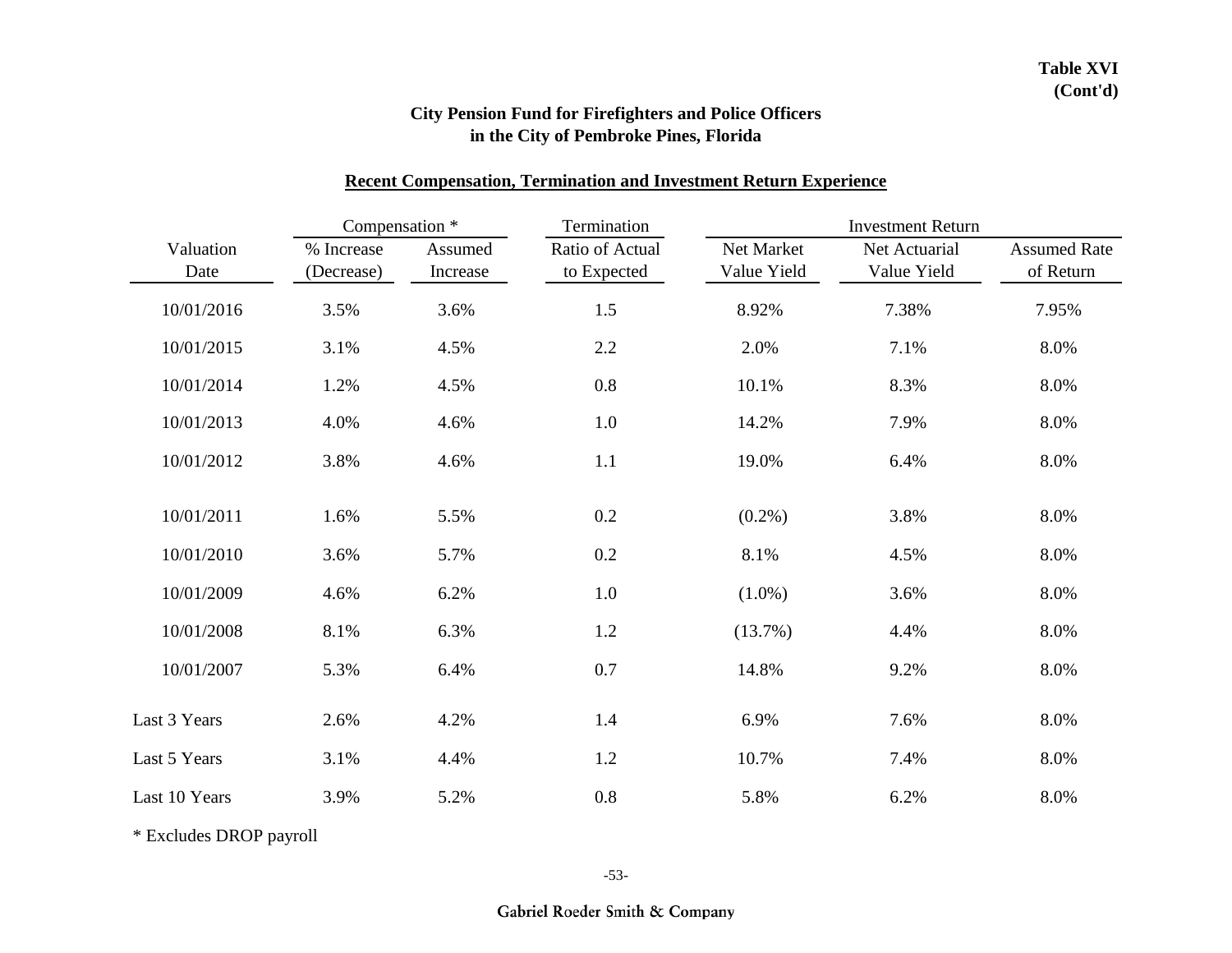# **Employer Contribution Information**

|            |              | Minimum            |               |                    |                     |                        |              |  |
|------------|--------------|--------------------|---------------|--------------------|---------------------|------------------------|--------------|--|
|            | Contribution | Required           |               | <b>Actual City</b> | <b>Actual State</b> | <b>Actual Employer</b> |              |  |
| Valuation  | Fiscal       | Employer           |               | Contributions      | Contributions       | Contributions          |              |  |
| Date       | Year End     | Contributions      |               | Made               | Made                | Made                   |              |  |
| 10/01/2016 | 09/30/2018   | \$<br>29,196,005   |               | N/A                | N/A                 |                        | N/A          |  |
| 10/01/2015 | 09/30/2017   | \$<br>27,355,807   |               | N/A                | N/A                 |                        | N/A          |  |
| 10/01/2014 | 09/30/2016   | \$<br>26,354,499   | \$            | 23,908,967         | \$<br>2,445,532     | \$                     | 26,354,499   |  |
| 10/01/2013 | 09/30/2015   | \$<br>26,190,282   | \$            | 23,719,361         | \$<br>2,470,921     | \$                     | 26,190,282   |  |
| 10/01/2012 | 09/30/2014   | \$<br>26,214,407   | \$            | 23,585,326         | \$<br>2,629,081     | \$                     | 26,214,407   |  |
| 10/01/2011 | 09/30/2013   | \$<br>25, 213, 704 | \$            | 22,754,765         | \$<br>2,458,939     | \$                     | 25, 213, 704 |  |
| 10/01/2010 | 09/30/2012   | \$<br>23,882,116   | \$            | 21,540,037         | \$<br>2,342,079     | \$                     | 23,882,116   |  |
| 10/01/2010 | 09/30/2011   | \$<br>23,289,867   | \$            | 21,020,757         | \$<br>2,269,110     | \$                     | 23,289,867   |  |
| 10/01/2009 | 09/30/2010   | \$<br>24,538,413   | \$            | 22,200,904         | \$<br>2,337,509     | \$                     | 24,538,413   |  |
| 10/01/2008 | 09/30/2009   | \$<br>21,935,003   | \$            | 19,505,427         | \$<br>2,429,576     | \$                     | 21,935,003   |  |
| 10/01/2007 | 09/30/2008   | \$<br>17,795,174   | \$            | 15,214,031         | \$<br>2,581,143     | \$                     | 17,795,174   |  |
| 10/01/2006 | 09/30/2007   | \$<br>14,254,450   | \$            | 11,812,342         | \$<br>2,442,108     | \$                     | 14,254,450   |  |
| 10/01/2005 | 09/30/2006   | \$<br>10,233,546   | \$            | 8,205,196          | \$<br>2,028,350     | \$                     | 10,233,546   |  |
| 10/01/2004 | 09/30/2005   | \$<br>8,322,719    | $\mathcal{S}$ | 6,461,387          | \$<br>1,861,332     | $\mathcal{S}$          | 8,322,719    |  |
|            |              |                    |               |                    |                     |                        |              |  |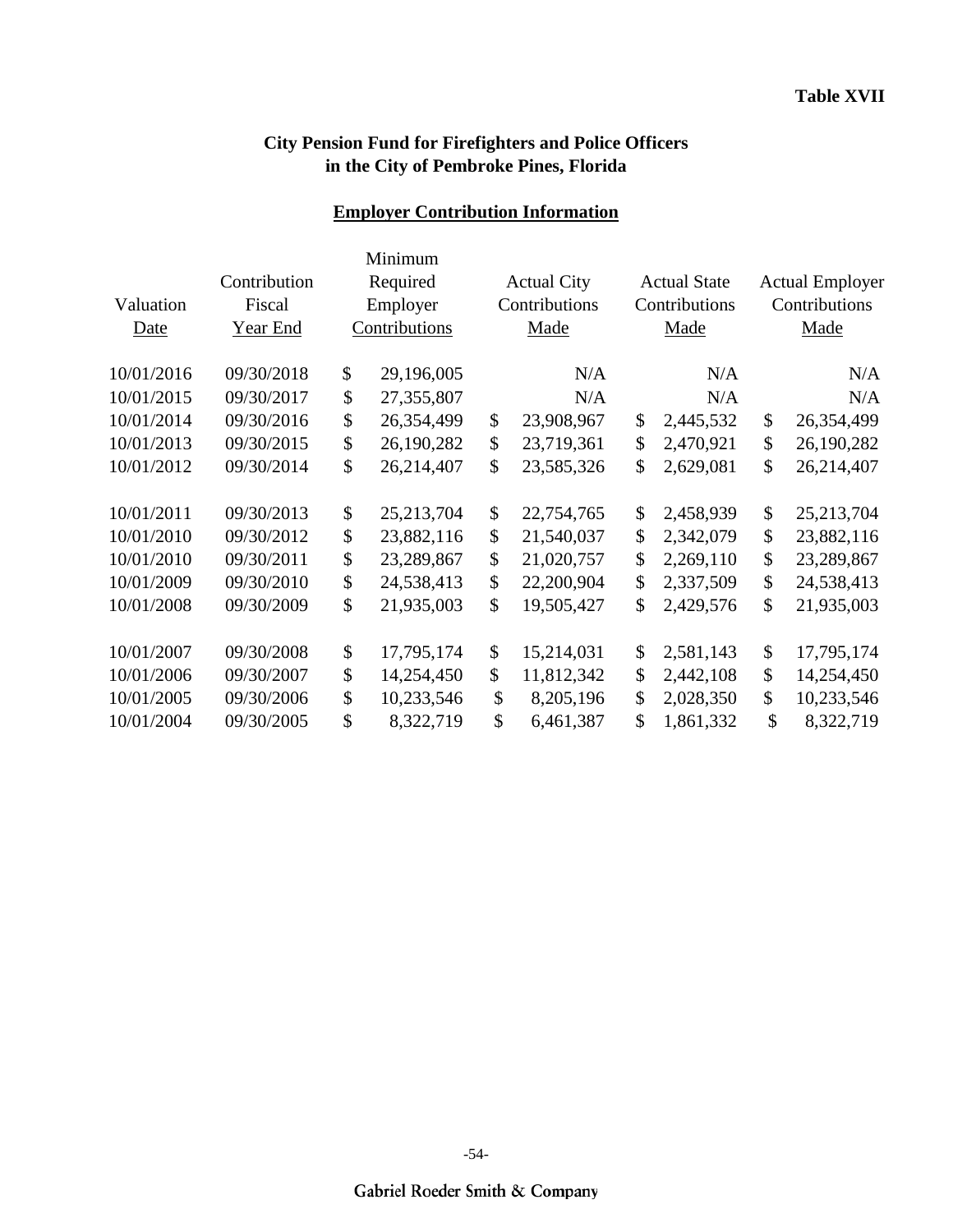# **Actuarial Valuation as of October 1, 2016**

#### **State Required Exhibit - Firefighters**

|                                                       |               | 10/01/2015     | <b>Prior</b><br><b>Assumptions</b><br>10/01/2016 | <b>Current</b><br><b>Assumptions</b><br>10/01/2016 |                |
|-------------------------------------------------------|---------------|----------------|--------------------------------------------------|----------------------------------------------------|----------------|
| A. Participant Data                                   |               |                |                                                  |                                                    |                |
| 1. Active participants                                |               | 167            | 162                                              |                                                    | 162            |
| 2. Retired participants and beneficiaries             |               |                |                                                  |                                                    |                |
| receiving benefits (including DROPs)                  |               | 151            | 163                                              |                                                    | 163            |
| 3. Disabled participants receiving benefits           |               | $8\,$          | 8                                                |                                                    | 8              |
| 4. Terminated vested participants                     |               | $\overline{c}$ | 4                                                |                                                    | $\overline{4}$ |
| 5. Annual payroll of active participants              |               |                |                                                  |                                                    |                |
| excluding DROPs                                       | \$            | 12,789,379     | \$<br>12,228,752                                 | \$                                                 | 12,228,752     |
| 6. Annual payroll of active participants              |               |                |                                                  |                                                    |                |
| including DROPs                                       | \$            | 15,281,992     | \$<br>16,828,269                                 | \$                                                 | 16,828,269     |
| 7. Annual benefits payable to those currently         |               |                |                                                  |                                                    |                |
| receiving benefits (including DROPs)                  | \$            | 13,754,430     | \$<br>15,253,076                                 | \$                                                 | 15,253,076     |
| <b>B.</b> Liabilities                                 |               |                |                                                  |                                                    |                |
| 1. Actuarial present value of future expected         |               |                |                                                  |                                                    |                |
| benefit payments for active members                   |               |                |                                                  |                                                    |                |
| a. Retirement benefits                                | \$            | 110,702,590    | \$<br>101,375,301                                | \$                                                 | 103,651,028    |
| b. Vesting benefits                                   |               | 610,642        | 597,302                                          |                                                    | 594,968        |
| c. Death benefits                                     |               | 1,275,524      | 1,267,126                                        |                                                    | 556,778        |
| d. Disability benefits                                |               | 2,995,308      | 3,000,837                                        |                                                    | 3,047,749      |
| e. Total                                              | \$            | 115,584,064    | \$<br>106,240,566                                | $\mathbb{S}$                                       | 107,850,523    |
| 2. Actuarial present value of future expected benefit |               |                |                                                  |                                                    |                |
| payments for terminated vested members                | \$            | 195,026        | \$<br>1,032,967                                  | \$                                                 | 1,039,287      |
| 3. Actuarial present value of future expected benefit |               |                |                                                  |                                                    |                |
| payments for members currently receiving benefits     |               |                |                                                  |                                                    |                |
| a. Service retired (includes DROPs)                   | \$            | 258,411,439    | \$<br>283,057,694                                | \$                                                 | 285, 204, 811  |
| b. Disability retired                                 |               | 5,935,011      | 6,034,897                                        |                                                    | 6,020,801      |
| c. Beneficiaries                                      |               | 3,839,399      | 5,748,928                                        |                                                    | 5,674,446      |
| d. Miscellaneous (Refunds in Process)                 |               | 86,263         | 6,680                                            |                                                    | 6,680          |
| e. Total                                              | $\mathcal{S}$ | 268, 272, 112  | \$<br>294,848,199                                | \$                                                 | 296,906,738    |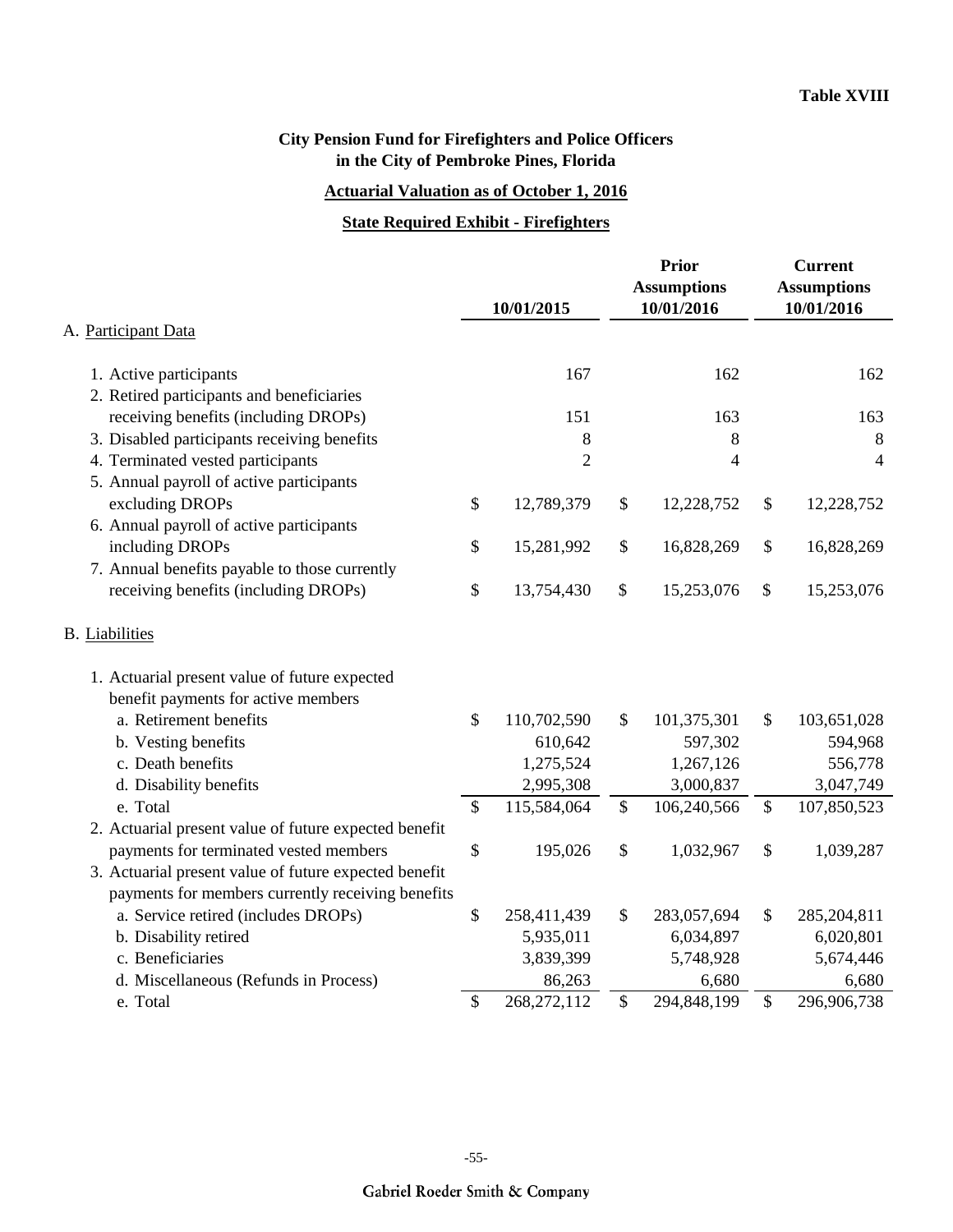# **City Pension Fund for Firefighters and Police Officers in the City of Pembroke Pines, Florida**

# **Actuarial Valuation as of October 1, 2016**

#### **State Required Exhibit - Firefighters**

|                                                                             | 10/01/2015          |               | Prior<br><b>Assumptions</b><br>10/01/2016 | <b>Current</b><br><b>Assumptions</b><br>10/01/2016 |             |  |
|-----------------------------------------------------------------------------|---------------------|---------------|-------------------------------------------|----------------------------------------------------|-------------|--|
| 4. Total actuarial present value of future<br>expected benefit payments     | \$<br>384,051,202   | \$            | 402,121,732                               | \$                                                 | 405,796,548 |  |
| 5. Actuarial accrued liabilities (EAN)                                      | \$<br>355,440,608   | \$            | 374,365,611                               | \$                                                 | 377,403,794 |  |
| C. Statement of Accumulated Plan Benefits                                   |                     |               |                                           |                                                    |             |  |
| 1. Actuarial present value of accumulated vested<br>benefits                |                     |               |                                           |                                                    |             |  |
| a. Participants currently receiving benefits                                | \$<br>268,185,849   | $\mathcal{S}$ | 294,841,519                               | \$                                                 | 296,900,058 |  |
| b. Other participants                                                       | 69,171,441          |               | 65,298,239                                |                                                    | 65,969,634  |  |
| c. Total                                                                    | \$<br>337, 357, 290 | \$            | 360,139,758                               | \$                                                 | 362,869,692 |  |
| 2. Actuarial present value of accumulated non-                              |                     |               |                                           |                                                    |             |  |
| vested plan benefits                                                        | 4,814,578           |               | 2,602,518                                 |                                                    | 2,565,599   |  |
| 3. Total actuarial present value of accumulated<br>plan benefits            | \$<br>342,171,868   | \$            | 362,742,276                               | \$                                                 | 365,435,291 |  |
| D. Disclosure of Following Items:                                           |                     |               |                                           |                                                    |             |  |
| 1. Actuarial present value of future salaries                               |                     |               |                                           |                                                    |             |  |
| - attained age                                                              | \$<br>84,350,835    | \$            | 84,701,134                                | \$                                                 | 85,477,871  |  |
| 2. Actuarial present value of future employee                               |                     |               |                                           |                                                    |             |  |
| contributions - attained age                                                | \$<br>8,531,331     | \$            | 8,238,040                                 | \$                                                 | 8,314,105   |  |
| 3. Actuarial present value of future contributions                          |                     |               |                                           |                                                    |             |  |
| from other sources                                                          | N/A                 |               | N/A                                       |                                                    | N/A         |  |
| 4. Amount of active members' accumulated                                    |                     |               |                                           |                                                    |             |  |
| contributions                                                               | \$<br>15,639,916    | $\mathcal{S}$ | 14,732,708                                | $\boldsymbol{\mathsf{S}}$                          | 14,732,708  |  |
| 5. Actuarial present value of future salaries and                           |                     |               |                                           |                                                    |             |  |
| future benefits at entry age                                                | N/A                 |               | N/A                                       |                                                    | N/A         |  |
| 6. Actuarial present value of future employee<br>contributions at entry age | N/A                 |               | N/A                                       |                                                    | N/A         |  |
|                                                                             |                     |               |                                           |                                                    |             |  |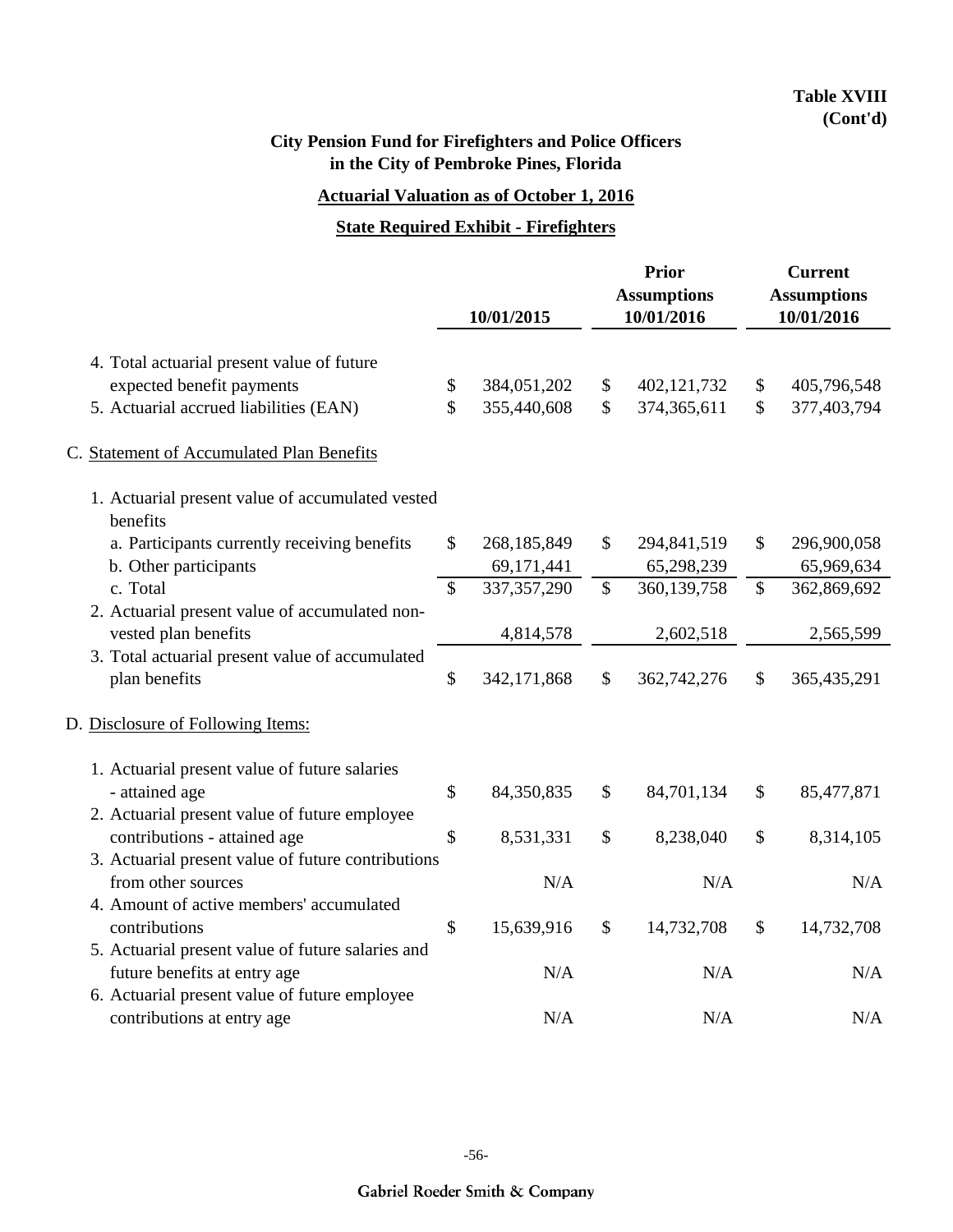#### **Actuarial Valuation as of October 1, 2016**

#### **State Required Exhibit - Police Officers**

|                                                       | 10/01/2015        | <b>Prior</b><br><b>Assumptions</b><br>10/01/2016 | <b>Current</b><br><b>Assumptions</b><br>10/01/2016 |             |
|-------------------------------------------------------|-------------------|--------------------------------------------------|----------------------------------------------------|-------------|
| A. Participant Data                                   |                   |                                                  |                                                    |             |
| 1. Active participants                                | 178               | 179                                              |                                                    | 179         |
| 2. Retired participants and beneficiaries             |                   |                                                  |                                                    |             |
| receiving benefits (including DROPs)                  | 162               | 173                                              |                                                    | 173         |
| 3. Disabled participants receiving benefits           | 11                | 11                                               |                                                    | 11          |
| 4. Terminated vested participants                     | 3                 | 3                                                |                                                    | 3           |
| 5. Annual payroll of active participants              |                   |                                                  |                                                    |             |
| excluding DROPs                                       | \$<br>13,886,295  | \$<br>13,895,211                                 | \$                                                 | 13,895,211  |
| 6. Annual payroll of active participants              |                   |                                                  |                                                    |             |
| including DROPs                                       | \$<br>16,138,920  | \$<br>17,091,322                                 | \$                                                 | 17,091,322  |
| 7. Annual benefits payable to those currently         |                   |                                                  |                                                    |             |
| receiving benefits (including DROPs)                  | \$<br>14,379,132  | \$<br>15,720,679                                 | \$                                                 | 15,720,679  |
| <b>B.</b> Liabilities                                 |                   |                                                  |                                                    |             |
| 1. Actuarial present value of future expected         |                   |                                                  |                                                    |             |
| benefit payments for active members                   |                   |                                                  |                                                    |             |
| a. Retirement benefits                                | \$<br>115,003,339 | \$<br>111,709,315                                | \$                                                 | 113,843,475 |
| b. Vesting benefits                                   | 703,599           | 698,021                                          |                                                    | 697,124     |
| c. Death benefits                                     | 1,312,591         | 1,327,540                                        |                                                    | 635,187     |
| d. Disability benefits                                | 3,516,842         | 3,645,154                                        |                                                    | 3,702,187   |
| e. Total                                              | \$<br>120,536,371 | \$<br>117,380,030                                | \$                                                 | 118,877,973 |
| 2. Actuarial present value of future expected benefit |                   |                                                  |                                                    |             |
| payments for terminated vested members                | \$<br>619,038     | \$<br>669,309                                    | \$                                                 | 673,298     |
| 3. Actuarial present value of future expected benefit |                   |                                                  |                                                    |             |
| payments for members currently receiving benefits     |                   |                                                  |                                                    |             |
| a. Service retired (includes DROPs)                   | \$<br>258,993,406 | \$<br>281,318,685                                | \$                                                 | 283,183,052 |
| b. Disability retired                                 | 7,724,111         | 7,817,140                                        |                                                    | 7,838,559   |
| c. Beneficiaries                                      | 1,310,685         | 1,396,227                                        |                                                    | 1,378,892   |
| d. Miscellaneous (Refunds in Process)                 | 48,866            | 6,594                                            |                                                    | 6,594       |
| e. Total                                              | \$<br>268,077,068 | \$<br>290,538,646                                | \$                                                 | 292,407,097 |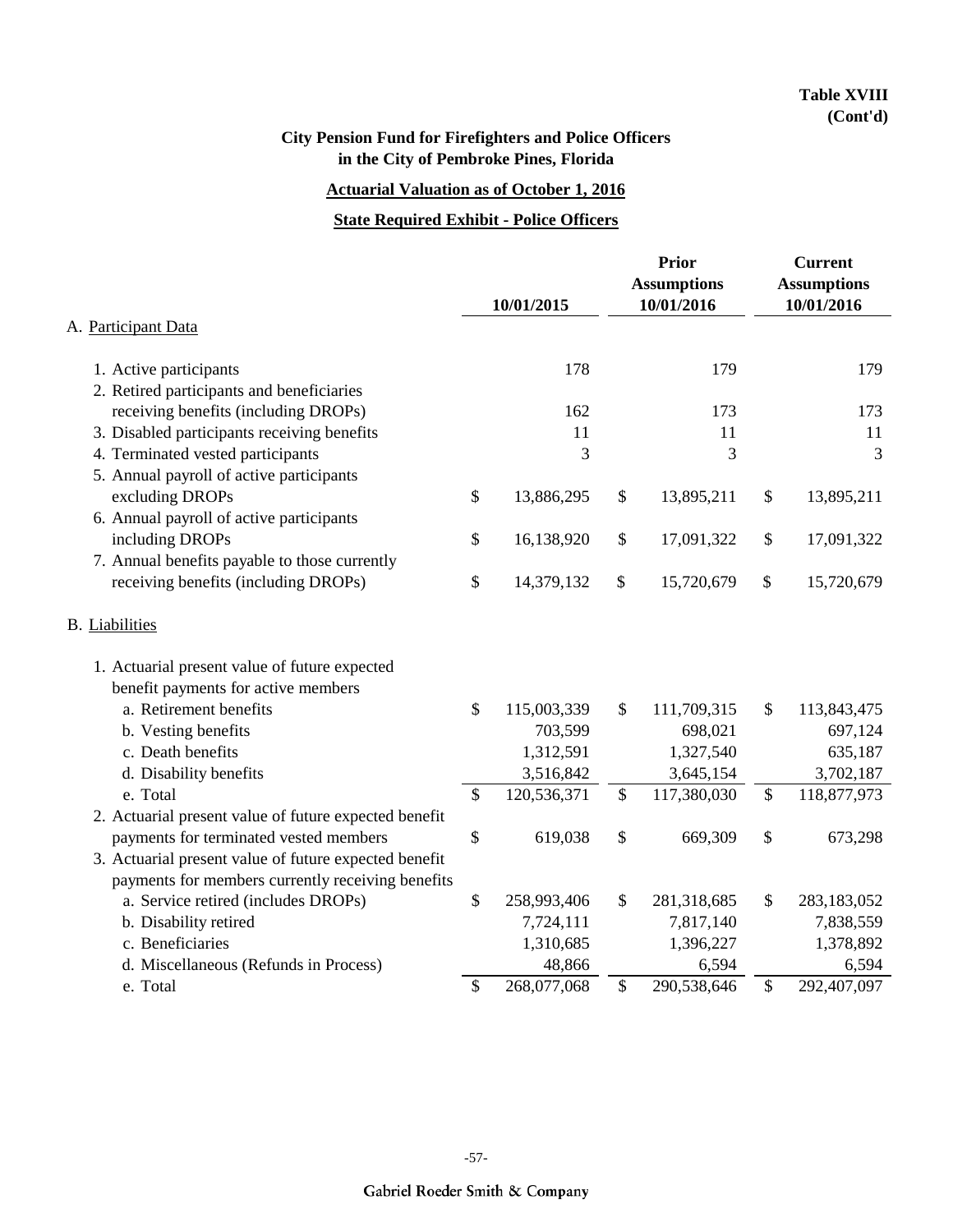# **City Pension Fund for Firefighters and Police Officers in the City of Pembroke Pines, Florida**

# **Actuarial Valuation as of October 1, 2016**

#### **State Required Exhibit - Police Officers**

|                                                                                   |               | 10/01/2015  |               | Prior<br><b>Assumptions</b><br>10/01/2016 |               | <b>Current</b><br><b>Assumptions</b><br>10/01/2016 |
|-----------------------------------------------------------------------------------|---------------|-------------|---------------|-------------------------------------------|---------------|----------------------------------------------------|
| 4. Total actuarial present value of future<br>expected benefit payments           | \$            | 389,232,477 | \$            | 408,587,985                               | \$            | 411,958,368                                        |
| 5. Actuarial accrued liabilities (EAN)                                            | \$            | 358,812,369 | \$            | 378,508,746                               | \$            | 381,261,472                                        |
| C. Statement of Accumulated Plan Benefits                                         |               |             |               |                                           |               |                                                    |
| 1. Actuarial present value of accumulated vested<br>benefits                      |               |             |               |                                           |               |                                                    |
| a. Participants currently receiving benefits                                      | $\mathcal{S}$ | 268,028,202 | $\mathcal{S}$ | 290,532,052                               | \$            | 292,400,503                                        |
| b. Other participants                                                             |               | 74,000,515  |               | 72,851,641                                |               | 73,482,649                                         |
| c. Total                                                                          | \$            | 342,028,717 | \$            | 363,383,693                               | \$            | 365,883,152                                        |
| 2. Actuarial present value of accumulated non-<br>vested plan benefits            |               | 5,205,641   |               | 5,153,656                                 |               | 5,102,161                                          |
| 3. Total actuarial present value of accumulated<br>plan benefits                  | \$            | 347,234,358 | $\mathcal{S}$ | 368,537,349                               | \$            | 370,985,313                                        |
| D. Disclosure of Following Items:                                                 |               |             |               |                                           |               |                                                    |
| 1. Actuarial present value of future salaries                                     |               |             |               |                                           |               |                                                    |
| - attained age                                                                    | \$            | 94,229,153  | \$            | 96,718,518                                | \$            | 97,607,600                                         |
| 2. Actuarial present value of future employee                                     |               |             |               |                                           |               |                                                    |
| contributions - attained age                                                      | \$            | 8,952,061   | \$            | 8,881,552                                 | \$            | 8,960,622                                          |
| 3. Actuarial present value of future contributions                                |               |             |               |                                           |               |                                                    |
| from other sources                                                                |               | N/A         |               | N/A                                       |               | N/A                                                |
| 4. Amount of active members' accumulated                                          |               |             |               |                                           |               |                                                    |
| contributions                                                                     | \$            | 16,314,703  | $\mathbb{S}$  | 15,844,348                                | $\mathcal{S}$ | 15,844,348                                         |
| 5. Actuarial present value of future salaries and<br>future benefits at entry age |               | N/A         |               | N/A                                       |               | N/A                                                |
| 6. Actuarial present value of future employee                                     |               |             |               |                                           |               |                                                    |
| contributions at entry age                                                        |               | N/A         |               | N/A                                       |               | N/A                                                |
|                                                                                   |               |             |               |                                           |               |                                                    |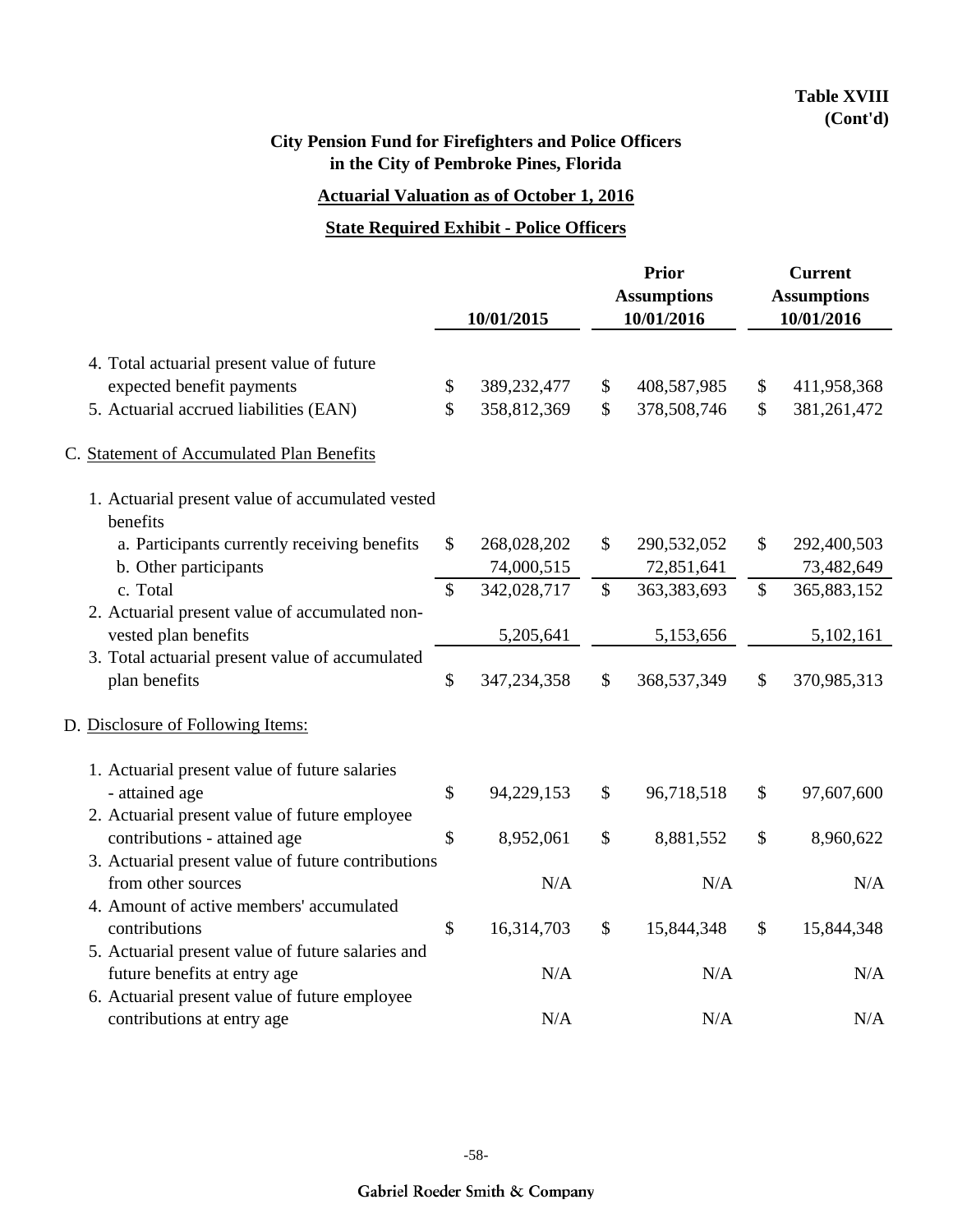## **Actuarial Valuation as of October 1, 2016**

#### **State Required Exhibit - All Members**

| A. Participant Data                                                 | 10/01/2015 |             |    | <b>Prior</b><br><b>Assumptions</b><br>10/01/2016 | <b>Current</b><br><b>Assumptions</b><br>10/01/2016 |             |
|---------------------------------------------------------------------|------------|-------------|----|--------------------------------------------------|----------------------------------------------------|-------------|
|                                                                     |            |             |    |                                                  |                                                    |             |
| 1. Active participants<br>2. Retired participants and beneficiaries |            | 345         |    | 341                                              |                                                    | 341         |
| receiving benefits (including DROPs)                                |            | 313         |    | 336                                              |                                                    | 336         |
| 3. Disabled participants receiving benefits                         |            | 19          |    | 19                                               |                                                    | 19          |
| 4. Terminated vested participants                                   |            | 5           |    | 7                                                |                                                    | 7           |
| 5. Annual payroll of active participants                            |            |             |    |                                                  |                                                    |             |
| excluding DROPs                                                     | \$         | 26,675,674  | \$ | 26,123,963                                       | \$                                                 | 26,123,963  |
| 6. Annual payroll of active participants                            |            |             |    |                                                  |                                                    |             |
| including DROPs                                                     | \$         | 31,420,912  | \$ | 33,919,591                                       | \$                                                 | 33,919,591  |
| 7. Annual benefits payable to those currently                       |            |             |    |                                                  |                                                    |             |
| receiving benefits (including DROPs)                                | \$         | 28,133,562  | \$ | 30,973,755                                       | \$                                                 | 30,973,755  |
| B. Value of Assets (Net)                                            |            |             |    |                                                  |                                                    |             |
| 1. Smoothed Actuarial Value                                         | \$         | 513,213,837 | \$ | 550, 554, 481                                    | \$                                                 | 550,554,481 |
| 2. Market Value                                                     | \$         | 495,206,739 | \$ | 538,859,146                                      | \$                                                 | 538,859,146 |
| C. Liabilities                                                      |            |             |    |                                                  |                                                    |             |
| 1. Actuarial present value of future expected                       |            |             |    |                                                  |                                                    |             |
| benefit payments for active members                                 |            |             |    |                                                  |                                                    |             |
| a. Retirement benefits                                              | \$         | 225,705,929 | \$ | 213,084,616                                      | \$                                                 | 217,494,503 |
| b. Vesting benefits                                                 |            | 1,314,241   |    | 1,295,323                                        |                                                    | 1,292,092   |
| c. Death benefits                                                   |            | 2,588,115   |    | 2,594,666                                        |                                                    | 1,191,965   |
| d. Disability benefits                                              |            | 6,512,150   |    | 6,645,991                                        |                                                    | 6,749,936   |
| e. Total                                                            | \$         | 236,120,435 | \$ | 223,620,596                                      | \$                                                 | 226,728,496 |
| 2. Actuarial present value of future expected benefit               |            |             |    |                                                  |                                                    |             |
| payments for terminated vested members                              | \$         | 814,064     | \$ | 1,702,276                                        | \$                                                 | 1,712,585   |
| 3. Actuarial present value of future expected benefit               |            |             |    |                                                  |                                                    |             |
| payments for members currently receiving benefits                   |            |             |    |                                                  |                                                    |             |
| a. Service retired (includes DROPs)                                 | \$         | 517,404,845 | \$ | 564,376,379                                      | \$                                                 | 568,387,863 |
| b. Disability retired                                               |            | 13,659,122  |    | 13,852,037                                       |                                                    | 13,859,360  |
| c. Beneficiaries                                                    |            | 5,150,084   |    | 7,145,155                                        |                                                    | 7,053,338   |
| d. Miscellaneous (Refunds in Process)                               |            | 135,129     |    | 13,274                                           |                                                    | 13,274      |
| e. Total                                                            | \$         | 536,349,180 | \$ | 585,386,845                                      | \$                                                 | 589,313,835 |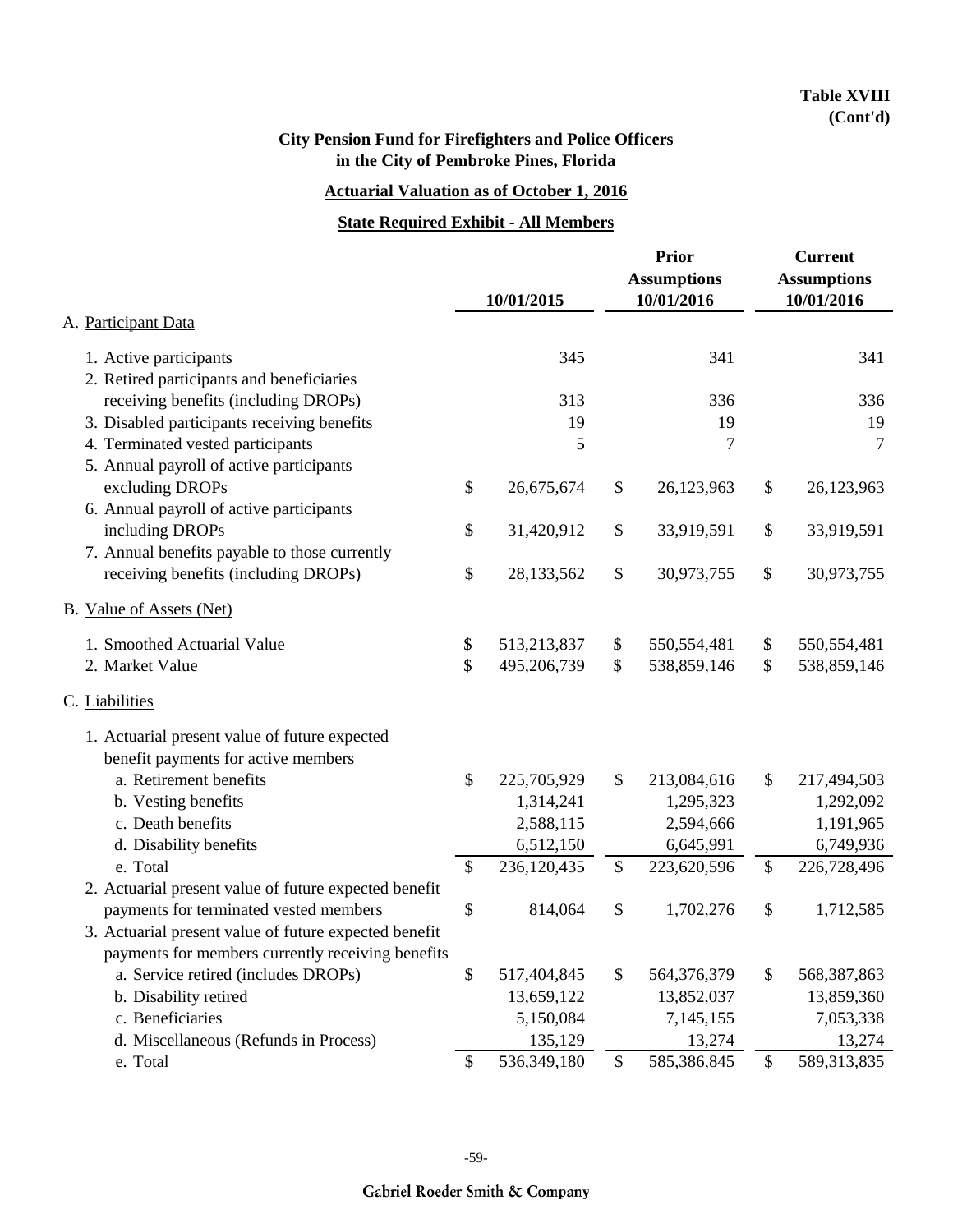#### **Actuarial Valuation as of October 1, 2016**

#### **State Required Exhibit - All Members**

|                                                                                                                                                              |                | 10/01/2015                                | <b>Prior</b><br><b>Assumptions</b><br>10/01/2016 |                                           |                               | <b>Current</b><br><b>Assumptions</b><br>10/01/2016 |  |  |
|--------------------------------------------------------------------------------------------------------------------------------------------------------------|----------------|-------------------------------------------|--------------------------------------------------|-------------------------------------------|-------------------------------|----------------------------------------------------|--|--|
| C. Liabilities (cont'd)                                                                                                                                      |                |                                           |                                                  |                                           |                               |                                                    |  |  |
| 4. Total actuarial present value of future<br>expected benefit payments<br>5. Actuarial accrued liabilities (EAN)<br>6. Unfunded actuarial liabilities (EAN) | \$<br>\$<br>\$ | 773,283,679<br>714,252,977<br>201,039,140 | \$<br>\$<br>\$                                   | 810,709,717<br>752,874,357<br>202,319,876 | \$<br>\$<br>\$                | 817,754,916<br>758,665,266<br>208,110,785          |  |  |
| D. Statement of Accumulated Plan Benefits<br>1. Actuarial present value of accumulated vested<br>benefits                                                    |                |                                           |                                                  |                                           |                               |                                                    |  |  |
| a. Participants currently receiving benefits                                                                                                                 | \$             | 536,214,051                               | \$                                               | 585, 373, 571                             | \$                            | 589,300,561                                        |  |  |
| b. Other participants<br>c. Total                                                                                                                            | \$             | 143,171,956<br>679,386,007                | \$                                               | 138,149,880<br>723,523,451                | \$                            | 139,452,283<br>728,752,844                         |  |  |
| 2. Actuarial present value of accumulated non-<br>vested plan benefits                                                                                       |                | 10,020,219                                |                                                  | 7,756,174                                 |                               | 7,667,760                                          |  |  |
| 3. Total actuarial present value of accumulated<br>plan benefits                                                                                             | \$             | 689,406,226                               | \$                                               | 731,279,625                               | \$                            | 736,420,604                                        |  |  |
| E. Pension Cost<br>1. Total normal cost<br>2. Payment required to amortize unfunded liability<br>3. Interest adjustment                                      | \$             | 10,057,117<br>18,330,028<br>1,368,103     | \$                                               | 9,677,295<br>20,054,485<br>1,433,789      | \$                            | 9,801,798<br>20,465,889<br>1,450,730               |  |  |
| 4. Total required contribution                                                                                                                               | \$             | 29,755,248                                | \$                                               | 31,165,569                                | $\mathbb{S}$                  | 31,718,417                                         |  |  |
| a. Item 4 as a percentage of base payroll<br>5.                                                                                                              |                | 111.5%                                    |                                                  | 119.3%                                    |                               | 121.4%                                             |  |  |
| b. Item 4 as a percentage of total payroll $2$                                                                                                               |                | 94.7%                                     |                                                  | 91.9%                                     |                               | 93.5%                                              |  |  |
| 6. Estimated employee contributions                                                                                                                          | \$             | 2,655,260                                 | $\mathcal{S}$                                    | 2,522,412                                 | $\mathbf{5}$<br>$\mathcal{S}$ | 2,522,412                                          |  |  |
| a. Item 6 as a percentage of base payroll <sup>1</sup><br>7.                                                                                                 |                | 9.9%                                      |                                                  | 9.7%                                      |                               | 9.7%                                               |  |  |
| b. Item 6 as a percentage of total payroll $2$                                                                                                               |                | 8.4%                                      | $\overline{4}$                                   | 7.4%                                      | 6                             | $\ddot{\theta}$<br>7.4%                            |  |  |
| 8. Estimated State contributions                                                                                                                             | \$             | 2,470,921                                 | \$                                               | 2,445,532                                 | \$                            | 2,445,532                                          |  |  |
| a. Item 8 as a percentage of base payroll $\frac{1}{1}$<br>9.                                                                                                |                | 9.2%                                      |                                                  | 9.4%                                      | 6                             | 9.4%                                               |  |  |
| b. Item 8 as a percentage of total payroll $2$                                                                                                               |                | 7.8%                                      | $\overline{4}$                                   | 7.2%                                      | 6                             | 7.2%                                               |  |  |
| 10. Net amount payable by City                                                                                                                               | \$             | 24,884,886                                | \$                                               | 26,197,625                                | \$                            | 26,750,473                                         |  |  |
| a. Item 10 as a percentage of base payroll $\frac{1}{1}$<br>11.                                                                                              |                | 92.5%                                     |                                                  | 100.3%                                    | 6                             | 102.4%                                             |  |  |
| b. Item 10 as a percentage of total payroll $2$                                                                                                              |                | 78.5%                                     |                                                  | 77.2%                                     |                               | 78.9%                                              |  |  |

 $1$  Excludes DROP payroll  $2$ 

 $<sup>2</sup>$  Includes DROP payroll</sup>

<sup>3</sup> Percent of pay applied to expected 2016-2017 base payroll excluding DROP payroll (\$26,915,755)

4 Percent of expected 2016-2017 covered payroll (\$26,915,755 / \$31,703,700)

5 Percent of pay applied to expected 2017-2018 base payroll excluding DROP payroll (\$26,123,963)

<sup>6</sup> Percent of expected 2017-2018 covered payroll (\$26,123,963 / \$33,919,591)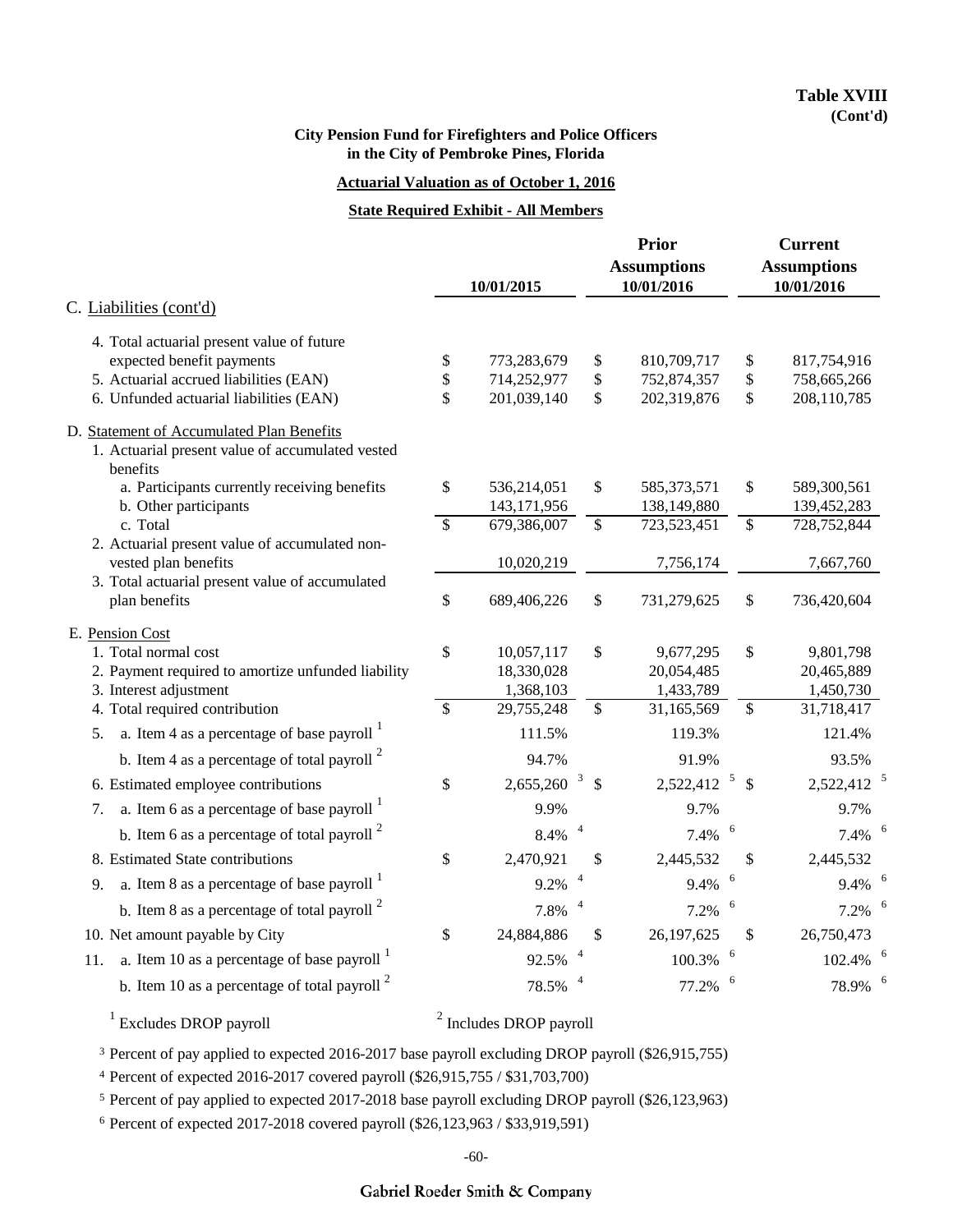#### **Actuarial Valuation as of October 1, 2016**

#### **State Required Exhibit - All Members**

|                                                                                         |                           |              | Prior<br><b>Assumptions</b> | <b>Current</b><br><b>Assumptions</b> |             |  |
|-----------------------------------------------------------------------------------------|---------------------------|--------------|-----------------------------|--------------------------------------|-------------|--|
|                                                                                         |                           | 10/01/2015   | 10/01/2016                  | 10/01/2016                           |             |  |
| F. Past Contributions                                                                   |                           |              |                             |                                      |             |  |
| 1. Total contribution required (prior AIS / valuation)<br>2. Actual contributions made: | $\boldsymbol{\mathsf{S}}$ | 29, 171, 136 | \$<br>30,011,067            | \$                                   | 30,011,067  |  |
| a. Members                                                                              | \$                        | 2,819,814    | N/A                         |                                      | N/A         |  |
| b. City                                                                                 |                           | 23,908,967   | N/A                         |                                      | N/A         |  |
| c. State                                                                                |                           | 2,445,532    | N/A                         |                                      | N/A         |  |
| d. Total                                                                                | \$                        | 29,174,313   | N/A                         |                                      | N/A         |  |
| G. Disclosure of Following Items:                                                       |                           |              |                             |                                      |             |  |
| 1. Actuarial present value of future salaries excluding                                 |                           |              |                             |                                      |             |  |
| DROP payroll -attained age                                                              | \$                        | 178,579,988  | \$<br>181,419,652           | $\boldsymbol{\mathsf{S}}$            | 183,085,471 |  |
| 2. Actuarial present value of future employee                                           |                           |              |                             |                                      |             |  |
| contributions - attained age                                                            | \$                        | 17,483,392   | \$<br>17,119,592            | $\boldsymbol{\mathsf{S}}$            | 17,274,727  |  |
| 3. Actuarial present value of future contributions                                      |                           |              |                             |                                      |             |  |
| from other sources                                                                      |                           | N/A          | N/A                         |                                      | N/A         |  |
| 4. Amount of active members' accumulated                                                |                           |              |                             |                                      |             |  |
| contributions                                                                           | \$                        | 31,954,619   | \$<br>30,577,056            | \$                                   | 30,577,056  |  |
| 5. Actuarial present value of future salaries and                                       |                           |              |                             |                                      |             |  |
| future benefits at entry age                                                            |                           | N/A          | N/A                         |                                      | N/A         |  |
| 6. Actuarial present value of future employee                                           |                           |              |                             |                                      |             |  |
| contributions at entry age                                                              |                           | N/A          | N/A                         |                                      | N/A         |  |